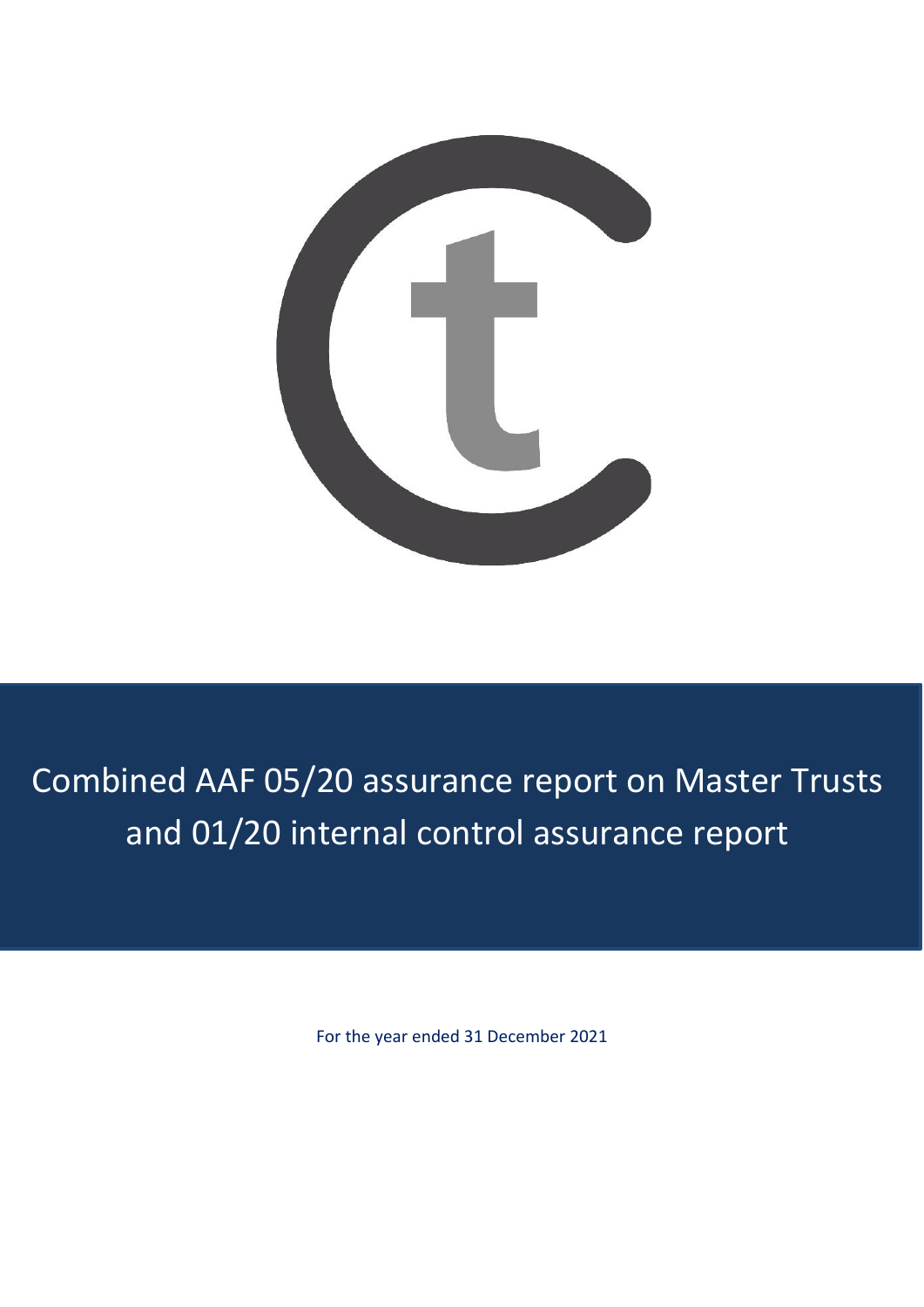### **Introduction**

The Cheviot Trust (Cheviot) has been providing pensions since 1930. It is an innovative, not for profit organisation committed to providing straightforward and effective pension services to employers and members. It provides defined contribution and cash balance benefits through the Cheviot Pension (**Money Purchase** and **With Profits Sections**) and defined benefits through a series of individually funded schemes (**Final Salary Schemes**). All Sections and Schemes benefit from shared governance, investment strategy, management and administration. The Money Purchase Section is an authorised Master Trust.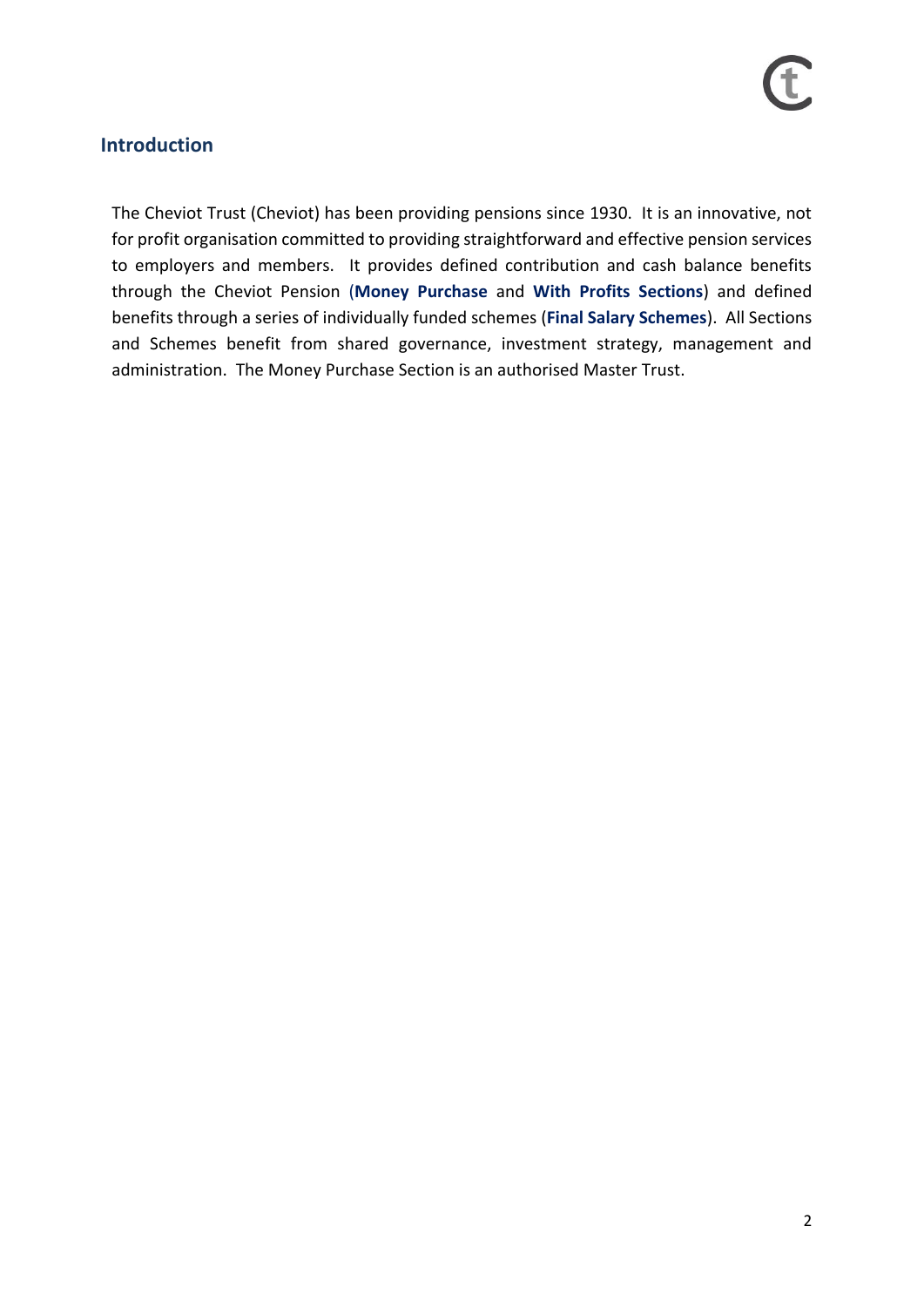# E

| <b>Contents of report</b> |                                                           | Page |  |
|---------------------------|-----------------------------------------------------------|------|--|
| 1.                        | Report of the Trustee                                     | 4    |  |
| 2.                        | Report by the Service Auditor for AAF 05/20 and AAF 01/20 | 6    |  |
| 3.                        | Summary of controls tested                                | 11   |  |
| 4.                        | Assurance reporting on Master Trusts AAF 05/20            | 12   |  |
| 5.                        | Assurance report on internal controls AAF 01/20           | 33   |  |

## **Appendices**

|    |      | 63                                               |     |
|----|------|--------------------------------------------------|-----|
| 2. |      | Terms of Engagement letter<br>Control objectives |     |
|    |      | Assurance reporting on Master Trusts AAF 05/20   | -65 |
|    | (ii) | Assurance report on internal controls AAF 01/20  | 68  |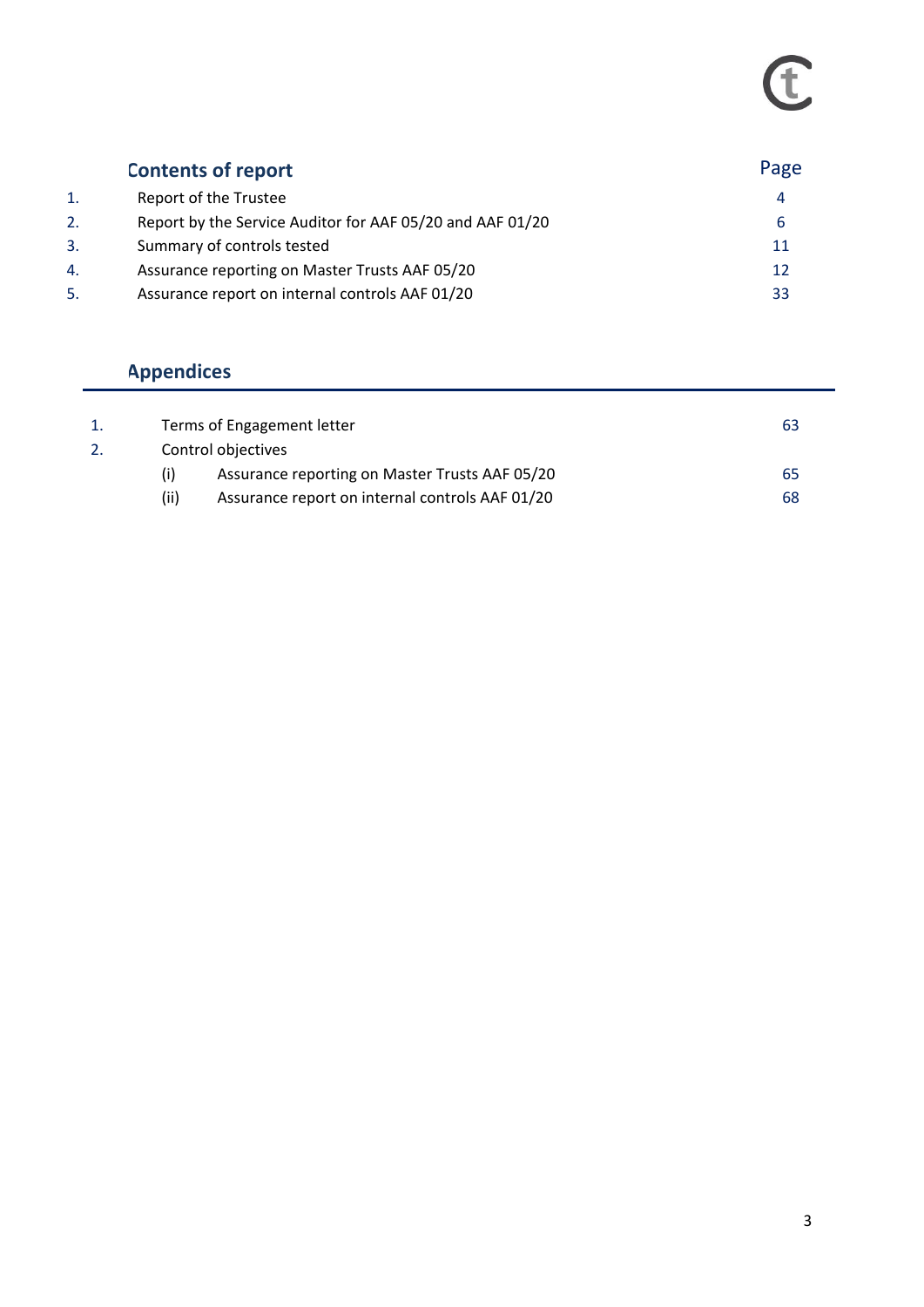### **Report of the Trustee**

*This report is a Type 2 assurance report on Master Trusts and internal control assurance report for the year ended 31 December 2021.* 

### **A summary of the findings is available on page 11.**

### **The Trustee**

Cheviot Trustees Limited is the Trustee. Trustee Directors are drawn from employers and members. An independent Chair has been in place since 1 April 2017. $\frac{1}{1}$  Directors with specialist skills are coopted when required. The Trustee delegates to six Committees: Finance and Operations, Funding, Human Resources, Investment, Legal, and Risk and Compliance. A detailed Governance Policy sets out how Cheviot is managed.

### **Employers**

Cheviot seeks to deliver strong governance, efficient administration and effective communication. This enables employers to focus on their core business activities. Sponsors of Final Salary Schemes can track funding levels, investment returns and other key information through accessible quarterly management reports. Regular funding updates are provided for With Profits employers. Investment information is updated quarterly for employers with members in the Money Purchase Section.

### **Members**

Cheviot understands that members find pensions difficult. As a result of a focus on member outcomes, it provides pre and post retirement default options which facilitate the pension flexibilities available whilst allowing members to remain in a trust based governance environment. It engages with members through its award winning, simple, clear and helpful communications, including a new member orientated website, member dashboard and app.

### **Investment approach**

Cheviot provides innovative and dynamic investment solutions for both employers and members, targeting both stability and absolute returns.

### **Audit and Assurance Framework 05/20 and 01/20**

Section 4 sets out the relevant controls from the framework entitled **Assurance Reporting on Master Trusts<sup>2</sup>** (Technical release 05/20)

Pensions and financial administration is undertaken in-house. Section 5 of this report includes control procedures relevant to the pensions administration control objectives as set out in the framework entitled Assurance reports on Internal Controls of Service Organisations Made Available to Third Parties (Technical Release AAF 01/20) (**Internal Controls AAF**). 3

Adopting both these frameworks enables Cheviot to demonstrate the controls and procedures established and in operation at a trustee governance level as well as those which relate to pensions and financial administration across the organisation. In some cases, different Sections or Schemes have different controls which are identified separately.

<sup>3</sup>Provided by the ICAEW

<sup>&</sup>lt;sup>1</sup>The Chair was re-appointed for a three-year term with effect from 1 April 2020.

<sup>2</sup> Provided by the Audit and Assurance Faculty of the Institute of Chartered Accountants in England and Wales (ICAEW).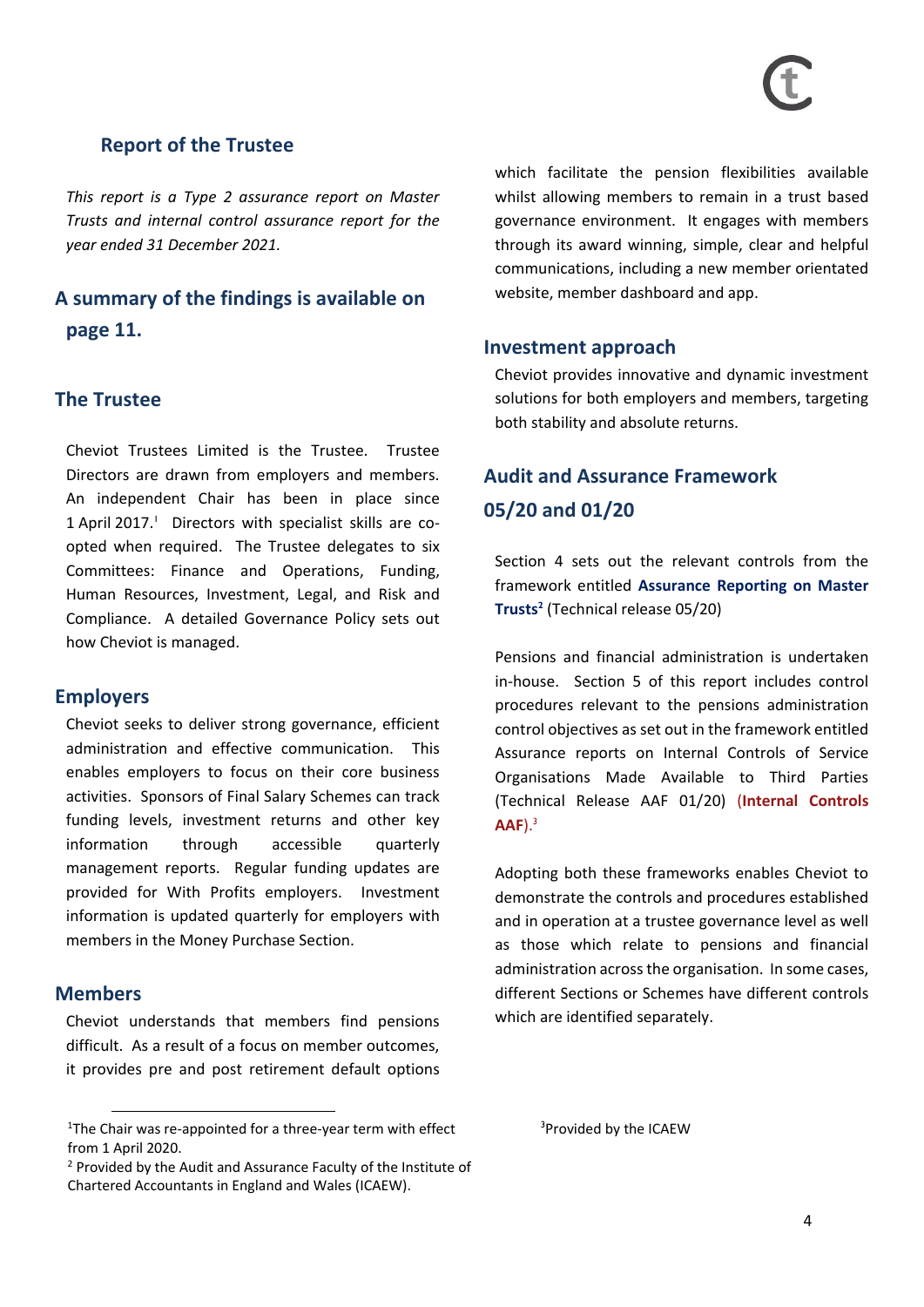Cheviot's service auditor has provided two opinions, one under the **Assurance Reporting on Master Trusts**  and the other under the **Internal Controls AAF**.

### **Control objectives**

The Trustee is responsible for establishing the control objectives relating to:

- Clients' assets and liabilities
- Related transactions in the provision of pension administration
- Governance of the operation of Cheviot

These objectives are derived from the Code of Practice for defined contribution schemes and regulatory guidance for defined benefit schemes. 4

The Trustee is also responsible for the design, implementation and operation of those control procedures to provide reasonable assurance that the control objectives are achieved. In considering the control objectives, the Trustee has regard to the interests of employers and members, the needs of the Cheviot business and the general effectiveness and efficiency of the relevant operations.

### **Evaluation**

The Trustee has evaluated the effectiveness of the control procedures having regard to the **Assurance Reporting on Master Trusts** and the **Internal Controls AAF.**

### **Control procedures**

The Trustee describes the control objectives and procedures in Sections 4 and 5 of this report and confirms the following statements.

(a) the report fairly presents how the services were designed and implemented across Cheviot's members and employers.

(b) The report fairly describes the control procedures that relate to the control objectives referred to above which operated during the year ended 31 December 2021.

(c) The control procedures described were designed to reflect the risks identified and provide reasonable, but not absolute, assurance that the specified control objective would be achieved if the described control procedures were complied with satisfactorily.

Signed on behalf of Cheviot Trustees Limited

Sir Derek Morris

**Chairman Cheviot Trustees Limited**

Date: 30 March 2022

<sup>&</sup>lt;sup>4</sup> The Trustee will be reviewing the new Combined Code of Practice when it is issued to ensure compliance.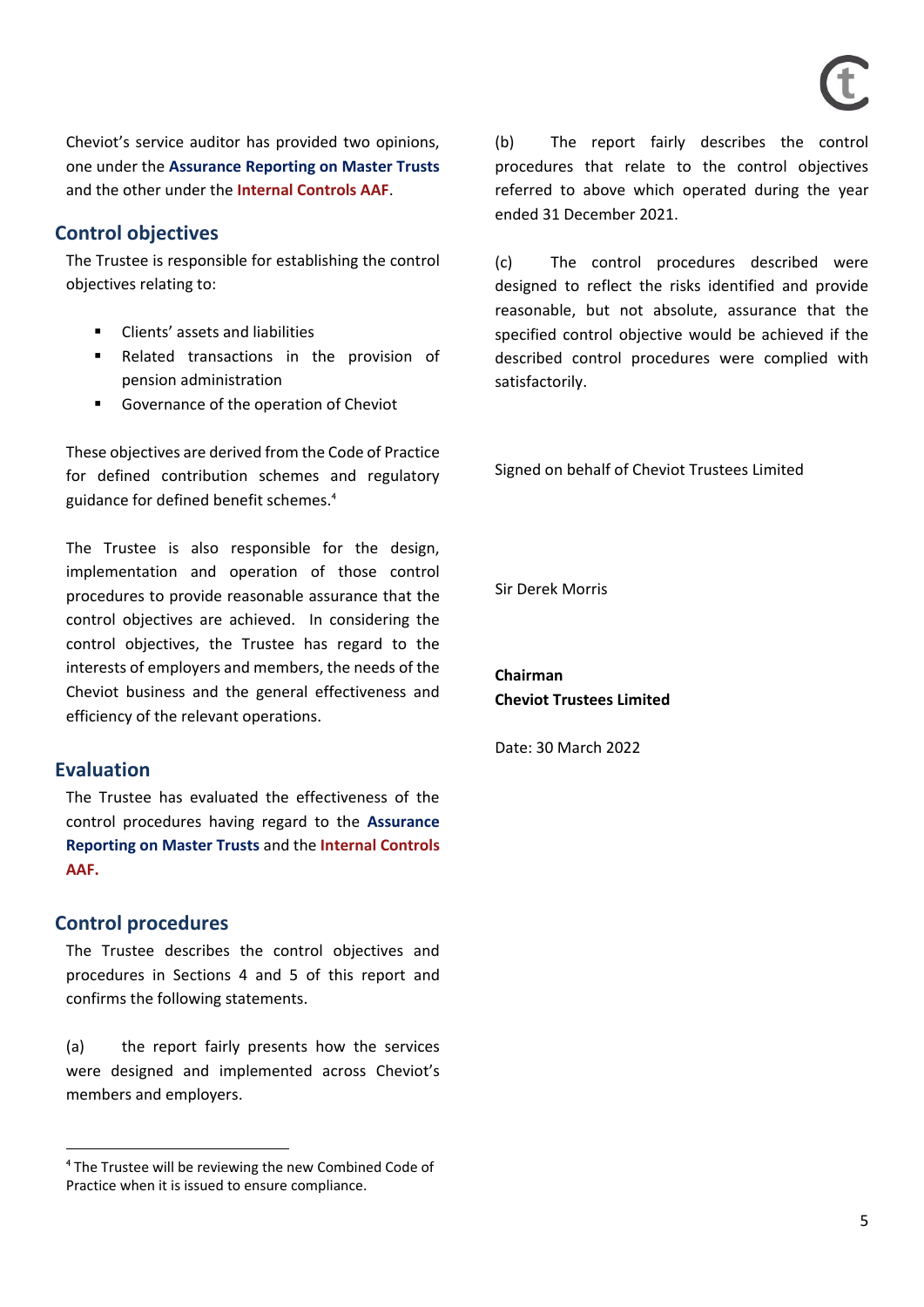

### **Crowe U.K. LLP**

*Chartered Accountants* Member of Crowe Global 55 Ludgate Hill, London, EC4M 7JW

Tel +44 (0)20 7842 7100 Fax +44 (0)20 7583 1720 DX: 0014 London Chancery Lane

**Report by Service Auditor**

**Independent Service Auditor's assurance report on governance control activities established by the Trustees of Master Trusts**

**To the Trustee of the Cheviot Trust**

### **Use of report**

Our report, subject to the permitted disclosures set out below, is made solely for the use of the Trustee of the Cheviot Trust ("the Trustee") and solely for the purpose of reporting on the governance control activities established by the Trustee, in accordance with the terms of our engagement letter dated 15 November 2021 attached in the Appendix. Our work has been undertaken so that we might report to the Trustee those matters that we have agreed to state to it in our report and for no other purpose.

We permit the disclosure of our report, in full only, to verify to the recipient that a report by a Service Auditor has been commissioned by the Trustee and issued in connection with the governance control activities established by the Trustee without assuming or accepting any responsibility or liability to the recipient on our part. To the fullest extent permitted by law, we do not and will not accept or assume responsibility to anyone other than the Trustee as a body for our work, for our report or the opinions we have formed.

### **Scope**

We have been engaged to report on the description of governance control activities including oversight of systems and processes established by the Trustee throughout the period from 1 January 2021 to 31 December 2021 and on the suitability of the design and operating effectiveness of those governance control activities stated in the description.

### **Trustee's responsibilities**

The Trustee's responsibilities and statements are set out in section 4 of the Trustee's report. The control objectives stated in the description include those control objectives set out in TECH 05/20 AAF that are considered relevant by the Trustee.

### **Our responsibilities**

Our responsibility is to form an independent opinion, based on the work carried out in relation to the governance control activities established by the Trustee as described in section 4 of the Trustee's report and report this to the Trustee. We conducted our engagement in accordance with International Standard on Assurance Engagements (ISAE) 3000 (Revised) and with TECH 05/20 AAF. ISAE 3000 (Revised) and TECH 05/20 AAF require, among other things, that we comply with ethical and other professional requirements.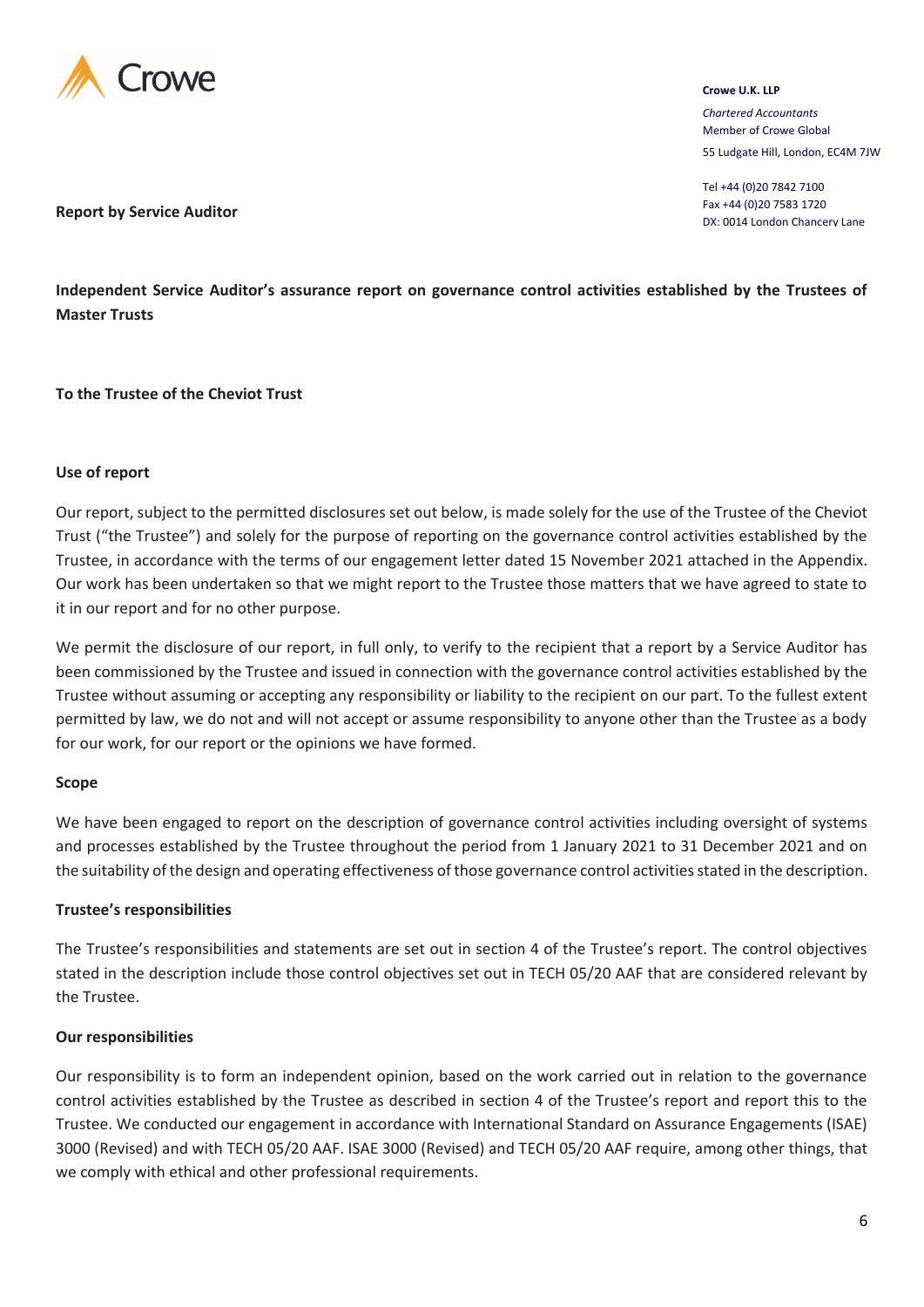

We plan and perform our procedures to obtain reasonable assurance about whether, in all material respects, the description is fairly presented and the governance control activities were suitably designed and operating effectively. The criteria against which the governance control activities were evaluated are the control objectives developed for Master Trusts as set out within TECH 05/20 AAF and identified by the Trustee as control objectives to be applied for the purpose of governance.

Our work involved performing procedures to obtain evidence about the presentation of the Trustee description of the governance control activities including oversight of systems and processes and the design and operating effectiveness of those governance control activities. Our procedures included assessing the risks that the description is not fairly presented, and that the governance control activities were not suitably designed or operating effectively. Our procedures also included testing the operating effectiveness of those governance control activities that we considered necessary to obtain reasonable assurance that the control objectives stated in the control description were achieved. An assurance engagement of this type also included evaluating the overall presentation of the description and the suitability of the control objectives stated therein.

### **Our independence and quality control**

We have complied with the independence and other ethical requirements of the 'Code of Ethics for Professional Accountants' issued by the International Ethics Standards Board for Accountants which is founded on fundamental principles of integrity, objectivity, professional competence and due care, confidentiality and professional behaviour.

The firm applies International Standard on Quality Control 1 and accordingly maintains a comprehensive system of quality control, including documented policies and procedures regarding compliance with ethical requirements, professional standards and applicable legal and regulatory requirements.

### **Inherent limitations**

The Trustee description of governance control activities including oversight of systems and processes was prepared to meet the common needs of a broad range of users and may not, therefore, include every aspect of the governance control activities that may be relevant to each employer company or member of the Cheviot Trust. Also, because of their nature, governance control activities may not prevent or detect and correct all errors or omissions in performing governance activities.

Our opinion is based on historical information. The projection of any evaluation of the fairness of the presentation of the description, or opinion about the suitability of the design or operating effectiveness of the control activities and systems and processes to future periods would be inappropriate.

### **Opinion**

In our opinion, in all material respects:

- (i) section 4 of the Trustee's report fairly presents the governance control activities established by the Trustee that relate to the control objectives referred to above which were in place throughout the period from 1 January 2021 to 31 December 2021;
- (ii) the governance control activities established by the Trustee described in section 4 of the Trustee's report were suitably designed to provide reasonable, but not absolute, assurance that the specified control objectives would have been achieved if the described governance control activities operated effectively throughout the period from 1 January 2021 to 31 December 2021; and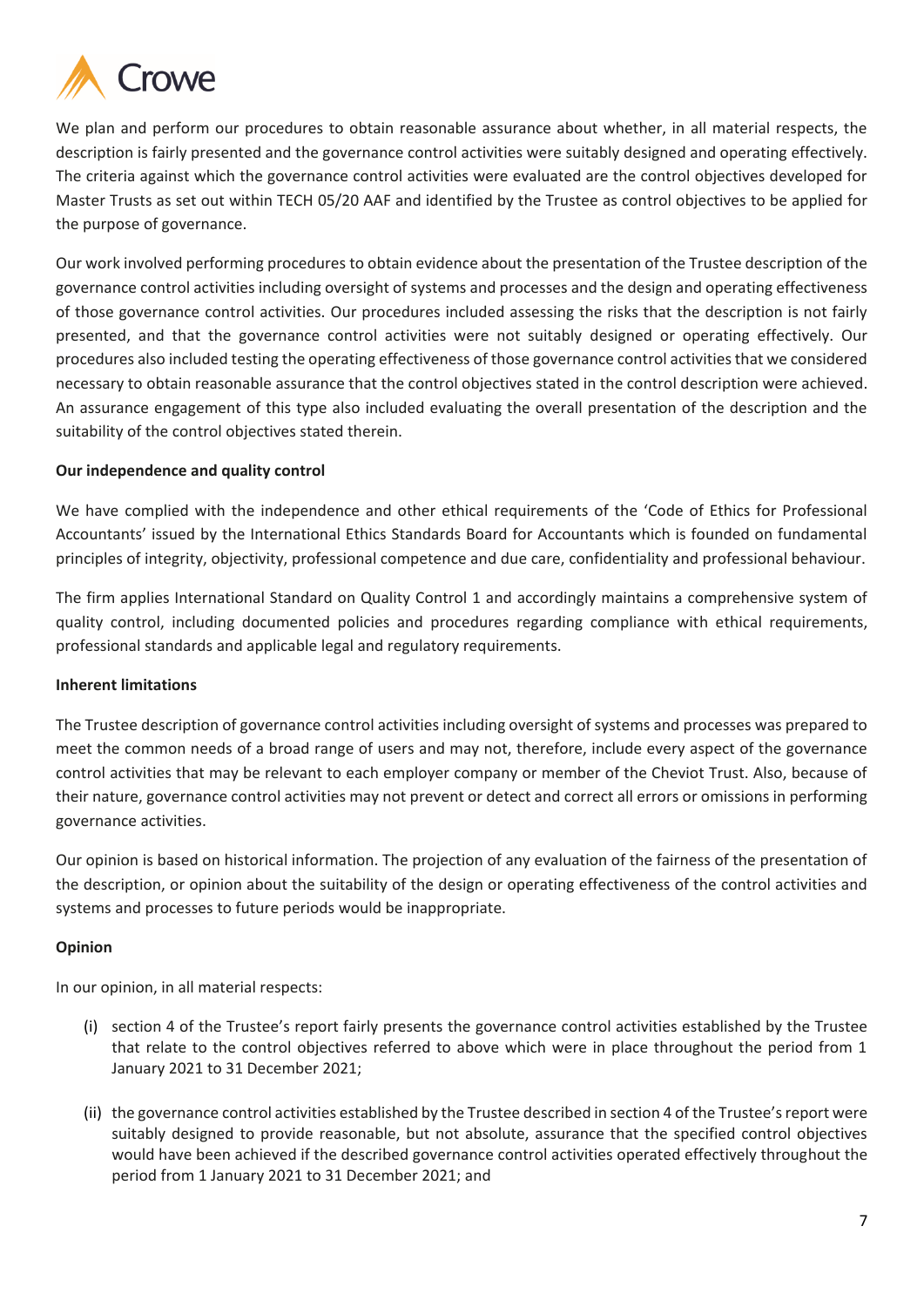

(iii) the governance control activities established by the Trustee that were tested were operating with sufficient effectiveness to provide reasonable, but not absolute, assurance that the related control objectives were achieved throughout the period from 1 January 2021 to 31 December 2021.

Crowe U.K. LLP Chartered accountants **London**

Date: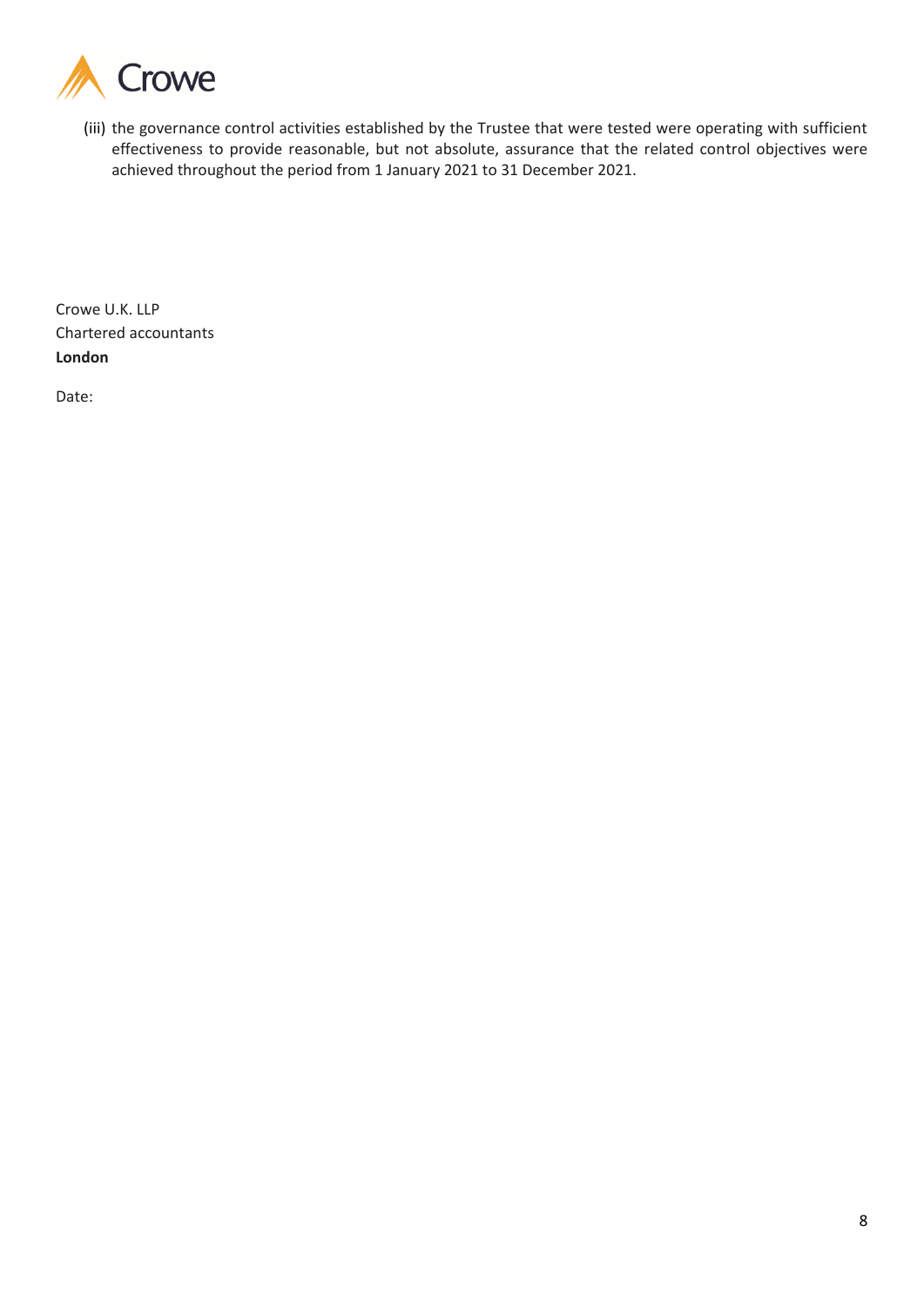

### **Crowe U.K. LLP**

*Chartered Accountants* Member of Crowe Global

55 Ludgate Hill, London, EC4M 7JW

Tel +44 (0)20 7842 7100 Fax +44 (0)20 7583 1720 DX: 0014 London Chancery Lane

### **Report by Service Auditor**

### **Independent Service Auditors' assurance report on Control Activities at the Cheviot Trust**

### **To the Trustee of the Cheviot Trust**

### **Use of report**

This report is made solely for the use of the Trustee, as a body, of the Cheviot Trust ("the Trustee"), and solely for the purpose of reporting on the control activities of the Cheviot Trust, in accordance with the terms of our engagement letter dated 15 November 2021 attached in the Appendix. Our work has been undertaken so that we might report to the Trustee those matters that we have agreed to state to them in this report and for no other purpose.

Our report must not be recited or referred to in whole or in part in any other document nor made available, copied or recited to any other party, in any circumstances, without our express prior written permission.

We permit the disclosure of this report, in full only, by the Trustee at their discretion to clients of the Cheviot Trust using the Cheviot Trust's pension administration services ("Customers"), and to the auditors of such Customers, to enable Customers and their auditors to verify that a report by service auditors has been commissioned by the Trustee of the Cheviot Trust and issued in connection with the control activities of the Cheviot Trust, and without assuming or accepting any responsibility or liability to Customers or their auditors on our part.

To the fullest extent permitted by law, we do not accept or assume responsibility to anyone other than the Trustee as a body and the Cheviot Trust for our work, for this report or the conclusions we have formed.

### **Subject matter**

This report covers solely the control activities of the pensions administration function of the Cheviot Trust as described in your report during the year ended 31 December 2021. Control activities are processes designed to provide reasonable assurance regarding the level of control over pensions administration and related transactions achieved by the Cheviot Trust in the provision of pension administration activities by the Cheviot Trust.

The Trustee's responsibilities and statement are set out in section 5 of your report. Our responsibility is to form an independent conclusion, based on the work carried out in relation to the control activities of the Cheviot Trust as described in your report and report this to you as Trustee of the Cheviot Trust.

### **Our independence and quality control**

We have complied with the independence and other ethical requirements of the Institute of Chartered Accountants in England and Wales (ICAEW) Code of Ethics, which includes the requirements of the Code of Ethics for Professional Accountants issued by the International Ethics Standards Board for Accountants, which is founded on fundamental principles of integrity, objectivity, professional competence and due care, confidentiality and professional behaviour.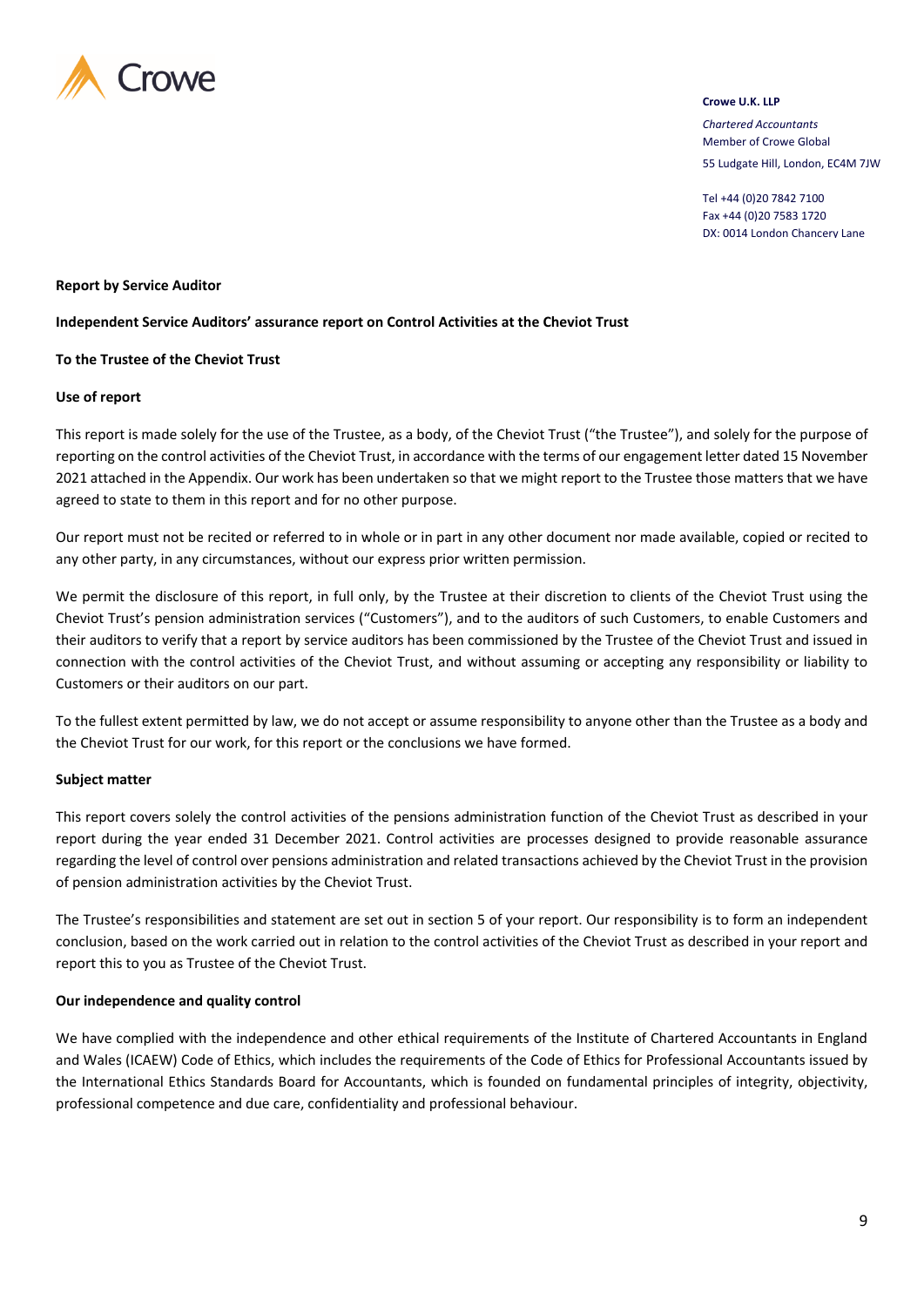

The firm applies International Standard on Quality Control 1 and accordingly maintains a comprehensive system of quality control including documented policies and procedures regarding compliance with ethical requirements, professional standards and applicable legal and regulatory requirements.

### **Criteria and scope**

We conducted our engagement in accordance with International Standard on Assurance Engagements (ISAE) 3000 and ICAEW Technical Release AAF 01/20. The criteria against which the control activities were evaluated are the control objectives developed for service organisations as set out within the Technical Release AAF 01/20 and identified by the Trustee as relevant control objectives relating to the level of control over activities and related transactions in the provision of pension administration services. Our work was based upon obtaining an understanding of the control activities as described in section 5 of the report by the Trustee, and evaluating the Trustee's statement as described in section 5 to obtain reasonable assurance so as to form our conclusion.

Our tests are related to the Cheviot Trust as a whole rather than performed to meeting the needs of a particular customer.

### **Inherent limitations**

Control activities were prepared to meet the common needs of a broad range of users and may not, therefore, include every aspect of the control activities that may be relevant to each Customer. Control activities designed to address specified control objectives are subject to inherent limitations and, accordingly, errors or irregularities may occur and not be detected. Such control activities cannot guarantee protection against (among other things) fraudulent collusion especially on the part of those holding positions of authority or trust. Furthermore, our conclusion is based on historical information and the projection of any information or conclusions in the attached report to any future periods would be inappropriate.

### **Conclusion**

In our opinion, in all material respects:

- 1. Section 5 of the accompanying report by the Trustee describes fairly the pensions administration activities as designed and implemented during the period from 1 January 2021 to 31 December 2021;
- 2. the control activities described in section 5 were suitably designed such that there is reasonable, but not absolute, assurance that the specified control objectives would have been achieved throughout the period from 1 January 2021 to 31 December 2021 if the described control procedures were complied with satisfactorily; and
- 3. the control activities that were tested, as set out in section 5, were operating with sufficient effectiveness for us to obtain reasonable, but not absolute, assurance that the related control objectives were achieved during the period from 1 January 2021 to 31 December 2021.

**Crowe U.K. LLP** Chartered Accountants London Date: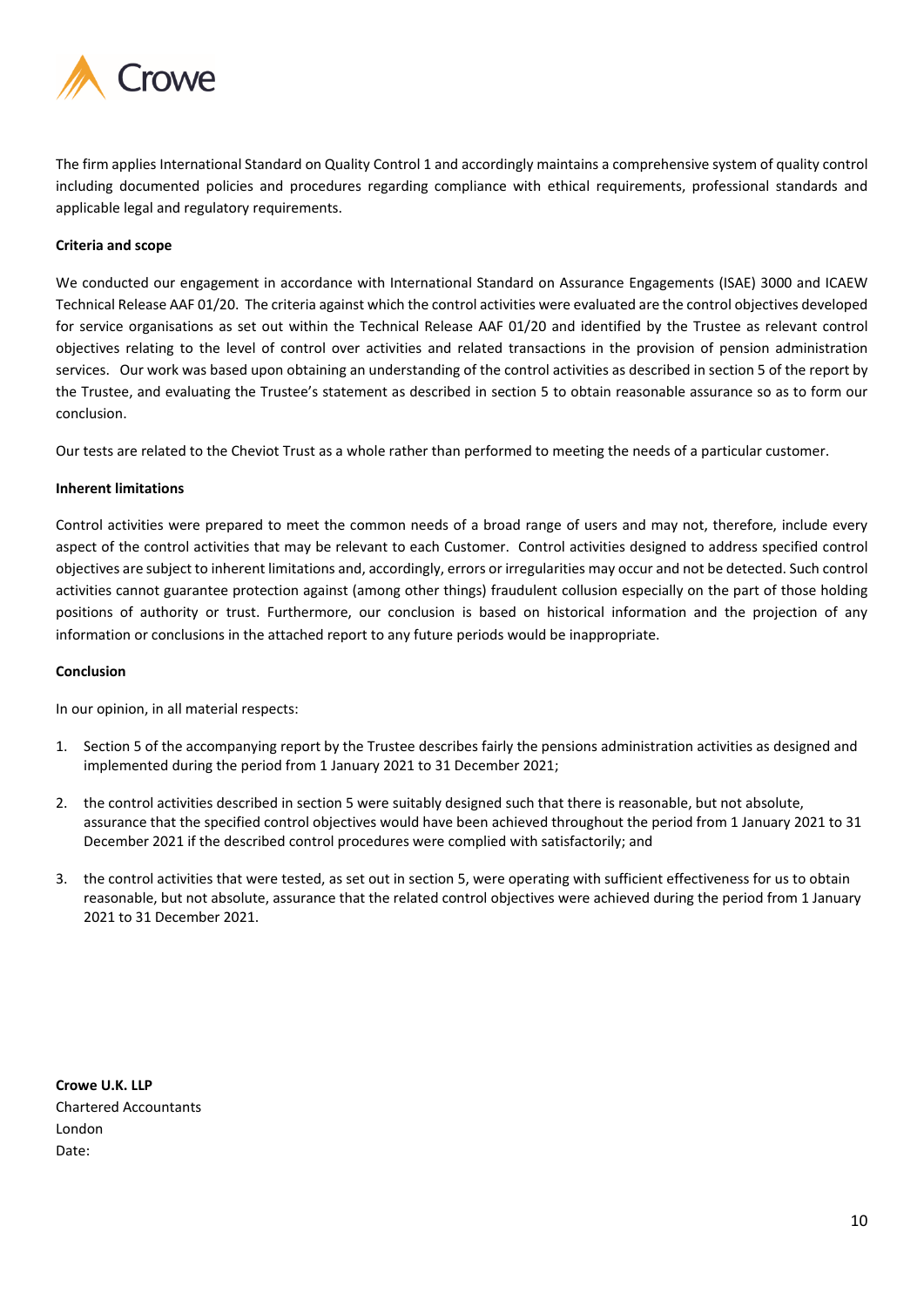### **Summary of controls tested**

| Section 4 Assurance reporting on Master Trusts AAF 05/20     | Control<br>number | Pages     | Summary of<br><b>Results</b> |
|--------------------------------------------------------------|-------------------|-----------|------------------------------|
| Value for members                                            | $1 - 2$           | $13 - 14$ | No exceptions                |
| Investment governance                                        | $3-6$             | $15 - 16$ | No exceptions                |
| The trustee                                                  | $7 - 10$          | $17-19$   | No exceptions                |
| Financial sustainability and compliance                      | $11 - 14$         | $20 - 21$ | No exceptions                |
| Scheme management skills                                     | $15 - 19$         | $22 - 24$ | No exceptions                |
| Trustee oversight of IT systems and administration processes | $20 - 28$         | $25 - 29$ | No exceptions                |
| Data quality                                                 | 29                | 30        | No exceptions                |
| <b>Communication and Reporting</b>                           | $30 - 32$         | $30 - 32$ | No exceptions                |

| Section 5 Assurance report on internal controls AAF 01/20 | <b>Control</b><br>number | <b>Pages</b> | <b>Summary of</b><br><b>Results</b> |  |
|-----------------------------------------------------------|--------------------------|--------------|-------------------------------------|--|
| <b>Pensions administration</b>                            |                          |              |                                     |  |
| <b>Accepting clients</b>                                  | $1.1 - 1.3$              | $33 - 35$    | No exceptions                       |  |
| Authorising and processing transactions                   | $2.1 - 2.3$              | $36 - 40$    | No exceptions                       |  |
| Maintaining financial and other records                   | $3.1 - 3.4$              | $41 - 44$    | No exceptions                       |  |
| Safeguarding assets                                       | $4.1 - 4.2$              | 44-45        | No exceptions                       |  |
| Managing and monitoring compliance and outsourcing        | $5.1 - 5.3$              | 46-47        | No exceptions                       |  |
| <b>Reporting to clients</b>                               | 6.1                      | 48-49        | No exceptions                       |  |
| Information technology                                    |                          |              |                                     |  |
| Restricting access to systems and data                    | $7.1 - 7.4$              | $50 - 52$    | No exceptions                       |  |
| Maintaining integrity of the systems                      | $8.1 - 8.5$              | 53-55        | No exceptions                       |  |
| Maintaining and developing systems hardware and software  | $9.1 - 9.3$              | 55-56        | No exceptions                       |  |
| Recovery from processing interruptions                    | $10.1 - 10.3$            | 57-58        | No exceptions                       |  |
| Managing and monitoring compliance and outsourcing        | $11.1 - 11.2$            | 59           | No exceptions                       |  |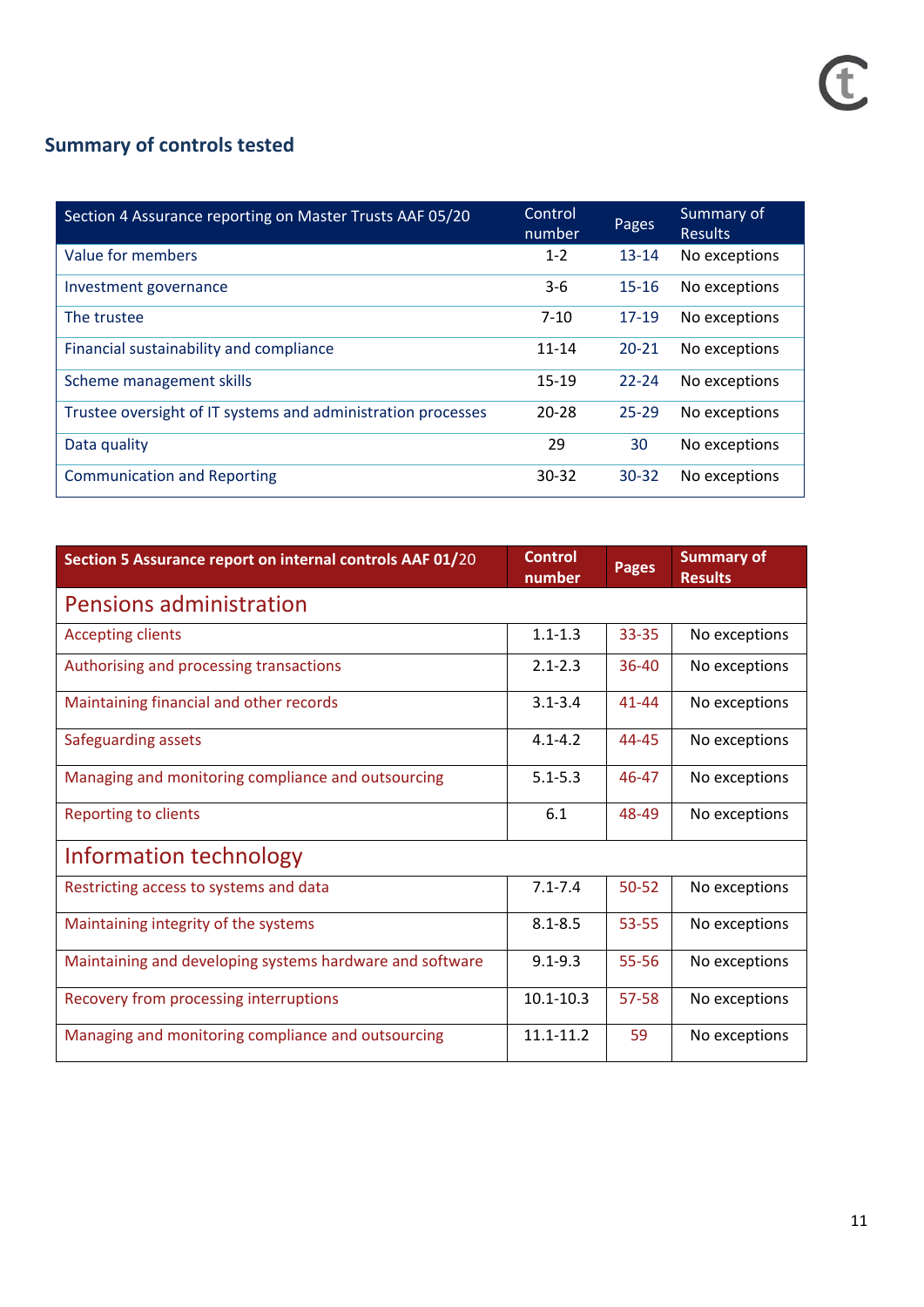### **4. Assurance reporting on Master Trusts AAF 05/20**

### **Overview**

The Trustee reviewed the Committee structure, which is a core part of the governance structure, in mid-2021. The review focused on making the governance process as efficient as possible whilst retaining a very high level of oversight. This has been achieved by increasing the level of delegation to Committees to facilitate effective detailed discussions to allow the Trustee to focus on key business and regulatory issues.

The review resulted in some changes to the Committee structure and further delegation of powers.

1. The Strategic Committee was renamed the Risk and Compliance Committee. The focus has moved from a wide ranging brief to a stronger focus on risks and compliance with delegated powers to sign off regulatory documents.

2. The Finance Committee was renamed Finance and Operations Committee and its scope widened to include all operational issues, in addition to the existing scope for audit and accounting functions, including the AAF reports.

3. The Funding Committee has additional delegated powers to agree funding proposals without reference to the full Trustee.

- 4. The Performance Review Committee was renamed the HR Committee with a wider brief in relation to employment issues. It reports into the Finance and Operations Committee.
- 5. The Legal Committee has additional delegated powers to pick up legal or strategic issues in relation to certain sections.

The Trustee now focuses on strategy, business plans and proposition development together with promotion, review of advisers and oversight of Committees and the Chief Executive. The detailed Governance report is produced quarterly and includes reports from each Committee, RAG rated to identify key issues. Any significant issues which need Trustee consideration are raised as separate agenda items.

These changes, implemented from 1 July 2021, resulted in some oversight functions moving between different Committees during the year and, in some cases, the level of oversight increasing. References in this document are to the current Committee structure.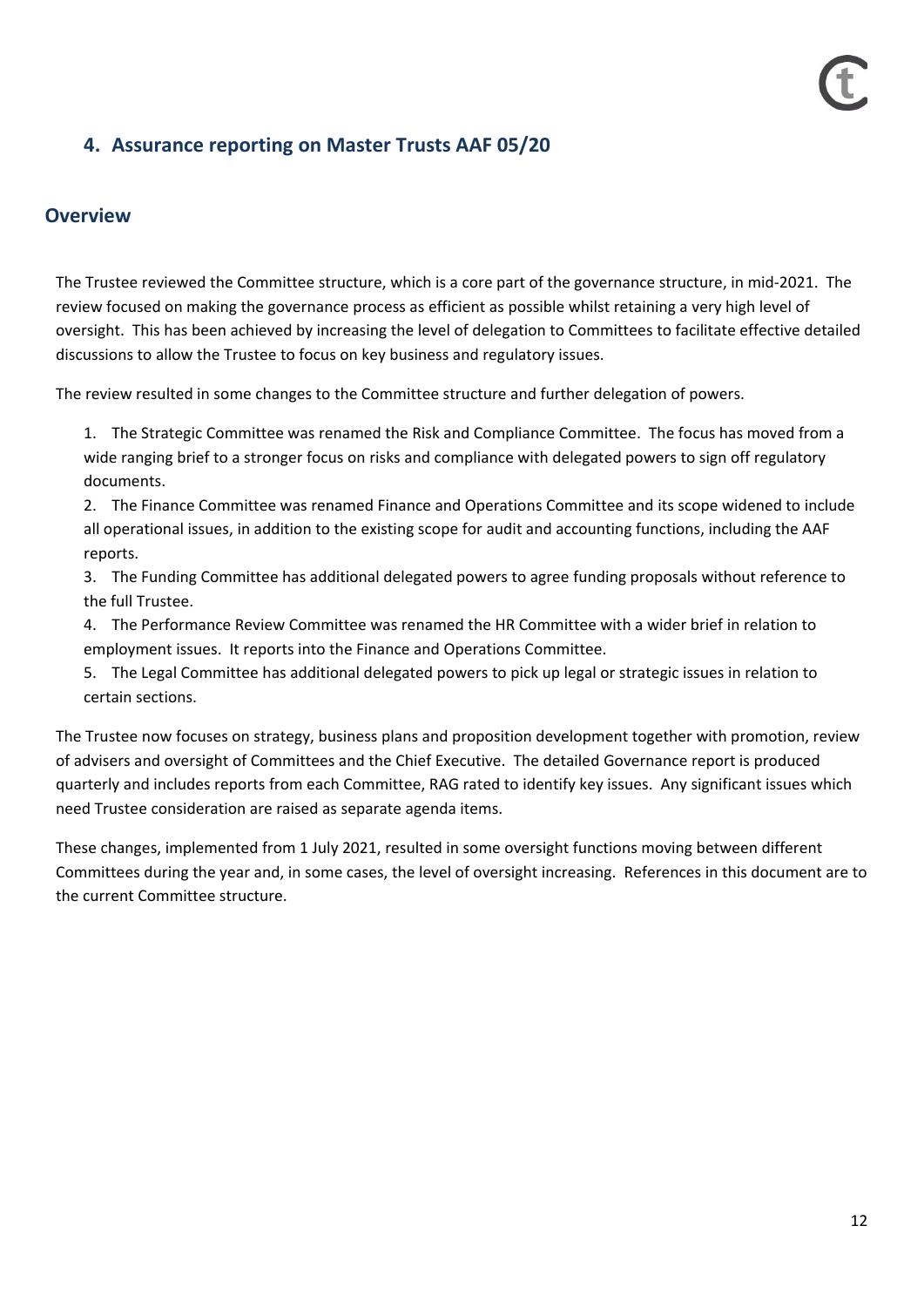### **Value for members**

### **Summary**

The Trustee appointed consultants to carry out an annual assessment of the Money Purchase Section's services during 2021. The assessment is reviewed by the Investment Committee in Quarter One each year. The assessment was completed by Schroders Solutions. The assessment was based on its knowledge of the market and operation of other Trustees and the framework provided by the Pensions Regulator. The quality of the services was assessed through establishing whether the Money Purchase Section's services were suitable, relevant and valued by members and whether each of the services had performed effectively. It also identifies, in conjunction with the Investment Committee, areas where future actions could further improve the value provided.

The Investment Committee has delegated powers to review the assessment. It concluded, on the basis of the assessment, that services provided were high quality and provided value for members in the three key areas of governance and management, investment and administration and communications services. These services made a positive contribution to member outcomes.

The overall charge was within the range identified by Schroders Solutions but at the high end, given the discounting available by the largest providers in the Master Trust market. The Trustee continues to focus on reducing overall charges, having reduced charges in both 2020 and 2021.

### **Assessing value for members**

1. A documented value for members assessment is undertaken at least annually and is formally approved by the Trustee Board

### **Control Procedure Tests Performed**

A value for members review is completed annually by the Investment Committee in accordance with its Terms of Reference and is reported to the Trustee. The review takes account of the Pensions Regulator's regulatory guidance and is available to employers on request.

We obtained and inspected the value for members review, the Investment Committee Terms of Reference, minutes of the Investment Committee meeting and minutes of the Trustee meeting where this was reported, as evidence of the stated procedure being followed.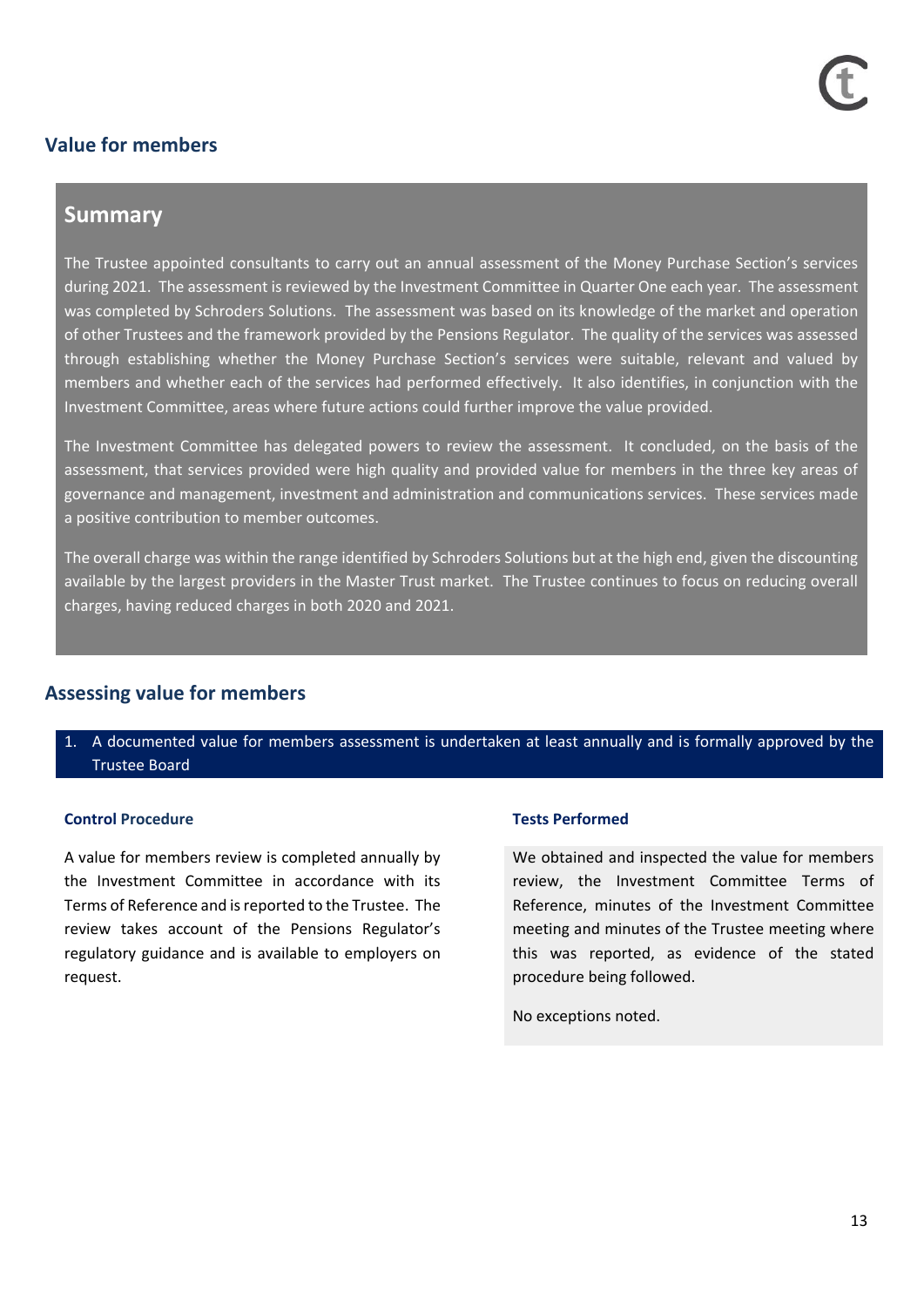### **Management of costs and charges**

### 2. The Trustee Board ensures disclosure of information to members of transaction costs and charges is complete and accurate and has been disclosed in accordance with regulatory guidelines.

### **Control Procedure Tests Performed**

### Money Purchase Section

The benefit statement template was extensively revised for the 2020 statements issued in 2021 to reflect the DWP's simplified statement template. The template was reviewed in detail by the Trustee's legal advisers. The review confirmed that all the disclosure requirements were met. Percentage charges in respect of the Money Purchase Section are shown on the benefit statement. Actual charges vary between members both through investment option choice and cash flows and are deducted by the investment platform provider. Members are provided with a worked example to show them how to calculate the charges on their account during the period.

A detailed Chair's statement policy is in place to ensure compliance with the statutory requirements. The Chair's Governance statement is publicly available on the website annually. This includes detailed analysis of the impact of charges and transaction costs, as disclosed to the Trustee or estimated, on a member's pension pot, taking into account the regulatory guidelines. The investment advisor is responsible for monitoring the accuracy of transaction costs.

### Final Salary Schemes

Members can review costs and charges for the Final Salary Schemes in the statutory accounts of each Final Salary Scheme. The costs do not affect members' benefits.

### With Profits Section

Members can review costs and charges for the With Profits Section in the statutory accounts of the Cheviot Pension. The costs do not affect members' benefits.

For a sample of members, we obtained and inspected a benefit statement as evidence of the stated procedure being followed.

No exceptions noted.

We obtained and inspected the Chair's statement policy and Chair's Governance statement as evidence of the stated procedure being followed.

No exceptions noted.

We inquired that the statutory accounts of each Final Salary Scheme are available to members upon request.

No exceptions noted.

We inquired that the statutory accounts of the Cheviot Pension are available to members.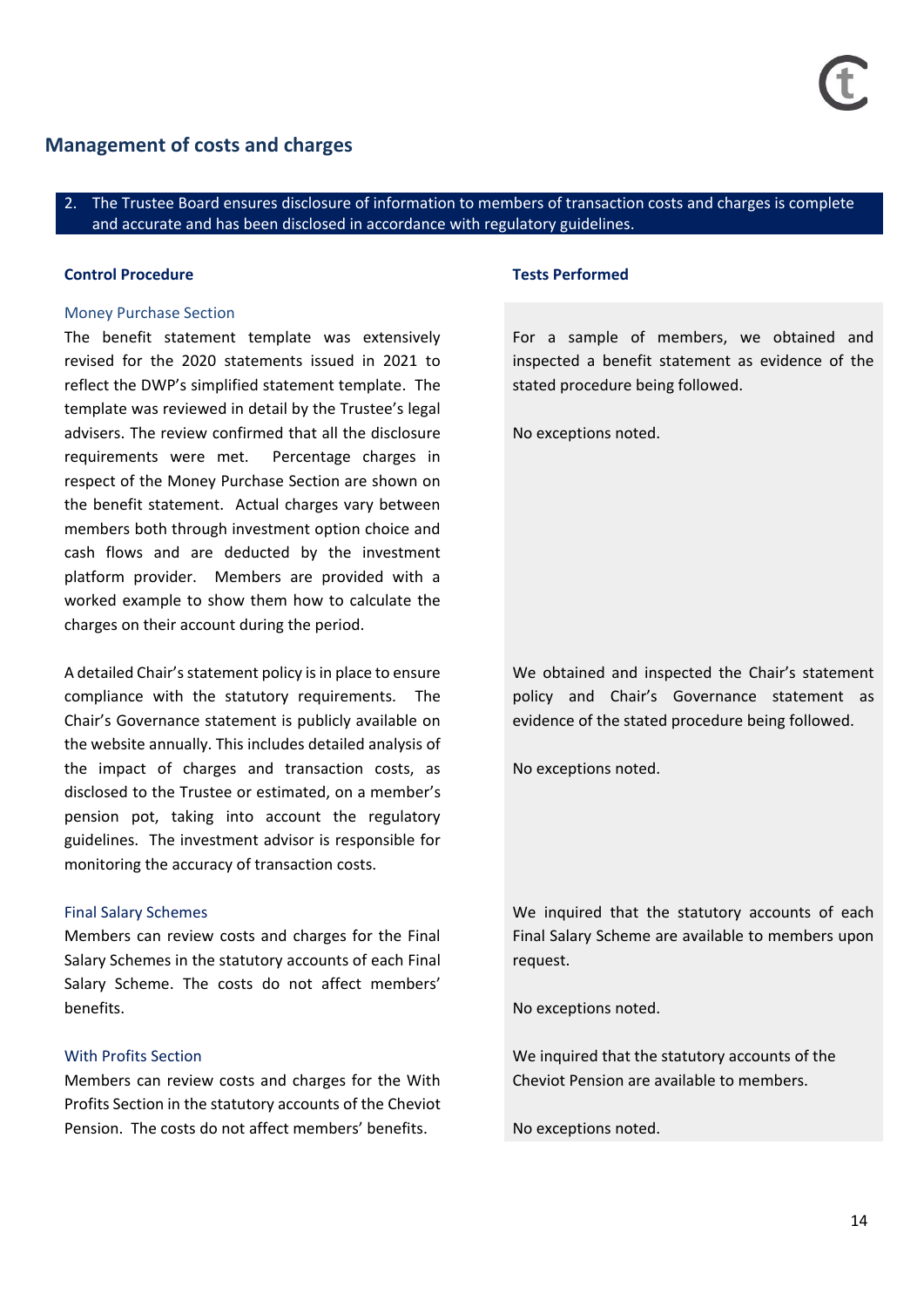### **Investment governance**

### **Summary**

Investment governance is undertaken by the Investment Committee in accordance with its terms of reference and delegated powers as set out in the Governance Policy.

The investment strategy is set out in the Statement of Investment Principles for each Section or Scheme. The Statements are reviewed at least annually which includes a review of the investment objectives and default fund components to ensure that they remain appropriate for the membership. Fund performance and volatility are measured against clearly articulated targets quarterly. Investment transactions are authorised according to a Schedule of Financial Authorities in the Governance Policy.

All the Money Purchase Section assets are held on an investment platform, meaning Cheviot's systems do not transact directly with investment managers. Assets are held by Mobius Life in blended funds which access the underlying managers

The security and liquidity of assets assessment details how investments are protected in the event of a financial failure and is reviewed by the Investment Committee. Disaster recovery tests are carried out at least annually.

### 3. A documented review of the suitability of the default arrangement(s) and range and risk profile of other investment options is undertaken and approved by the Trustee Board.

### **Control Procedure Tests Performed**

The design and on-going suitability of the default strategy and each investment option offered by the Money Purchase Section is reviewed annually, as required by the Strategic and Operations Plan, by the Investment Committee against the stated investment objectives. This review includes an assessment of the current range, risk profile and target returns of fund options available to members. The results of the review are included in the Chair's Statement and any changes agreed are implemented.

We obtained and inspected the review of the suitability of the default strategy and each investment option offered by the Money Purchase Section, the Strategic and Operations Plan, minutes of the Investment Committee meeting where the Trustee carried out the review and the Chair's Statement, as evidence of the stated procedure being followed.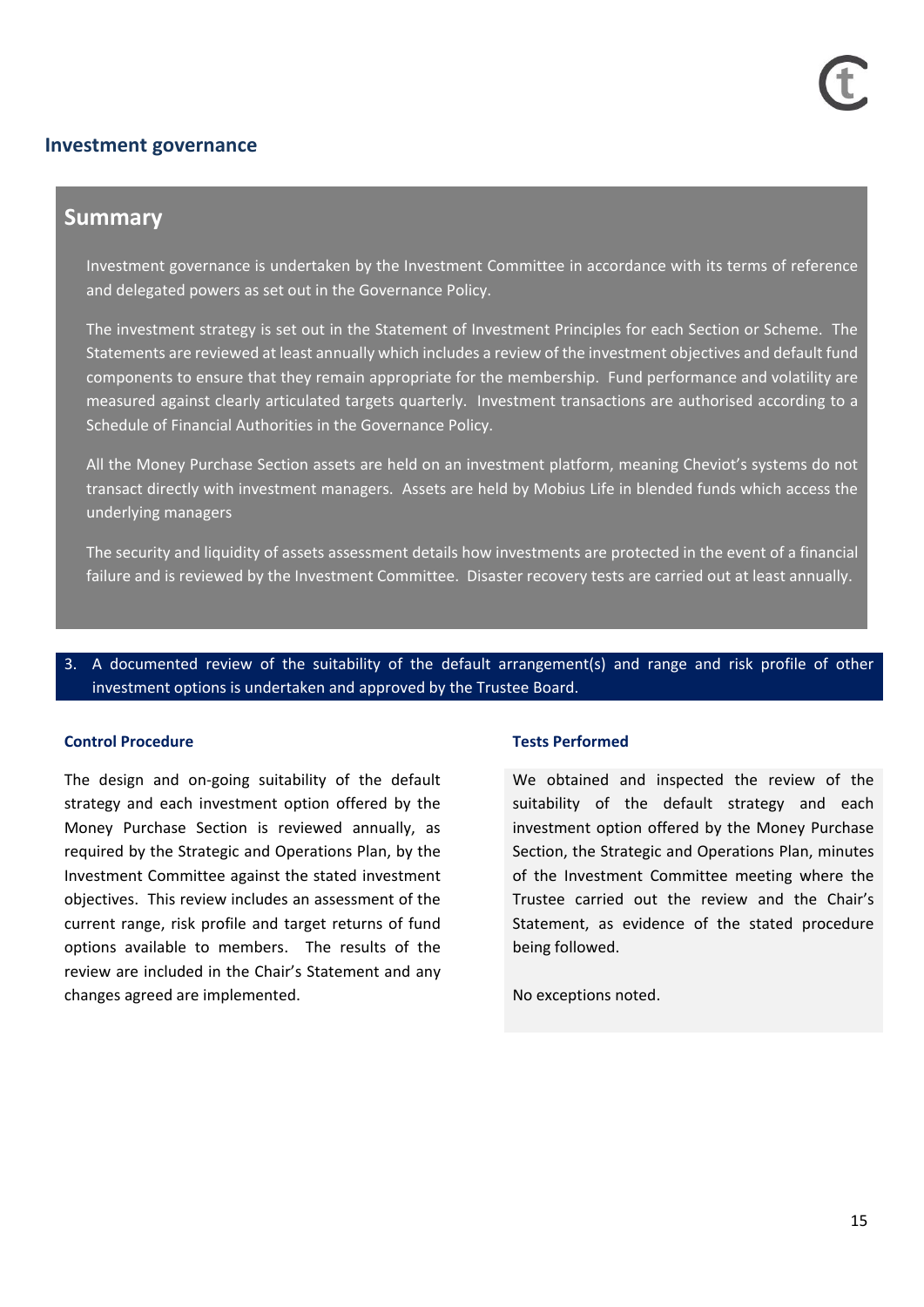4. The Trustee Board undertakes a documented review of the Statement of Investment Principles. This review includes consideration of investment objectives and policies for the default arrangement(s) and all other investment options.

### **Control Procedure Tests Performed Tests Performed**

Statements of Investment Principles are prepared for the Money Purchase Section, With Profits Section and each Final Salary Scheme in line with the Statement of Investment Principles procedure. A review includes an assessment of the long-term objectives and policies for each fund for all Sections. This review includes an analysis of the default option funds (the Cheviot Lifeplan) and self-select options within the Money Purchase Section. The Statements of Investment Principles are reviewed annually or if investment strategy changes necessitate a review.

We obtained and inspected the Statement of Investment Principles for each Section and Scheme, the Statement of Investment Principles procedure, minutes of the Investment Committee meeting where the Trustee carried out the annual review and evidence of the reviews carried out as a result of investment strategy changes, as evidence of the stated procedure being followed.

No exceptions noted.

### 5. The Trustee Board ensures that the Statement of Investment Principles is made publicly available.

### **Control Procedure Control Procedure 2008**

A documented procedure is in place which ensures that the Statement of Investment Principles, once approved by the Trustee, are made publicly available on the Cheviot website.

We obtained and inspected the stated documented procedure and confirmed that the Statement of Investment Principles are publicly available on the Cheviot website.

No exceptions noted.

6. The performance of all investment options (including the default arrangement(s)) is reviewed and monitored against the investment objectives set out in the Statement of Investment Principles. This review is documented and approved by the Trustee Board.

### **Control Procedure Tests Performed**

The performance of each investment fund or option provided, including the components of the default Lifeplan option within the Money Purchase Section, is reviewed quarterly by the Investment Committee against the relevant investment objectives and benchmarks, as set out in the Statement of Investment Principles, through the Investment Governance Report provided by the Investment Adviser.

We obtained and inspected a sample of the Investment Governance Reports and minutes of the Investment Committee meetings where the Trustee carried out the review, as evidence of the stated procedure being followed.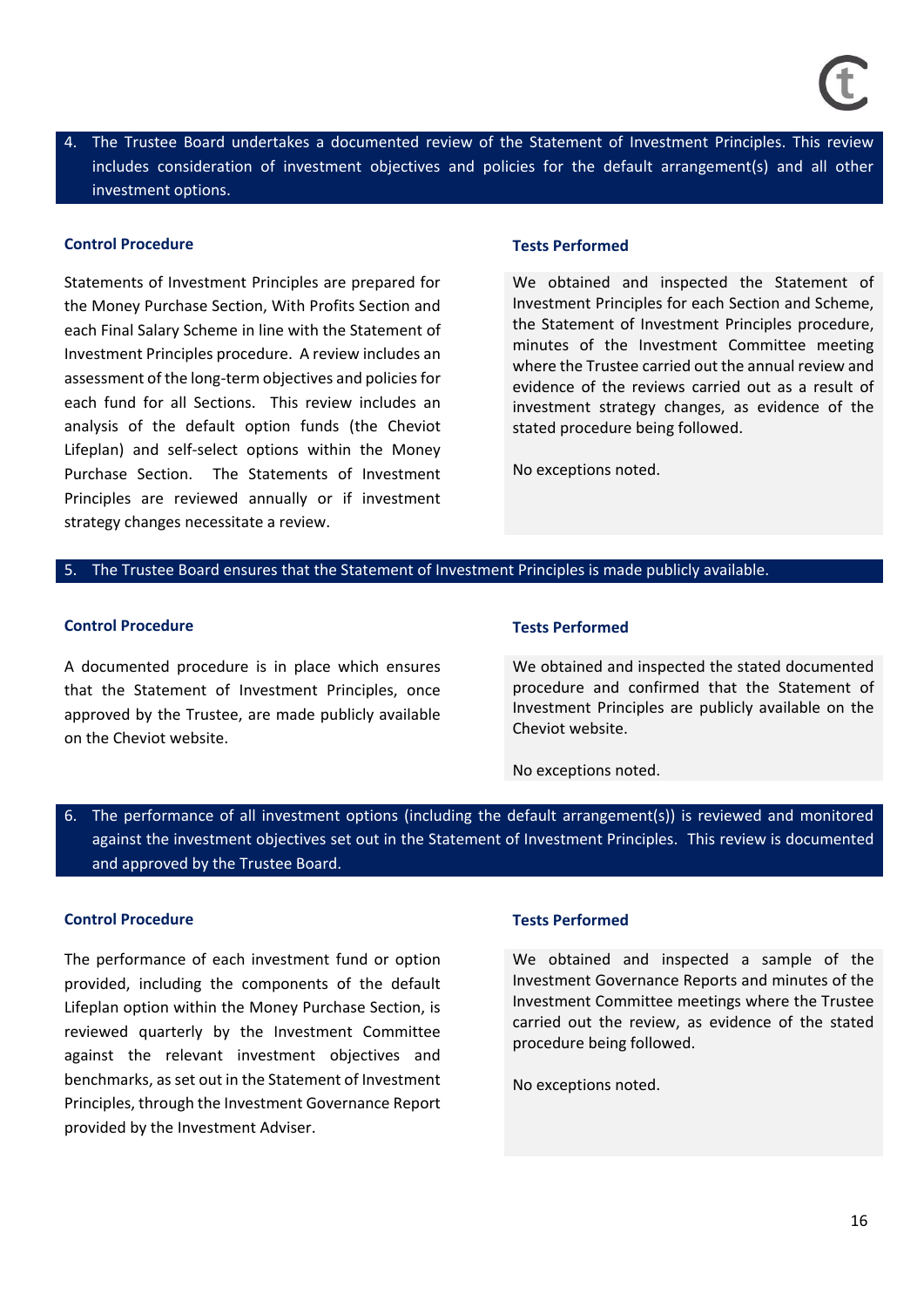### The Trustee

### **Summary**

The Governance Policy documents how Cheviot Trustees Limited controls and manages the Cheviot Trust, its directors, Committees and its Chief Executive. This includes the processes for the recruitment and appointment of Trustee Directors and fitness and propriety checks, the way in which collective skills and competencies are assessed and how training needs are addressed. The Governance Policy is reviewed by the Trustee annually.

Four full Trustee meetings and seven conference calls were held during the year ended 31 December 2021. The Trustee operates a Committee structure with six Committees. Each Committee has delegated powers from the Trustee to undertake certain business on its behalf as set out in the relevant terms of reference in the Governance Policy. The structure of the Committees was changed during 2021 (see overview on page 12).

### New trustees are recruited and appointed in accordance with a documented procedure approved by the Trustee Board.

### **Control Procedure Tests Performed**

The Governance Policy, which is reviewed at least annually, details the appointment procedure for new Trustees along with details of the required fit and proper checks to be completed in accordance with a detailed policy (Appointment of Trustee Directors, including fit and proper checks).

When a Trustee Director is appointed or re-appointed, the agreed selection procedure is followed. Fit and proper checks are then completed in respect of the successful candidates in line with the Governance Policy before any appointment is confirmed. Each Trustee Director is required to complete the Pensions Regulator's toolkit together with some Cheviot specific training before appointment as set out in Schedule 1 of the Occupational Pension Schemes (Master Trusts) Regulations 2018 and the Governance Policy together with some Cheviot specific training.

We obtained and inspected the Governance Policy, evidence that the Governance Policy was reviewed at least annually and the policy for Fit and Proper Checks on Trustee members, as evidence of the stated procedures being in place.

No exceptions noted.

For a sample of Trustee Director appointments and re-appointments, we obtained evidence that the stated procedures were followed.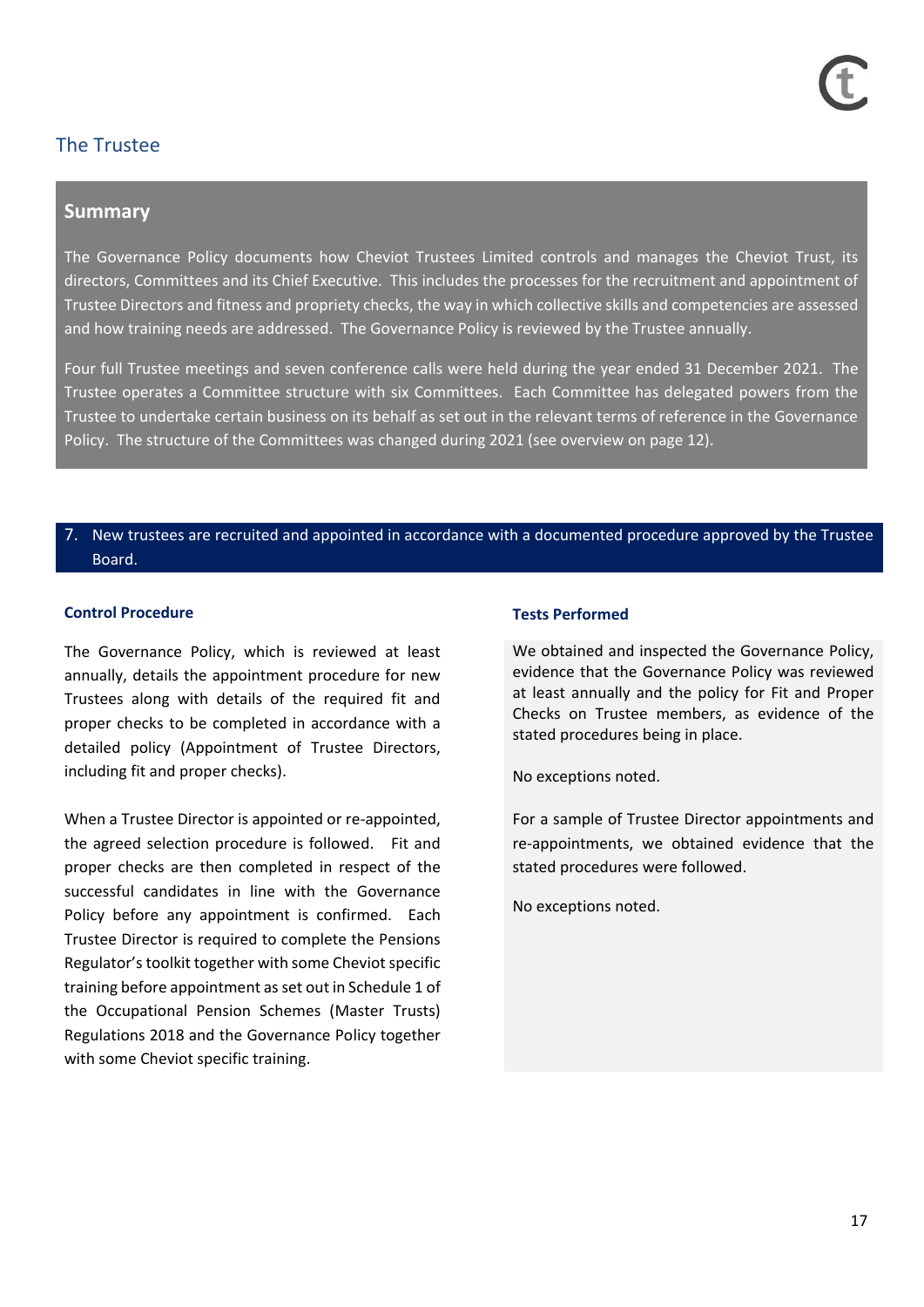8. The fitness and propriety of trustees is assessed prior to appointment and reviewed annually thereafter in accordance with a documented policy. This review is documented and approved by the Trustee Board.

### **Control Procedure Tests Performed**

The Governance Policy, which is reviewed at least annually, requires fit and proper checks to be completed in accordance with a detailed policy (Fit and Proper Checks on Trustee members) on appointment and when re-appointed.

We obtained and inspected the Governance Policy, evidence that the Governance Policy was reviewed at least annually and the policy for Fit and Proper Checks on Trustee members, as evidence of the stated procedures being in place.

No exceptions noted.

### 9. Collective skills and competencies of the combined Trustee Board are reviewed on an annual basis. This review is documented and approved by the Trustee Board.

### **Control Procedure Tests Performed**

The Governance Policy sets out the process for training and skills assessment for the directors individually, by Committee and as a Trustee as a whole.

The Governance Policy provides for an annual skills analysis which is reflected in the annual training plan. The skills analysis and training schedule are reviewed by the Trustee. Training is a standing item on each Trustee agenda. An education session is held to enable the Trustee to undertake training outside the constraints of a Trustee meeting.

We obtained and inspected the Governance Policy, as evidence of the stated procedures being in place.

No exceptions noted.

We obtained and inspected the Trustee annual skills analysis, the Trustee annual training schedule and minutes of the Trustee meeting where the Trustee carried out their review, as evidence of the stated procedure being followed.

No exceptions noted.

10. Trustee levels of knowledge and understanding are managed and maintained in accordance with an annual training and development plan approved by the Trustee Board.

### **Control Procedure Tests Performed**

The Governance Policy requires directors to undertake the training as set out in the training plan together with any other issues which emerge from the individual skills analysis. Before appointment, each Trustee Director is required to complete the Pensions Regulator's toolkit together with some Cheviot specific

We obtained and inspected the Governance Policy, as evidence of the stated procedures being in place.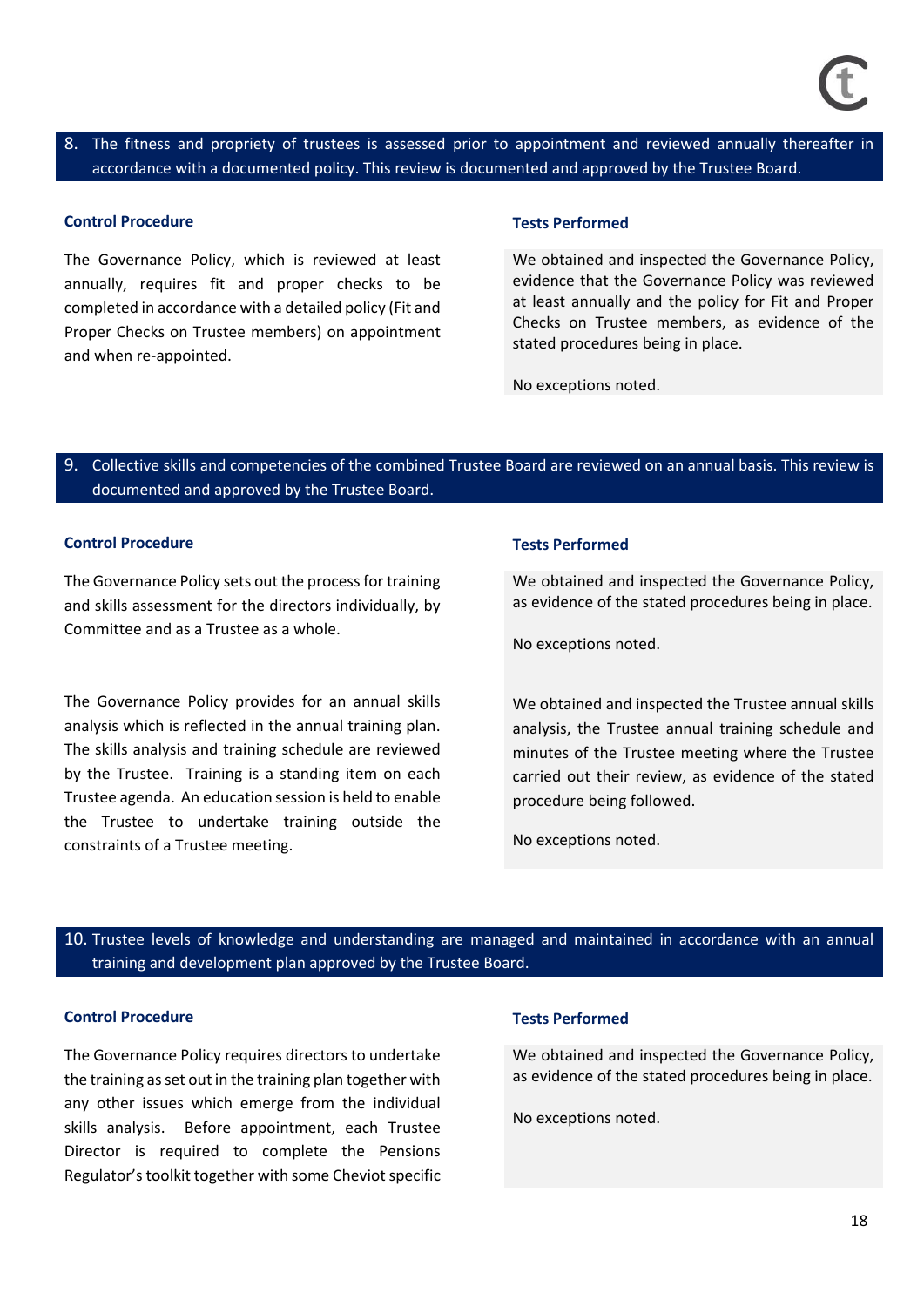training as set out in Schedule 1 of the Occupational Pension Schemes (Master Trusts) Regulations 2018.

A training plan is followed at both Committee and Trustee meetings. The training plan is a standing item on Trustee agendas. Training is often undertaken at Committee level.

We obtained and inspected the Trustee training schedule and a sample of Committee and Trustee meetings, as evidence of the stated procedure being followed.

No exceptions noted.

Trustee Directors can access the training completed in accordance with the training plan on the Extranet, including some recorded sessions. The Governance Policy provides that trustees must complete a minimum number of hours of training each year.

Through inquiry and inspection, we noted that the Trustee Directors can access the training completed on the Extranet. We obtained and inspected the Governance Policy as evidence of the stated procedure being in place.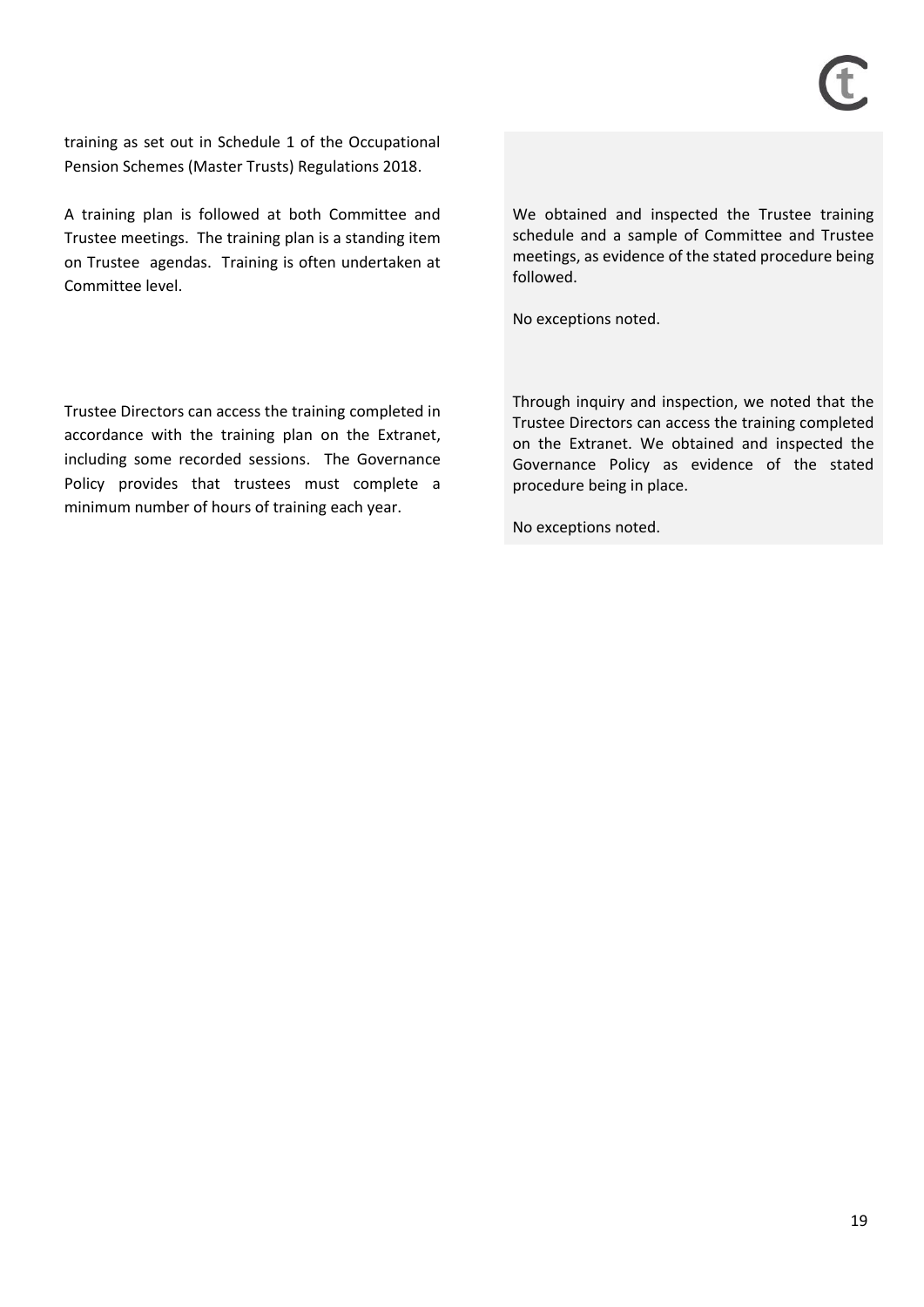### **Financial sustainability and compliance**

### **Summary**

The Trustee is also the Scheme Strategist and there is no Scheme Funder. The financial sustainability of the Trust is therefore dependent on internal resources.

The Finance and Operations Committee and Trustee considers a quarterly report which considers the progress of funds under management, contributions and income received and the level of Financial Reserve against the targets in the Business Plan. The Business Plan is reviewed annually, and any material changes are agreed by the Trustee.

### 11. A documented review of financial sustainability (including access to resources to cover running costs and financial reserves in the event of a triggering event) is undertaken by the Trustee Board within required timescales.

### **Control Procedure Tests Performed**

The on-going review of the financial sustainability of the Money Purchase Section through the Money Purchase Progress Report is a standing item on the Finance and Operations Committee agenda and is reported to the Trustee. This includes the relevant measurements and milestones as required by the Pensions Regulator.

We obtained and inspected a sample of the Money Purchase Progress Reports and minutes of the meetings where the reports were discussed, as evidence of the stated procedure being followed.

No exceptions noted.

### 12. A documented review of the Business Plan is undertaken by the Trustee Board within required timescales.

### **Control Procedure Tests Performed**

The Business Plan is reviewed annually by the Trustee as required by the Strategic and Operations Plan.

We obtained and inspected the Business Plan, the Strategic and Operations Plan and minutes of the Trustee meeting where it was reviewed, as evidence of the stated procedure being followed.

No exceptions noted.

13. A documented Continuity Strategy is maintained and reviewed by the Trustee Board.

### **Control Procedure Tests Performed**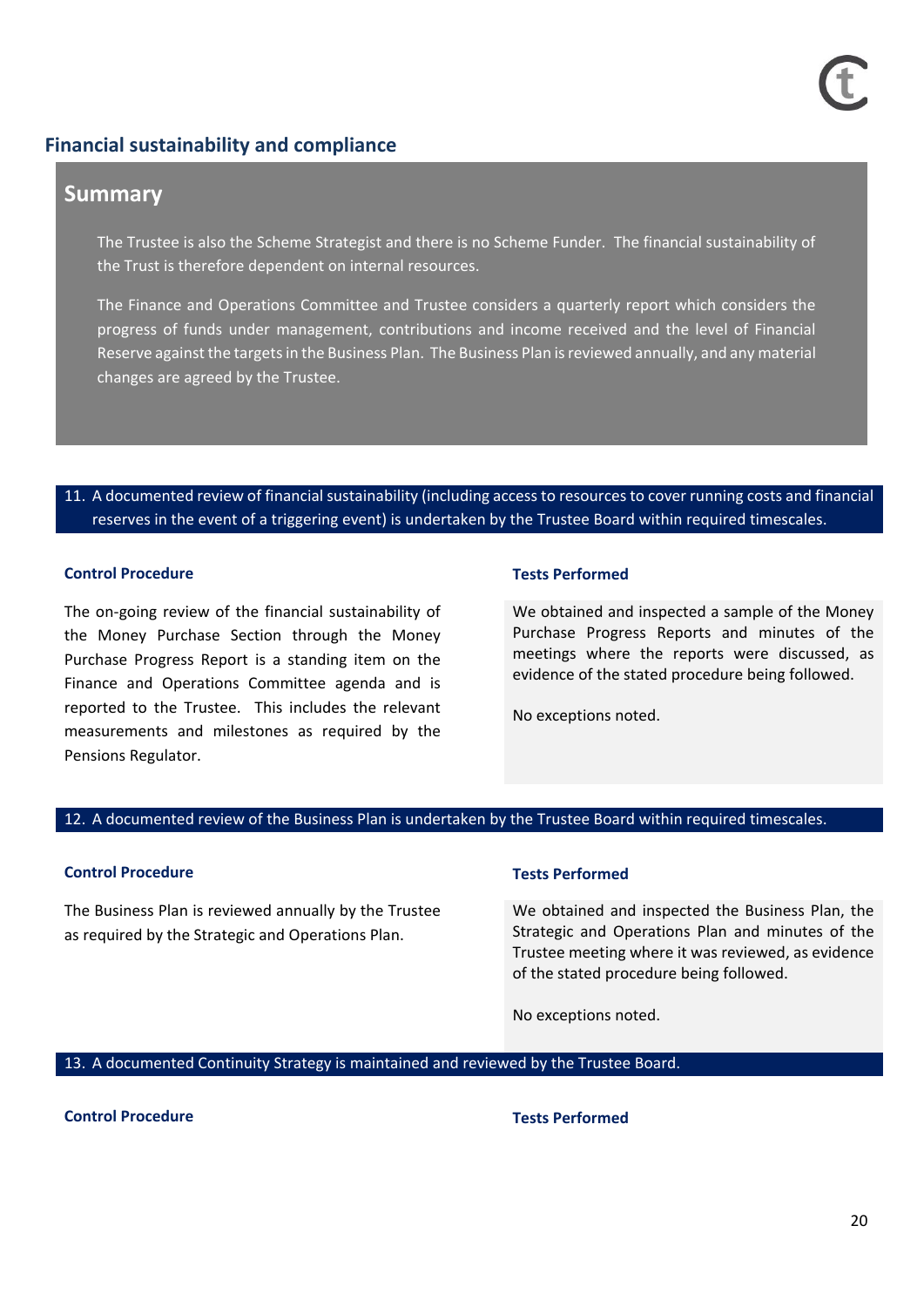The Continuity Plan is reviewed annually by the Trustee, as required by the Strategic and Operations Plan.

We obtained and inspected the Continuity Plan, the Strategic and Operations Plan and minutes of the Trustee meeting where it was reviewed, as evidence of the stated procedure being followed.

### No exceptions noted.

14. A documented procedure is maintained and approved by the Trustee Board for reporting Significant Events and Triggering Events to the Regulator within required timescales.

### **Control Procedure Tests Performed**

The Governance Policy documents the procedure for reporting significant events and triggering events to the Regulator within the prescribed timescales.

Regulatory reporting is reviewed by the Risk and Compliance Committee each quarter<sup>5</sup> and is included in the quarterly Governance report which is reviewed by the Trustee.

We obtained and inspected the Governance Policy, as evidence of the stated procedures being in place.

No exceptions noted.

We obtained and inspected a sample of the Governance reports and minutes of the meetings where the reviews took place, as evidence of the stated procedure being followed.

<sup>5</sup> From Q3 2021 – and reported to the Trustee through the Governance report.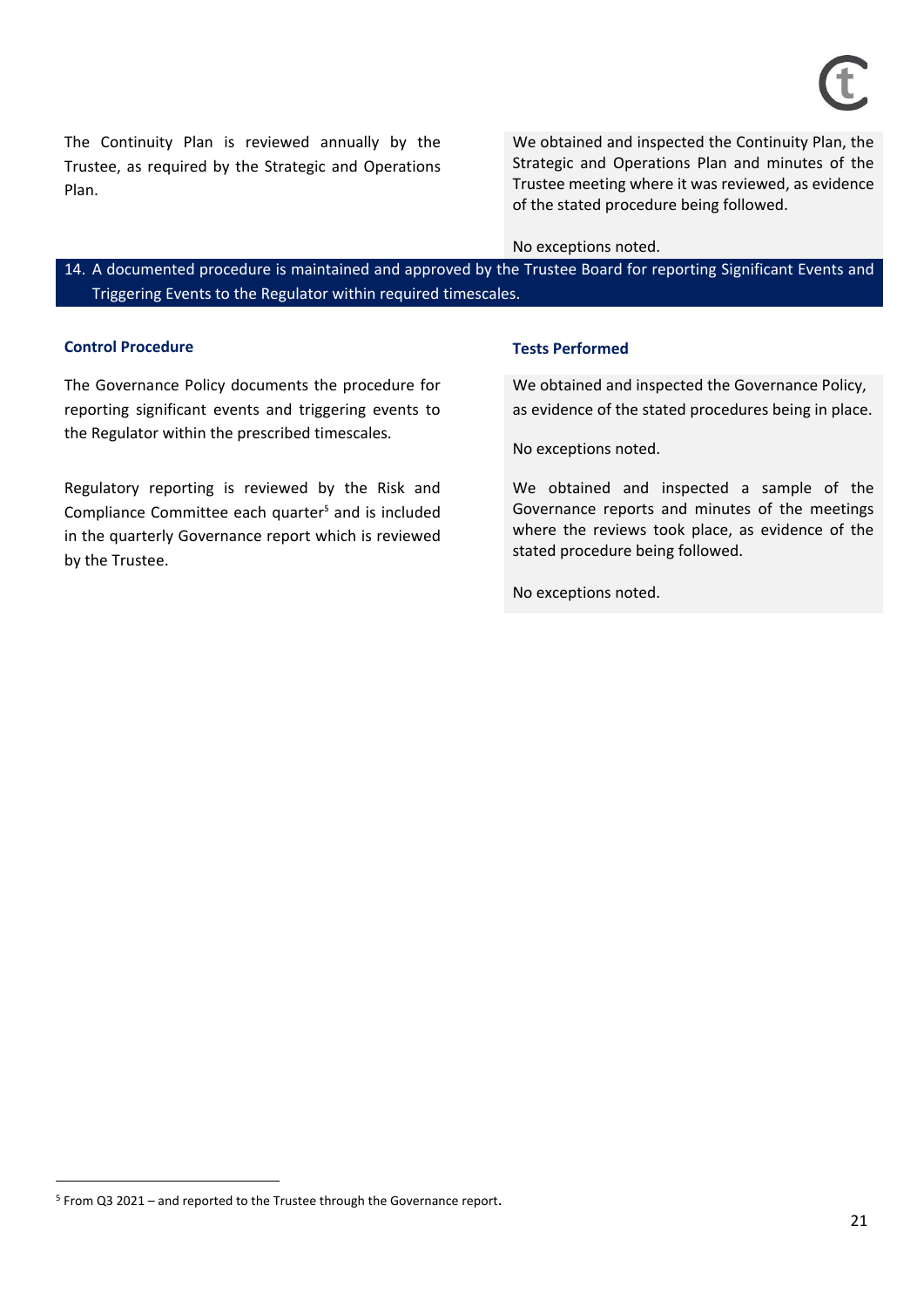### **Scheme Management**

### **Summary**

A Strategic and Operations Plan is maintained and reviewed by the Trustee and the Committees. It sets out all the key priorities and tasks of the Trust with details of the individual or adviser responsible and who provides oversight. The review dates and the relevant sections are reviewed at each Committee and Trustee Board meeting. A schedule of Committee and Board meetings is made available to all directors on the extranet. The Governance Policy includes a detailed conflicts policy for Trustee Directors, senior staff and advisers.

The Governance Policy sets out the procedure for the annual review of advisers and any tender exercises. The Chief Executive reports on performance and delivery against service standards for key advisers on a quarterly basis.

### 15. An annual business schedule/plan is maintained and reviewed by the Trustee Board.

### **Control Procedure Tests Performed**

The schedule of Trustee and Committee meetings is scheduled for each calendar year and available on the extranet.

The standing items for Trustee and Committee meetings are set out in the Governance Policy.

The Strategic and Operations Plan sets out the timetable for all key tasks required across all Sections and Schemes including the Chair's Statements, Business Plan, supervisory returns, scheme returns and review of skills' analysis. Reports are produced for each Trustee and Committee meeting which include timescales and note any timescales which have changed.

We observed that the schedule of Trustee and Committee meetings is scheduled for each calendar year and available on the extranet, as evidence of the stated procedure being place.

No exceptions noted.

We obtained and inspected the Governance Policy, as evidence of the stated procedures being in place.

No exceptions noted.

We obtained and inspected the Strategic and Operations Plan and for a sample of the meetings where the reports were reviewed, we obtained and inspected the minutes of the meetings, as evidence of the stated procedure being followed.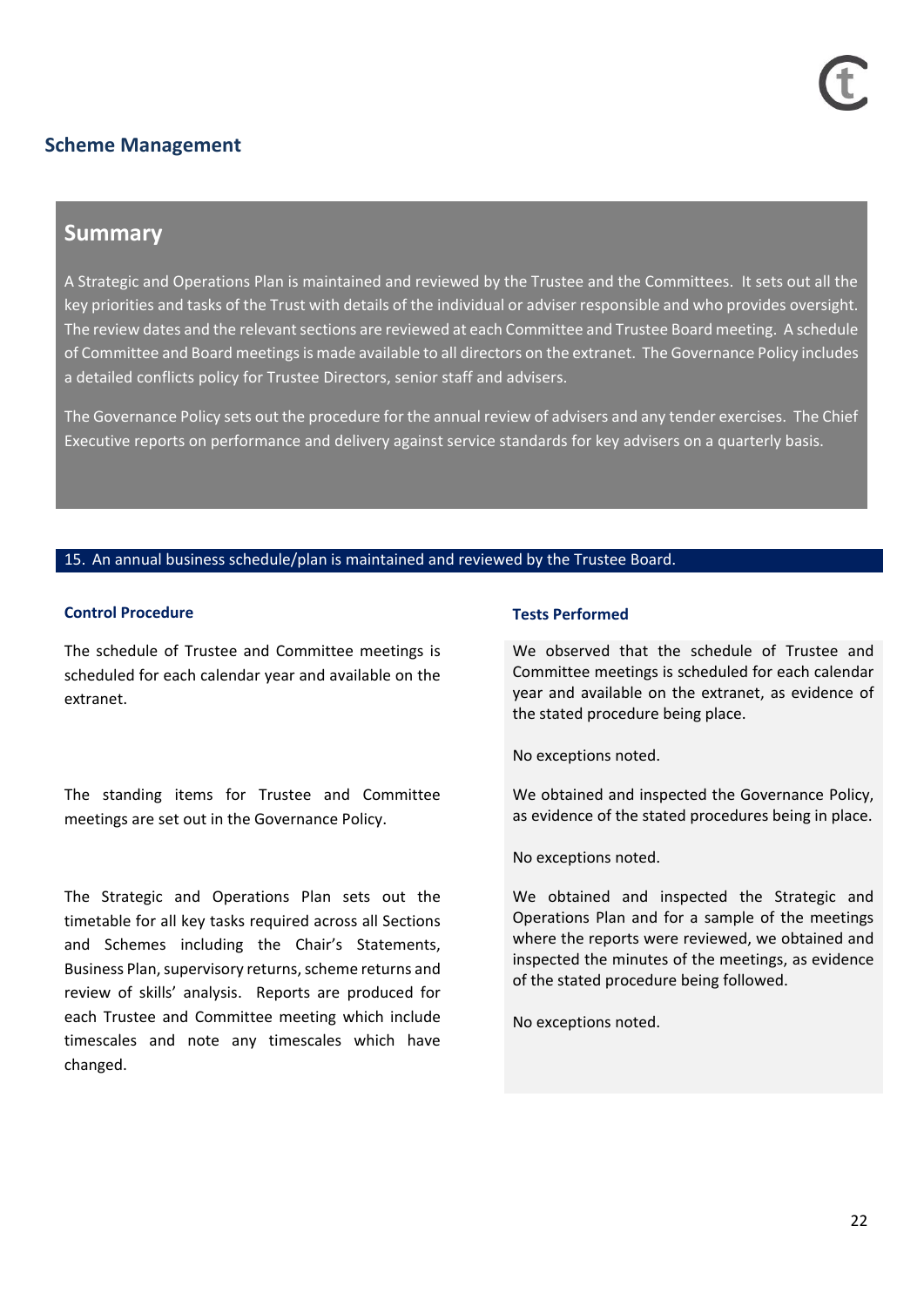16. Conflicts of interest are subject to ongoing monitoring and are identified, recorded in a conflicts register and managed in accordance with a defined policy which is regularly reviewed by the Trustee Board.

### **Control Procedure Tests Performed**

The Governance Policy includes conflicts of interest policies for Trustee Directors and advisers. The Governance policy is reviewed annually.

A Register of Conflicts for Trustee Directors and managers is maintained, and any changes are reviewed at the Trustee Board meetings quarterly and Committee meetings.

Trustee Directors, staff and advisers are required to declare their conflicts at least annually.

We obtained and inspected the Governance Policy and evidence that Governance Policy was reviewed at least annually, as evidence of the stated procedure being in place.

No exceptions noted.

We obtained and inspected the Register of Conflicts. For a sample of meetings, we obtained and inspected the minutes where the Trustee and Committee's carried out the review of the Register of Conflicts, as evidence of the stated procedure being followed.

No exceptions noted.

For a sample of trustees, staff and advisers, we tested that they declared their conflicts annually.

No exceptions noted.

17. Documented due diligence is undertaken by the Trustee Board prior to the appointment of all service providers, including fitness and propriety. Selection criteria is maintained by the Trustee Board to support service provider selection and decision making.

### **Control Procedure Tests Performed**

The Governance Policy sets out the procedure for the annual review of advisers and any tender exercises.

We obtained and inspected the Governance Policy, as evidence of the stated procedures being in place.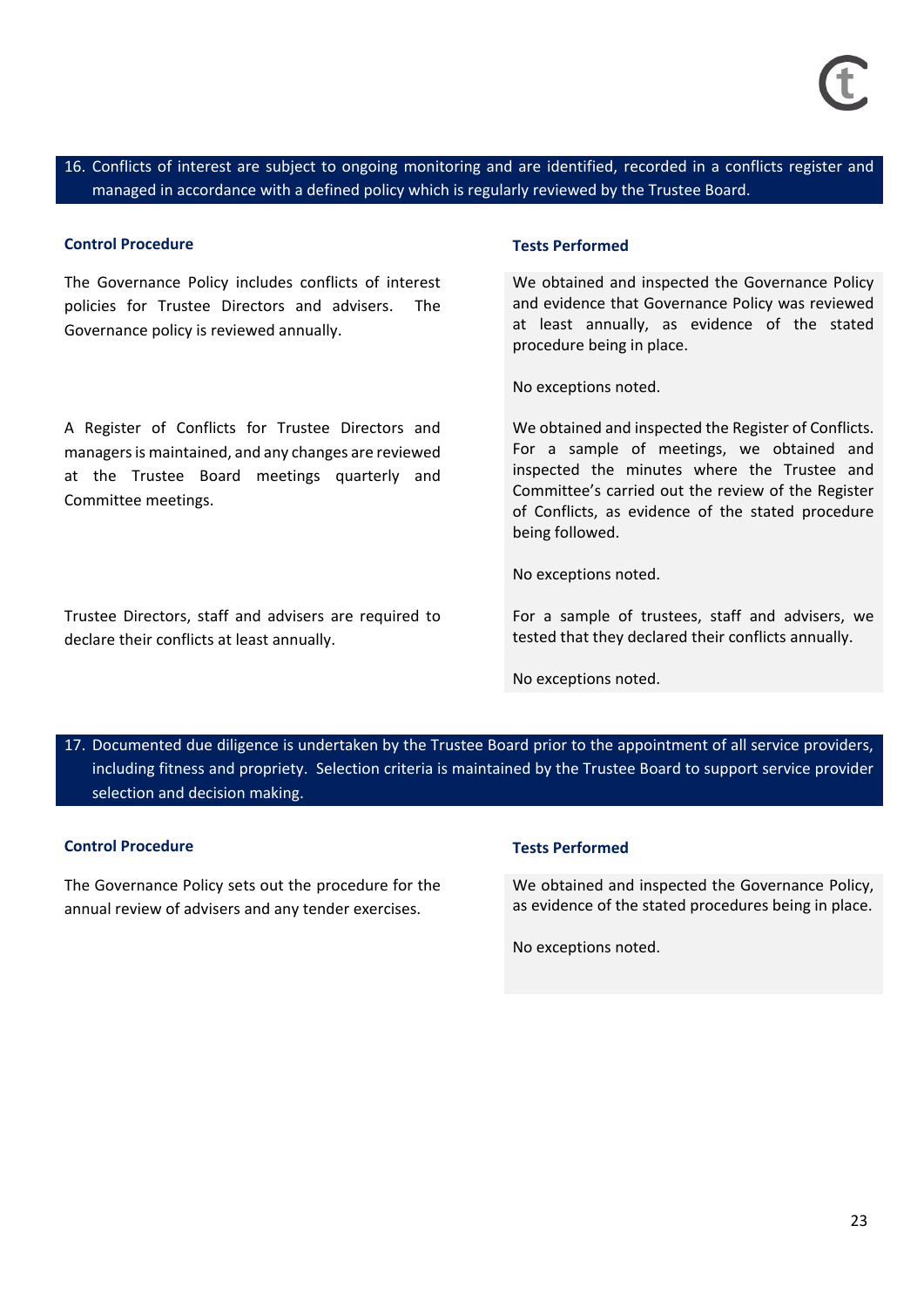18. Roles and responsibilities of all advisers and service providers are documented and the performance and quality of their service is subject to documented reviews by the Trustee Board against documented performance criteria.

### **Control Procedure Tests Performed**

The roles and responsibilities of advisers and service providers are documented and available to the Trustee. The annual reviews of advisers are conducted in December each year based on the documented requirements. Advisers are evaluated on an annual basis.

The Chief Executive reports on performance and delivery against service standards to the Trustee for key advisers on a quarterly basis.

We inquired that the roles and responsibilities of advisers and providers are documented and available to the Trustee. We obtained and inspected the annual review of advisers and minutes of the meeting where it was reviewed, as evidence of the stated procedure being followed.

No exceptions noted.

For a sample of periods, we obtained and inspected the reports on performance and delivery against service standards for key advisers, as evidence of the stated procedures being in place.

No exceptions noted.

19. The Trustee Board maintains a risk management framework to identify, evaluate, manage and monitor scheme risks.

### **Control Procedure Tests Performed**

The Governance Policy sets out the ongoing process for the identification, measurement, monitoring, prioritisation and resolution of risks. A risk register is maintained which is linked to the Strategic and Operations Plan. The register evaluates the likelihood and impact of risks and any mitigation in place.

Each Committee is tasked to review the risks relevant to its area. Risks are reviewed at each Committee and Trustee meeting. A summary of the changes since the previous review is included. Key trustee responsibilities, red risks or any new risks are reviewed at the quarterly Trustee meetings.

We obtained and inspected the Governance Policy, the Strategic and Operations Plan and the risk register, as evidence of the stated procedures being followed.

No exceptions noted.

For a sample of meetings, we obtained and inspected the minutes where the Committee and Trustee reviewed the risks, as evidence of the stated procedures being followed.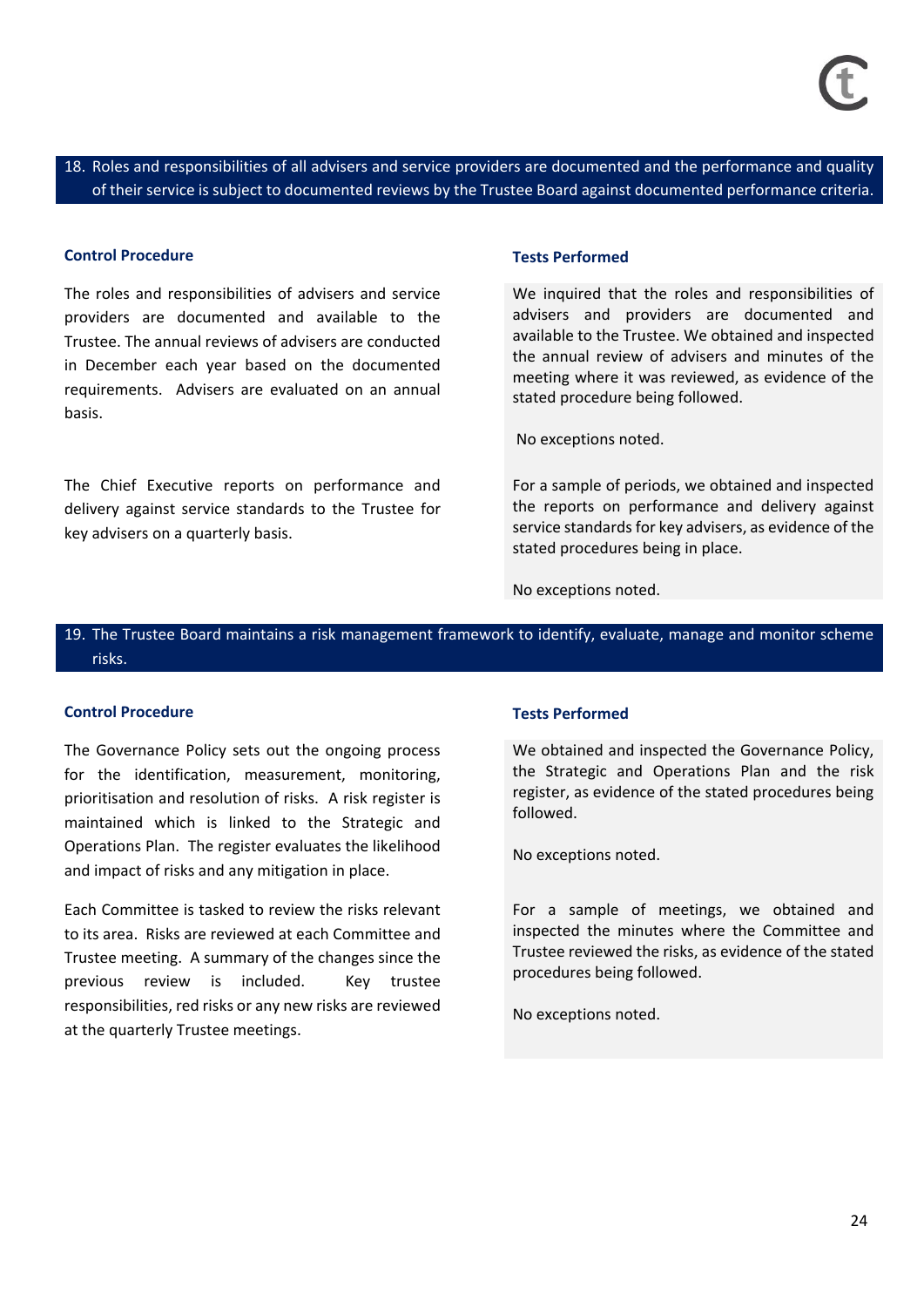### **Trustee Board oversight of IT systems and administration processes**

### **Summary**

The Trustee Directors have agreed written financial authorities and service level requirements with the internal administration teamto ensure that core financial transactions are processed promptly and accurately. This includes service standards for responses to member enquiries, transfers to and from the scheme, other benefit payments from the scheme to or in respect of members, investment switches, investment of contributions, lifestyle switches and reconciliation of member unit holdings to the investment manager.

The Trustee has put processes in place to ensure that core financial transactions are processed accurately and in a timely manner, including daily monitoring of bank accounts, clear processes for managing contributions and appropriate authorisation of investment and banking transactions (which includes at least two signatories).

The Finance and Operations Committee considers performance against service level requirements including the timeliness and accuracy of the processing of transactions, switches, contributions received and the investment of those contributions, member statistics, accuracy of benefit payments, contributions received late from employers, reconciliation of member unit holdings and a communications report. This is reported to the Trustee through the quarterly Governance report.

The Finance and Operations Committee has delegated responsibility for IT, which it reviews on a quarterly basis. The administration system (Intellipen) is used for all Sections of the Trust. Data is held in the cloud and is subject to the system provider's IT controls. These have been reviewed by the Trustee with appropriate advisor support.

All Cheviot laptops and portable devices including mobile phones have enforced password requirements. Trustee papers and Scheme or Section documentation are held on an extranet system provided by a third party. Access is restricted to authorised individuals and a password policy applied.

The obligations of Cheviot and the employers are set out in documentation required for new employers for the Money Purchase Section. New Final Salary Schemes require tailored documentation and legal and professional advice. The With Profits Section does not accept new employers.

### 20. The Trustee Board monitors and reviews IT systems.

### **Control Procedure Tests Performed**

The Finance and Operations Committee have delegated responsibility for reviewing and maintaining the IT systems as set out in the Governance Policy. It reviewsthe IT Dashboard which details key projects and issues.

We obtained and inspected the Governance Policy, a sample of the IT Dashboard presented to the Finance and Operations Committee and minutes of the meetings where the IT Dashboard was reviewed, as evidence of the stated procedures being in place.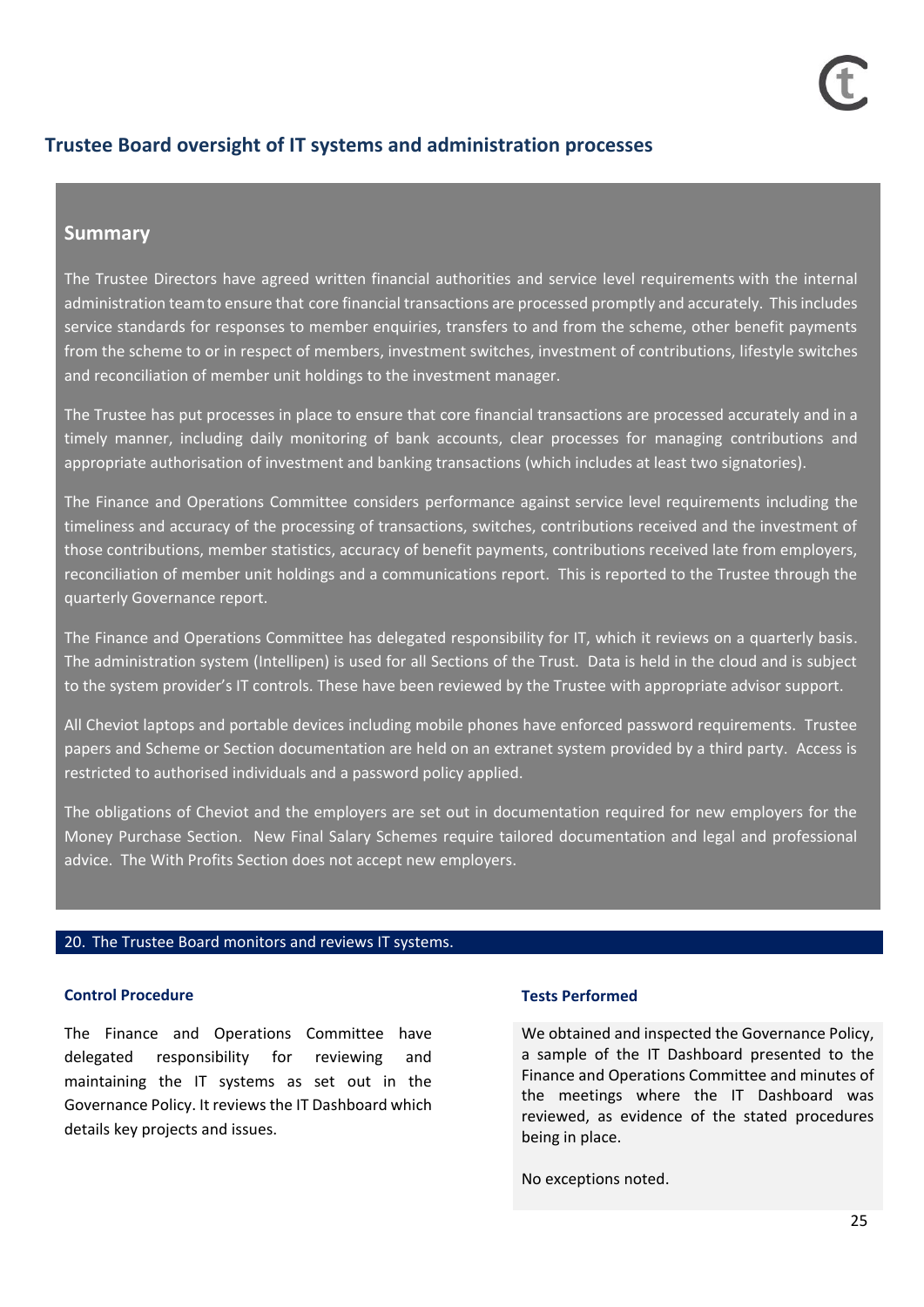The Trustee outsources Cheviot's IT maintenance and support to a third-party provider. The terms of the agreement include service levels agreed by the Trustee and require the IT provider to document Cheviot's systems.

Regular backups are in place, disaster recovery tests are carried out at least annually.

There were no changes to the service level agreement or systems in place for Cheviot during the year.

No exceptions noted.

We obtained and inspected backup schedules and confirmed backups are being performed regularly. We obtained and inspected the Disaster Recovery Plan, as evidence that this was carried out at least annually.

No exceptions noted.

### 21. The capacity to take on new business is assessed, approved and regularly monitored by the Trustee Board.

### **Control Procedure Tests Performed**

### Money Purchase Section

The Finance and Operations Committee reviews the capacity of its administration systems quarterly to ensure it has sufficient resources to meet any new business requirements. It reports to the Trustee through the Governance report

### Final Salary Schemes

The administration requirements for taking on a new Final Salary Scheme will vary depending on the specifics/requirements of the scheme. The requirements are established and considered before any new business is approved.

### With Profits Section

The With Profits Section does not accept new business

We obtained and inspected a sample of the Governance reports and minutes of the meetings where the reviews took place, as evidence of the stated procedure being followed.

No exceptions noted.

During the year, no new final salary schemes were taken on.

No exceptions noted.

The With Profits Section does not accept new business.

No exceptions noted.

22. Signed administration agreements are in place with service providers and include provisions for the rectification of maladministration. The agreements are approved by the Trustee Board.

### **Control Procedure Tests Performed**

The administration of the Trust is carried out by staff who are employed by Cheviot Trustees Limited and Cheviot Pension Services Limited. The Governance Policy sets out the agreed service standards for

We obtained and inspected the Governance Policy and evidence that Governance Policy was reviewed at least annually, as evidence of the stated procedures being in place.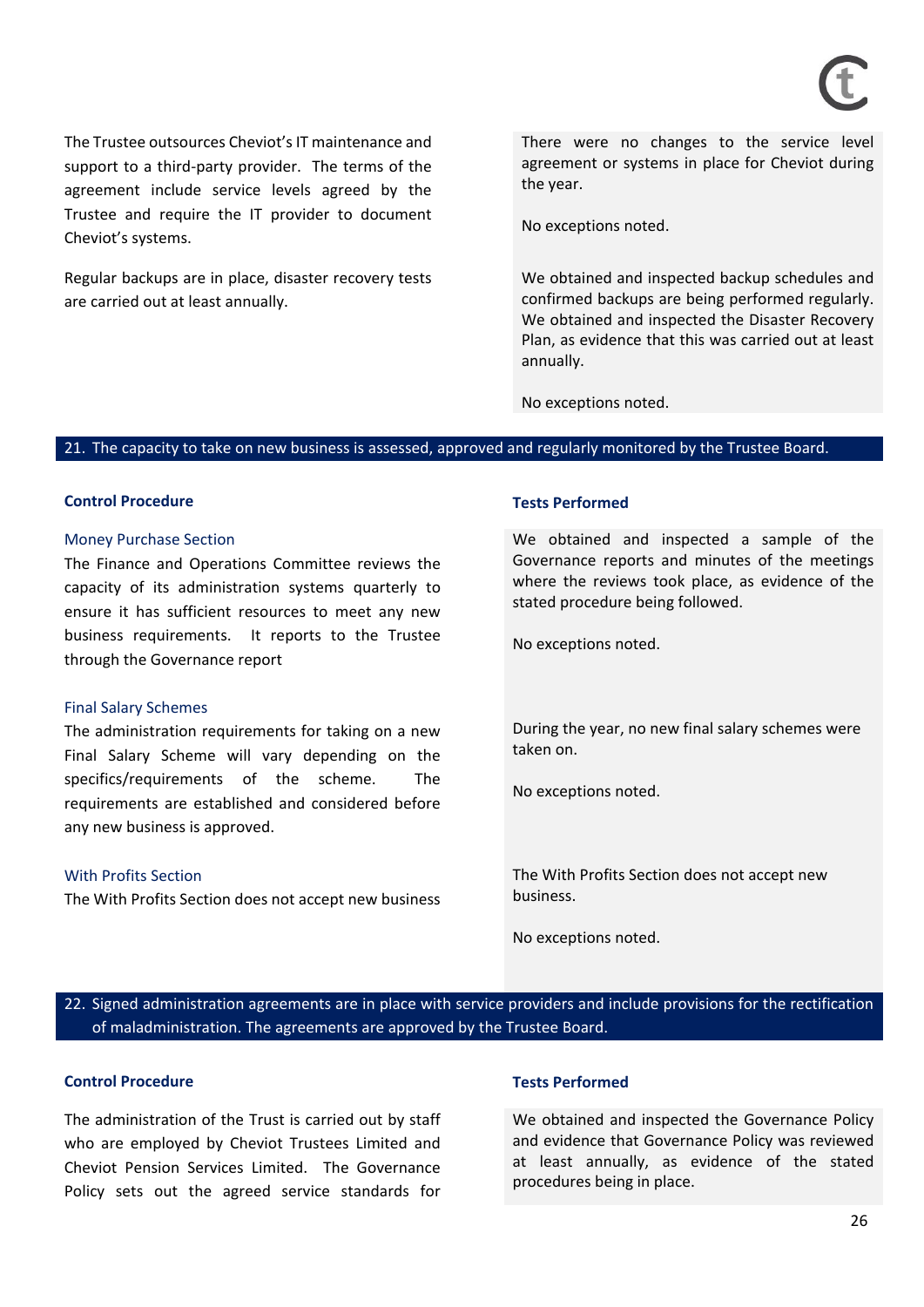administration. The Governance Policy is reviewed annually by the Trustee. And the Mateus of the Trustee.

A policy is in place for reporting and resolving errors and is reviewed annually. A financial reserve is held in Cheviot Trustees Limited to fund the rectification of maladministration.

We obtained and inspected the Policy for Reporting and Resolving Errors as reviewed during the year and we observed that a financial reserve is held in Cheviot Trustees Limited, as evidence of the stated procedure being in place.

No exceptions noted.

### 23. The Trustee Board has arrangements in place for ensuring that core financial transactions (including decumulation related transactions) are processed promptly.

### **Control Procedure Tests Performed**

The Trustee Directors have agreed written financial authorities<sup>6</sup> and service level requirements<sup>7</sup> with the internal administration team<sup>8</sup> to ensure that core financial transactions are processed promptly and accurately. The Trustee reviews performance against these targets quarterly through the Governance report.

We obtained and inspected the Governance Policy, a sample of the Governance reports and minutes of the Trustee meetings where the reports were reviewed by the Trustee, as evidence of the stated procedure being followed.

 $6$  The financial authorities were updated in November 2021 and ensure appropriate controls, including dual authorisation, for all financial transactions.

 $7$  The service level requirements were reviewed as part of the Governance Policy in December 2021. Bank accounts are monitored daily.

<sup>&</sup>lt;sup>8</sup> The administrators are directly employed by the Trustee.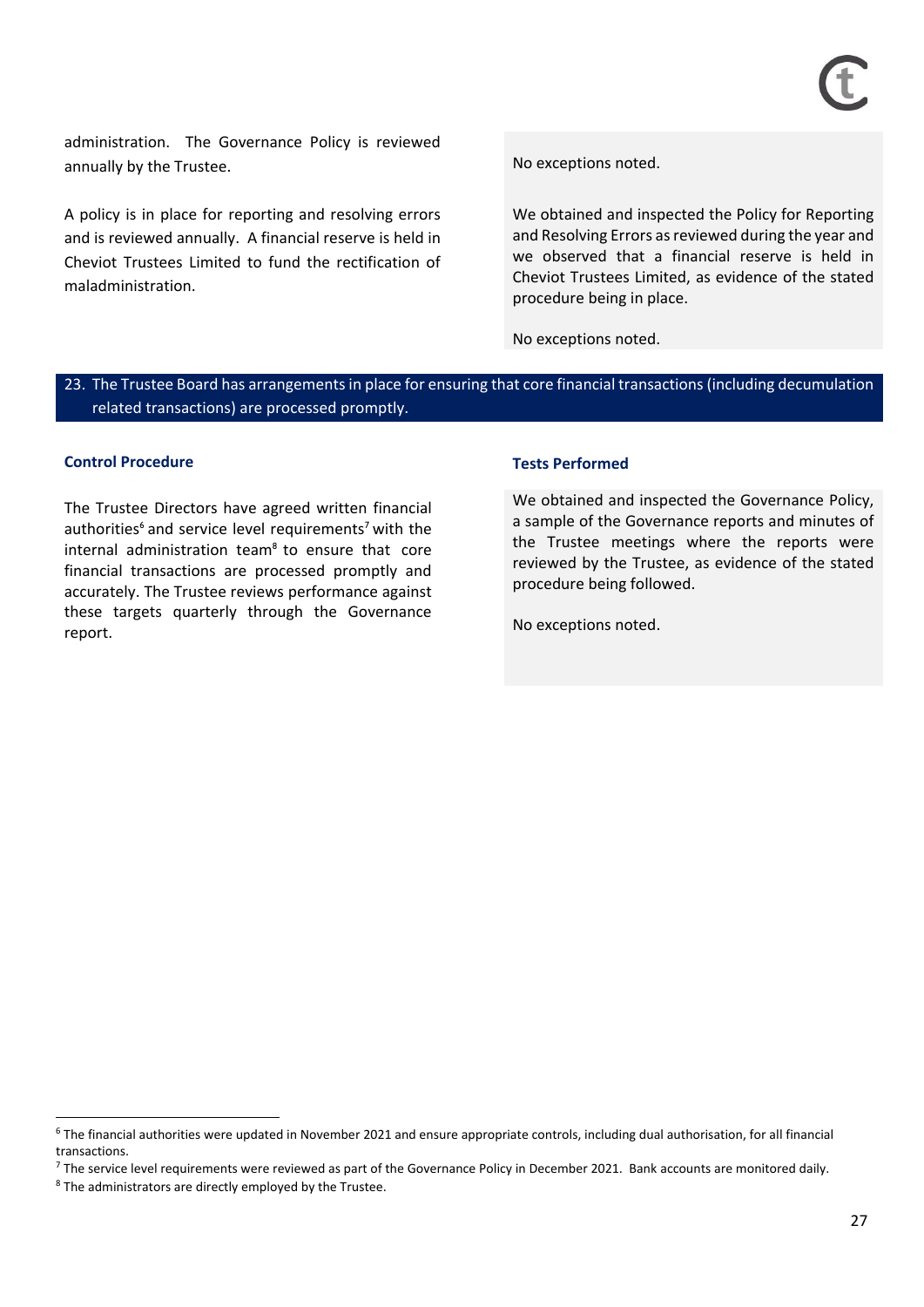24. The Trustee Board has arrangements in place for ensuring that core financial transactions (including decumulation related transactions) are processed accurately and that payments are authorised and suitably controlled.

### **Control Procedure Tests Performed**

Processes are in place to ensure that core financial transactions are processed accurately and in a timely manner, including daily monitoring of bank accounts, clear processes for managing contributions and appropriate authorisation of investment and banking transactions (which includes at least two signatories). Performance against the agreed service standards is considered by the Finance and Operations Committee and reported to the Trustee in the Quarterly Governance report.

The Trustee obtains a report from the Independent Scheme Auditor that documents the consistency of specific metrics and other information selected by the Trustee included within the Governance report. The report is prepared by agreeing the metrics and other information to source documentation on a sample basis during the year.

For a sample periods, we obtained and inspected the Governance reports and minutes of the Trustee meetings where the reports were reviewed by the Trustee, as evidence of the stated procedure being followed.

No exceptions noted.

We obtained and inspected the report from the Independent Scheme Auditor that documents the consistency of specific metrics and other information selected by the Trustee included within the Governance report, as evidence of the stated procedure being followed.

No exceptions noted.

### 25. The Trustee Board ensures that member retirement options selected are processed and managed in accordance with documented procedures.

### **Control Procedure Tests Performed**

A documented procedure manages the retirement process. This is reviewed biennially by the Legal Committee under delegated powers from the Trustee.

We obtained and inspected the retirement process and minutes of the Legal Committee meeting where it was reviewed during the year, as evidence of the stated procedure being followed.

No exceptions noted.

### 26. The Trustee Board ensures that transaction errors are identified and rectified in accordance with a documented procedure.

### Control Procedure Tests Performed

A policy sets out the procedure to be followed when a transaction error is identified (Policy for Reporting and Resolving Errors). It is reviewed annually. Transaction

We obtained and inspected the Policy for Reporting and Resolving Errors and minutes of the meeting where the procedure was reviewed during the year. For a sample of Governance reports, we obtained and inspected the reports and minutes of the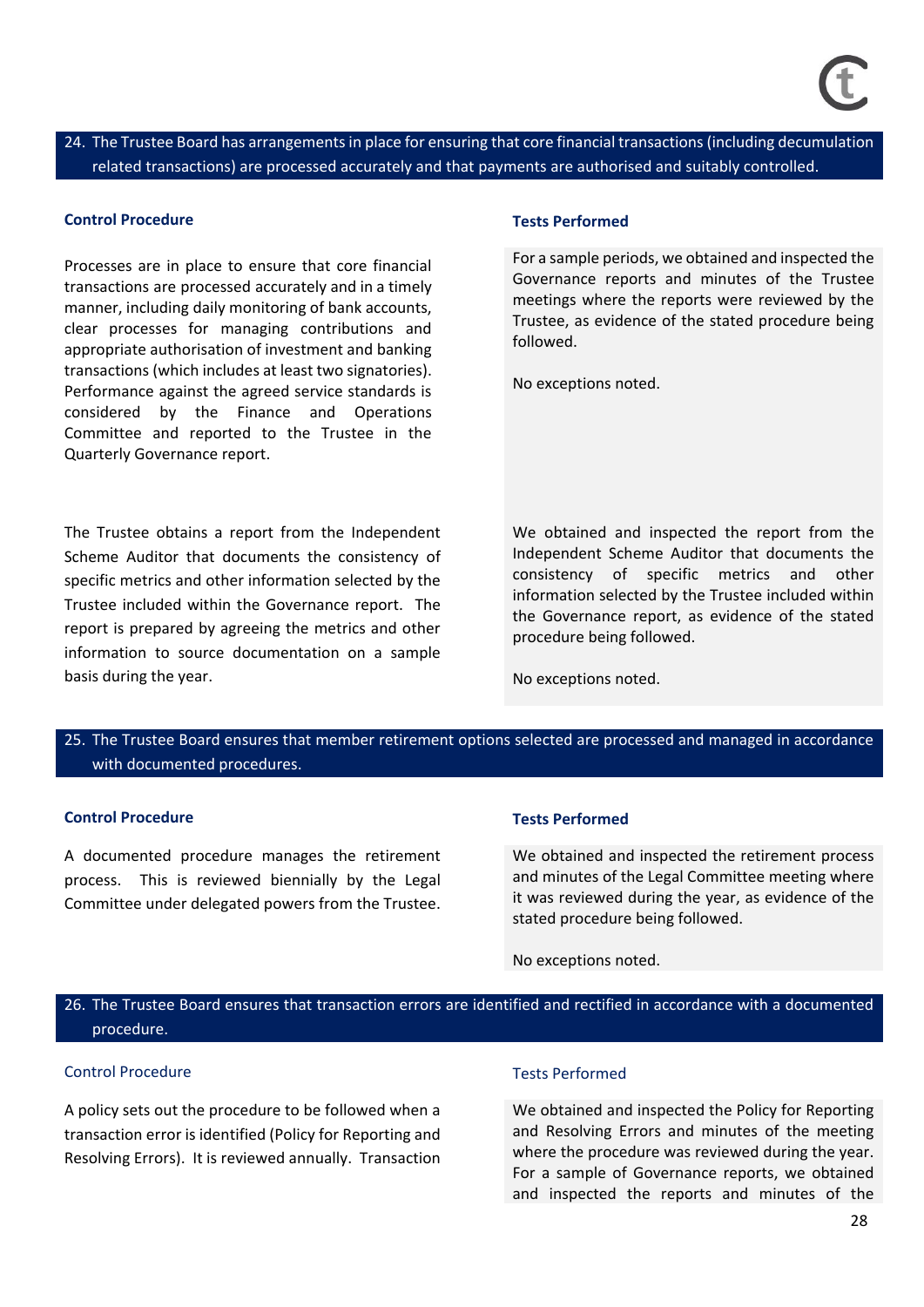errors are reported to the Trustee through the Governance report.

Trustee meetings where the reports were reviewed by the Trustee, as evidence of the stated procedure being followed.

No exceptions noted.

27. The Trustee Board ensures that late and inaccurate contributions are pursued and resolved in accordance with documented procedures. Late contributions are reported to the trustees.

### **Control Procedure Tests Performed**

A procedure is in place to identify late and inaccurate contributions (Identifying Late or Inaccurate Contributions Policy). The Reporting and Resolving Errors policy sets out actions to be taken to resolve an issue once identified.

Late and inaccurate contributions are reported to the Trustee in the quarterly Governance reports.

We obtained and inspected the Identifying Late or Inaccurate Contributions Policy and Policy for Reporting and Resolving Errors in place during the year, as evidence of the stated procedure being followed.

### No exceptions noted.

We obtained and inspected a sample of the Governance reports and minutes of the Trustee meetings, as evidence of the stated procedure being followed.

No exceptions noted.

28. The Trustee Board ensures that contributions are invested and allocated in accordance with member instructions or the requirements of the default arrangement.

### **Control Procedure Tests Performed**

Procedures are in place to ensure the accurate investment of contributions in accordance with member instructions. The Governance report, which is prepared quarterly, highlights any delays or errors in investments to the Trustee.

We obtained and inspected the procedures in place to ensure the accurate investment of contributions in accordance with member instructions. For a sample, we obtained and inspected the Governance reports and minutes of the Trustee meetings where the reports were reviewed by the Trustee, as evidence of the stated procedure being followed.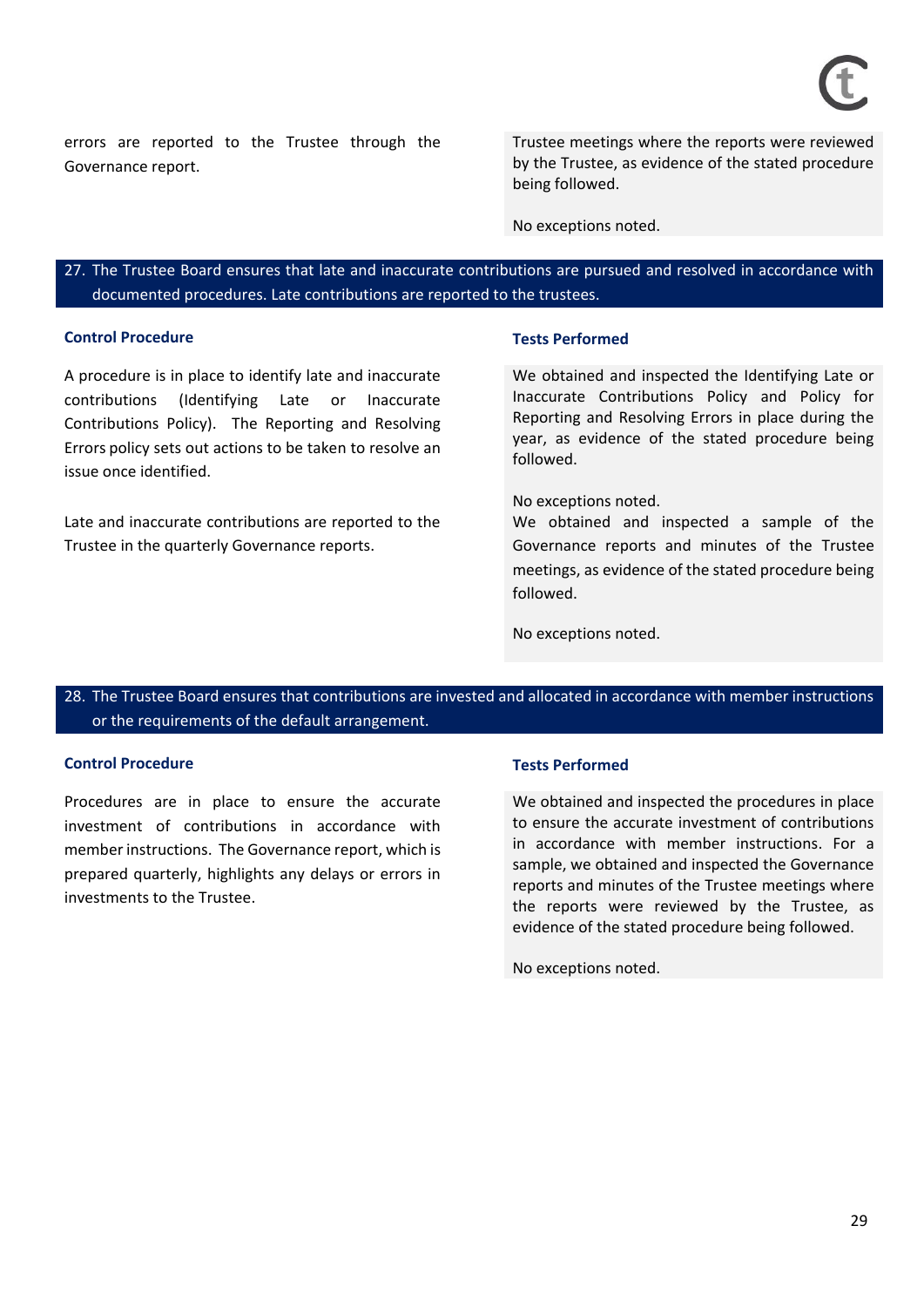### **Data quality**

### **Summary**

The Trustee reviews the quality of the member data annually, based on the Pension Regulator's targets for common and conditional data. On the basis of the review, the Trustee agrees targets for improvement of the different categories of data.

### 29. The Trustee Board ensures member data is complete and accurate and is subject to regular data evaluation.

### **Control Procedure Control Procedure Control Procedure** Tests Performed

The Trustee has agreed targets for the completeness and accuracy of the common and conditional data it holds for all members of Cheviot. It reviews the data against these targets annually.

We obtained and inspected the common and conditional Data Report and minutes of the Trustee meeting where the update report and data targets were reviewed, as evidence of the stated procedure being followed.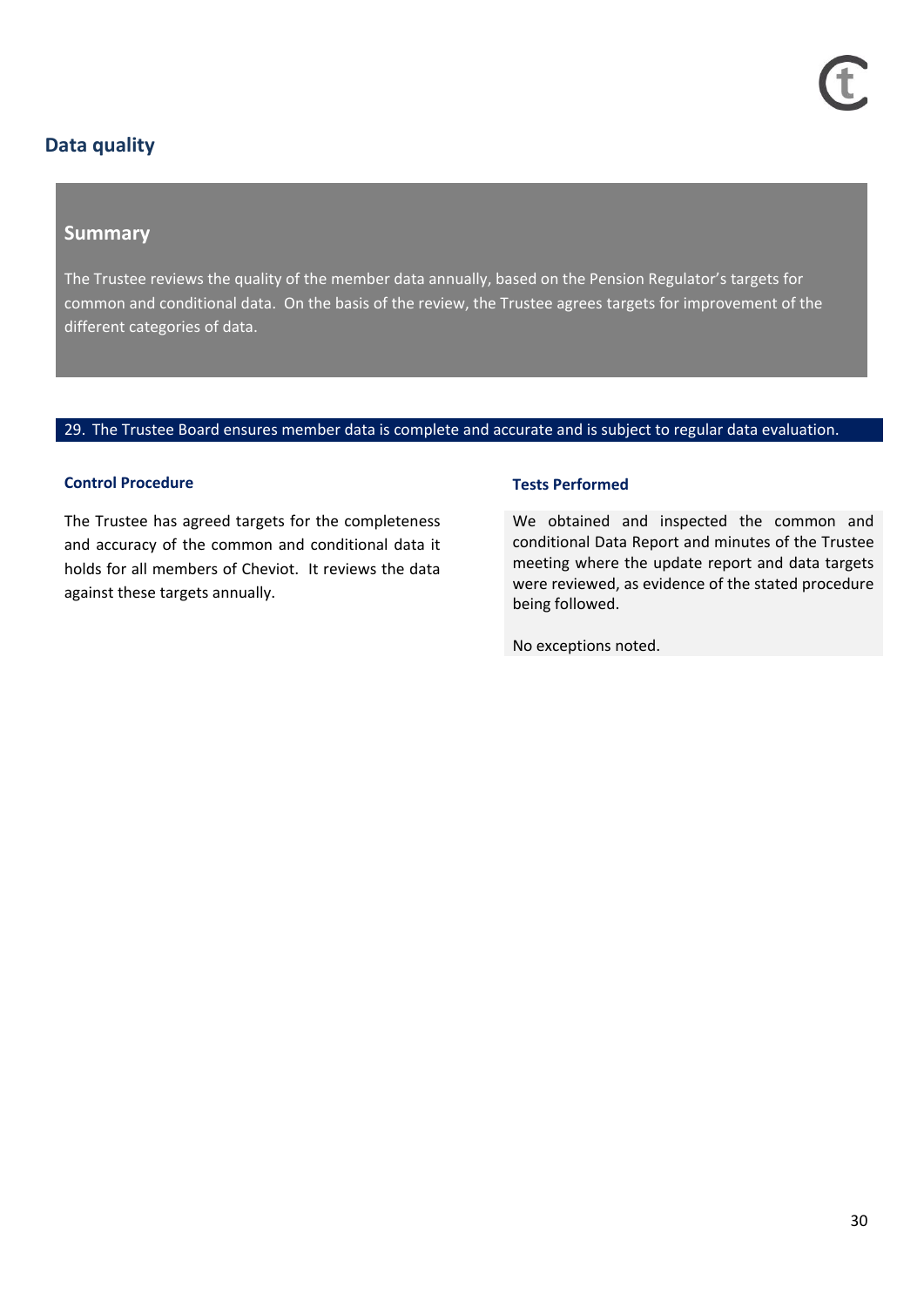### **Communication and Reporting**

### **Summary**

Cheviot has received industry awards for its clear communication and jargon free approach, which encourages engagement with members.

The Strategic and Operations Plan includes details of the core communications to members and employers and details the timescales requirements to members and employers. Procedures and detailed checklists ensure that the retirement process is managed in accordance with relevant legislation and internal protocol.

The Trustee issues a report each yearto all members which includes topical and relevant articles and explains how members can pass on feedback about how the Trust is managed. We also include contact details throughout the website which enables members to write to a specific email address: [people@cheviottrust.com.](mailto:%20people@cheviottrust.com.) Any comments are considered by Cheviot staff under delegated authority from the Trustee and significant feedback reported to the Risk and Compliance Committee if appropriate.

### 30. The Trustee Board maintains a documented member communications plan which is regularly reviewed.

### **Control Procedure Tests Performed**

The Strategic and Operations plan includes communications and details key communication projects, priorities and timescales. It is reviewed quarterly by the Risk and Compliance Committee.

The communication policy is set out in the Governance Policy and reviewed annually.

The quarterly Governance report sets out key communications during the period.

We obtained and inspected the Strategic and Operations plan and for a sample of meetings, the minutes where the plan was reviewed, as evidence of the stated procedures being followed.

No exceptions noted.

We obtained and inspected the Governance Policy and evidence that Governance Policy was reviewed at least annually, as evidence of the stated procedures being in place.

No exceptions noted.

We obtained and inspected a sample of the Governance reports, as evidence of the stated procedure being in place.

No exceptions noted.

31. Arrangements are in place for ensuring that the quality and accuracy of member communications are assessed by the Trustee Board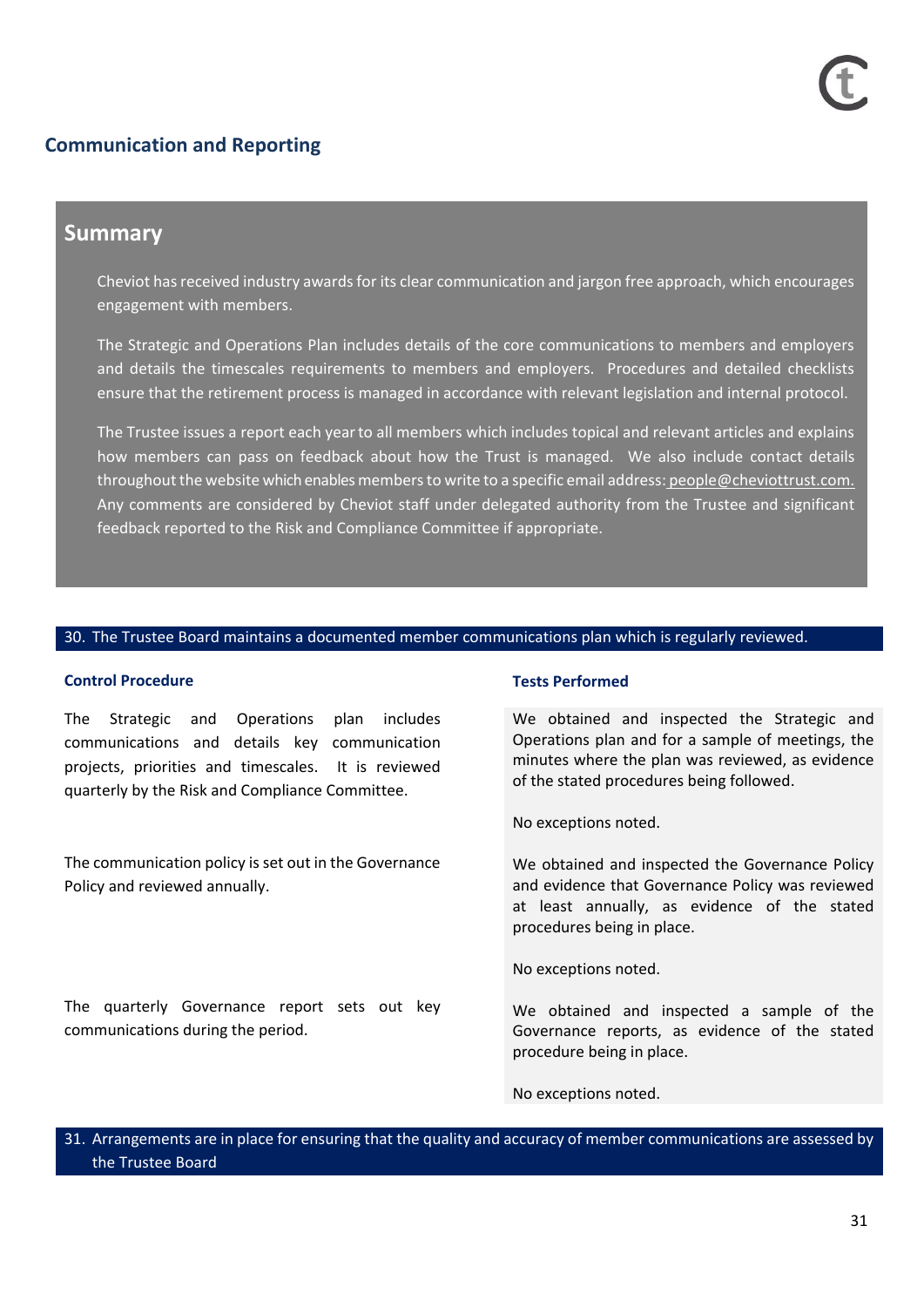### **Control Procedure Tests Performed**

The communication policy is set out in the Governance policy and includes strategies to support the communication objectives and guidelines for the production of communications. Communications are a standing item on the Risk and Compliance Committee agenda which considers core issues and provides feedback and guidance.

Communications are also reported to the Trustee in the quarterly Governance report.

All significant changes to communications are discussed with one or two members of the Trustee (usually a member nominated trustee and/or the Chair) and advisers where necessary before being finalised. The significant change in 2021 was to the benefit statements to reflect the DWP's "simpler statement" format and a revised factsheet to accompany them.

We obtained and inspected the Governance Policy and for a sample of meetings, the minutes where the communications were on the agenda, as evidence of the stated procedures being followed, as evidence of the stated procedures being in place.

No exceptions noted.

We obtained and inspected a sample of the Governance reports, as evidence of the stated procedure being in place.

No exceptions noted

We obtained and inspected evidence of the discussions with one or two members of the Trustee and advisers for the significant changes to communications during the year, as evidence of the stated procedure being followed.

No exceptions noted.

32. The Trustee Board has established a process for reporting member feedback (including issues raised by members) and complaints to the trustees, including resolution procedures. Member feedback and issues are logged and reviewed by the Trustee Board.

### **Control Procedure Tests Performed**

The Chief Executive has delegated responsibility for considering communication issues, including feedback from members and employers, as set out in the Governance policy.

The process for considering complaints is set out in the Governance Policy which is reviewed annually. Complaints and errors are included within the quarterly Governance report. The Trustee received an analysis of complaints annually as part of the training on the IDR process.

We obtained and inspected the Governance Policy as evidence of the stated procedure being in place.

No exceptions noted.

We obtained and inspected the Governance Policy, evidence that Governance Policy was reviewed at least annually, a sample of the Governance reports and the annual analysis provided to the Trustee, as evidence of the stated procedures being in place.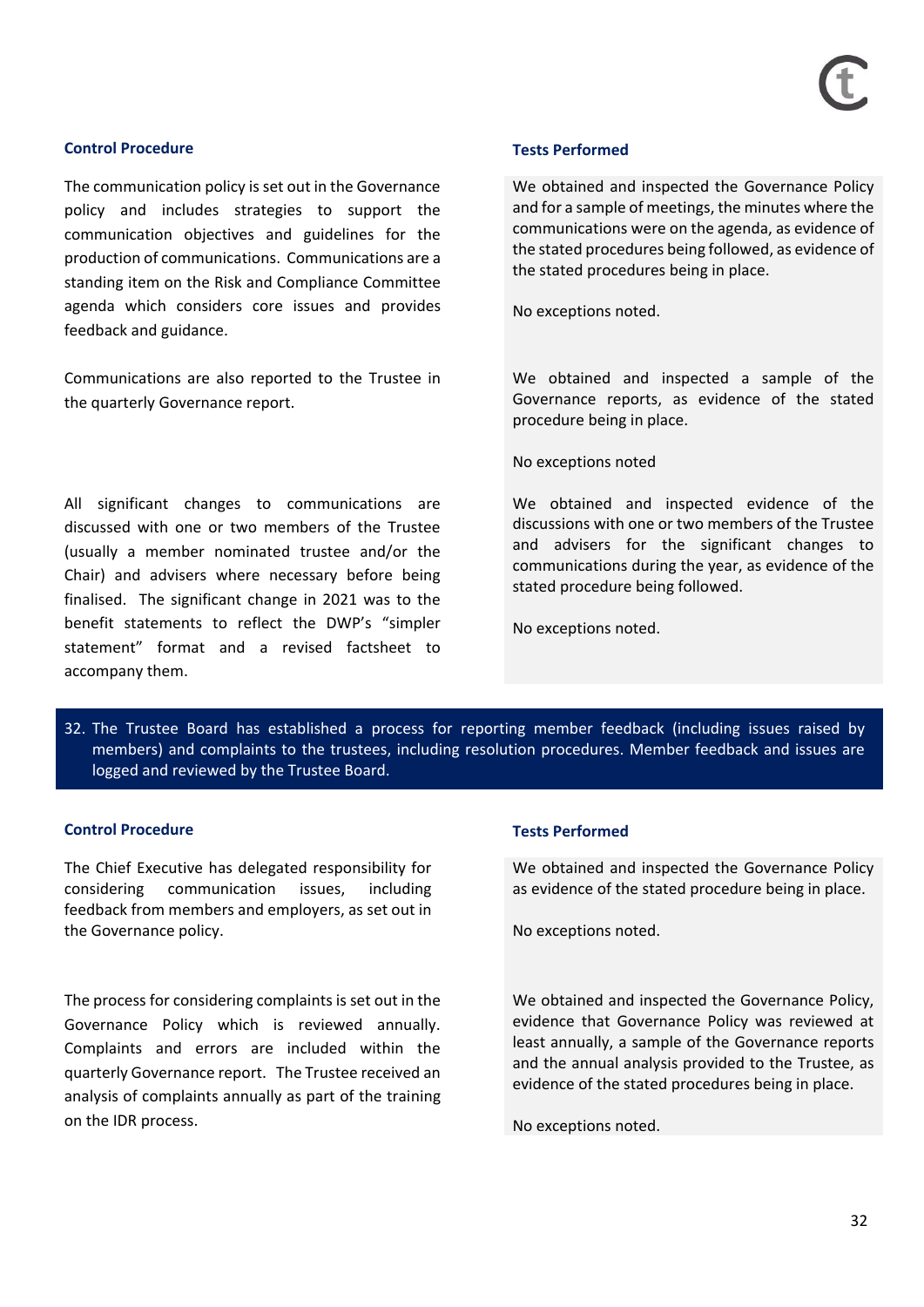# 5. Assurance report on internal controls AAF 01/20

### **Overview**

The Trustee reviewed the Committee structure, which is a core part of the governance structure, in mid-2021. The review focused on making the governance process as efficient as possible whilst retaining a very high level of oversight. This has been achieved by increasing the level of delegation to Committees to facilitate effective detailed discussions to allow the Trustee to focus on key business and regulatory issues.

The review resulted in some changes to the Committee structure and further delegation of powers.

- 1. The Strategic Committee was renamed the Risk and Compliance Committee. The focus has moved from a wide ranging brief to a stronger focus on risks and compliance with delegated powers to sign off regulatory documents.
- 2. The Finance Committee was renamed Finance and Operations Committee and its scope widened to include all operational issues, in addition to the existing scope for audit and accounting functions, including the AAF reports.
- 3. The Funding Committee has additional delegated powers to agree funding proposals without reference to the full Trustee.
- 4. The Performance Review Committee was renamed the HR Committee with a wider brief in relation to employment issues. It reports into the Finance and Operations Committee.
- 5. The Legal Committee has additional delegated powers to pick up legal or strategic issues in relation to certain sections.

The Trustee now focuses on strategy, business plans and proposition development together with promotion, review of advisers and oversight of Committees and the Chief Executive. The detailed Governance report is produced quarterly and includes reports from each Committee, RAG rated to identify key issues. Any significant issues which need Trustee consideration are raised as separate agenda items.

These changes, implemented from 1 July 2021, resulted in some oversight functions moving between different Committees during the year and, in some cases, the level of oversight increasing. References in this document are to the current Committee structure.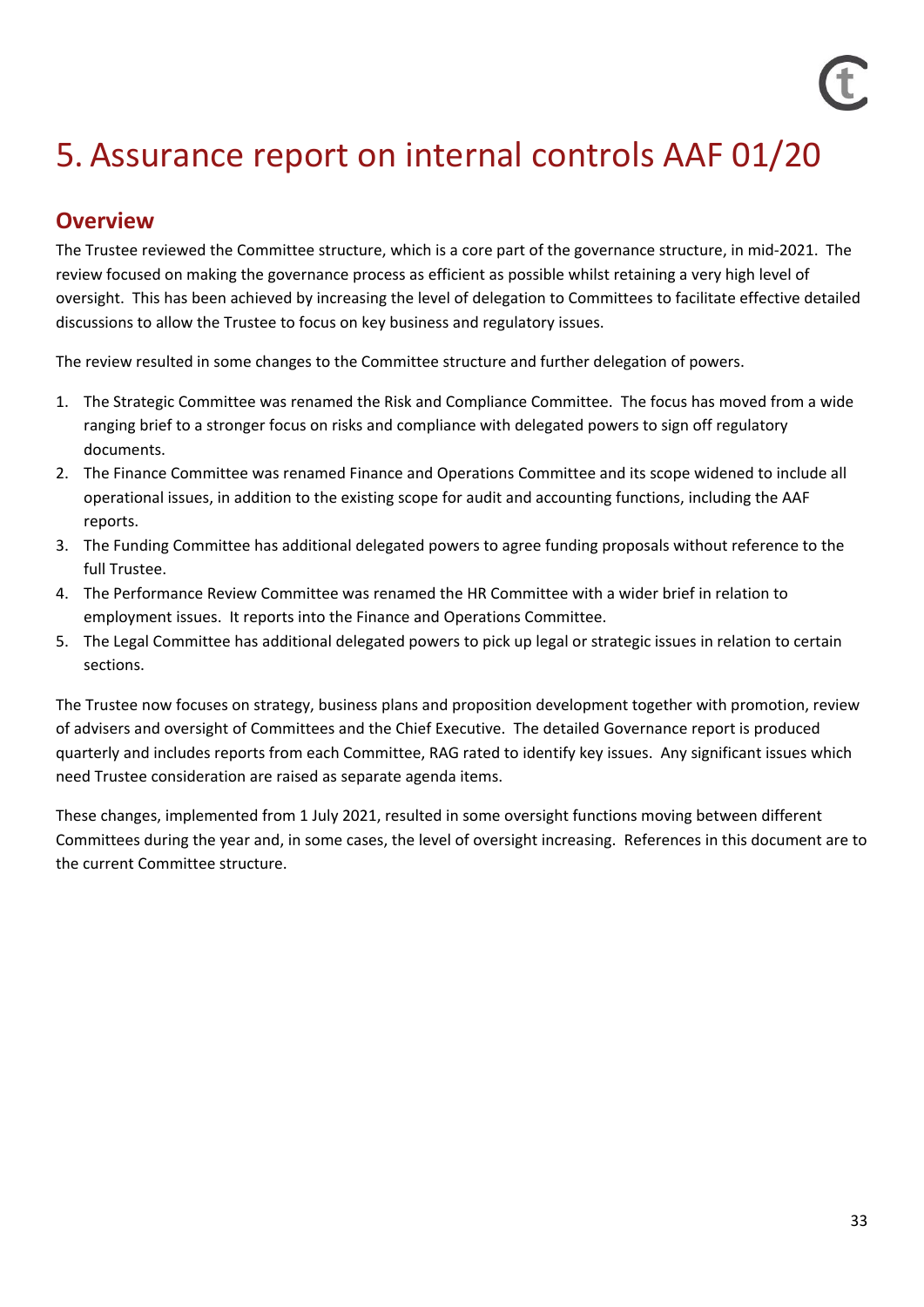### **Accepting clients**

### **Summary**

New Money Purchase Section employers are required to sign an application form which sets out the obligations of both the employer and Cheviot.

A new Final Salary Scheme participates in Cheviot through a deed of substitution and amendment. Cheviot Trustees Limited is appointed as Trustee and the relevant scheme documentation is amended to allow the operational provisions of the Cheviot deed to apply. The administration and payroll is usually transferred to Cheviot in accordance with an agreed transition plan to ensure a seamless switch for members.

The With Profits Section is closed to new employers.

### 1.1 New client agreements and amendments are authorised prior to initiating pension administration activity

### **Control Procedure Tests Performed**

### Money Purchase Section

New employers are required to sign an application form approved by the Trustee's lawyers which sets out the obligations of both the employer and Cheviot. The new employer policy is reviewed biennially by the Legal Committee.

### Final Salary Schemes

The Trustee will approve the acceptance of a new Final Salary Scheme only after it has considered professional advice. The documentation required to enable a Final Salary Scheme to join Cheviot will include a deed of amendment and substitution and is tailored to the specific scheme.

A system and data amendment controls policy is used across all Schemes which accept new business. A Final Salary project plan shows the necessary steps required to take on a scheme in accordance with the scheme rules and Cheviot's Trust Deed and Rules.

### With Profits Section

The With Profits Section does not accept new business. The With Profits Section does not accept new

We obtained and inspected the New Money Purchase Employer policy in place during the year, there was no review of the policy this year. There were no new employers during the year.

No exceptions noted.

There were no new Final Salary Schemes joining during the year.

No exceptions noted.

We obtained and inspected the system and data amendment controls and the policy for taking on new Final Salary Schemes.

No exceptions noted.

business.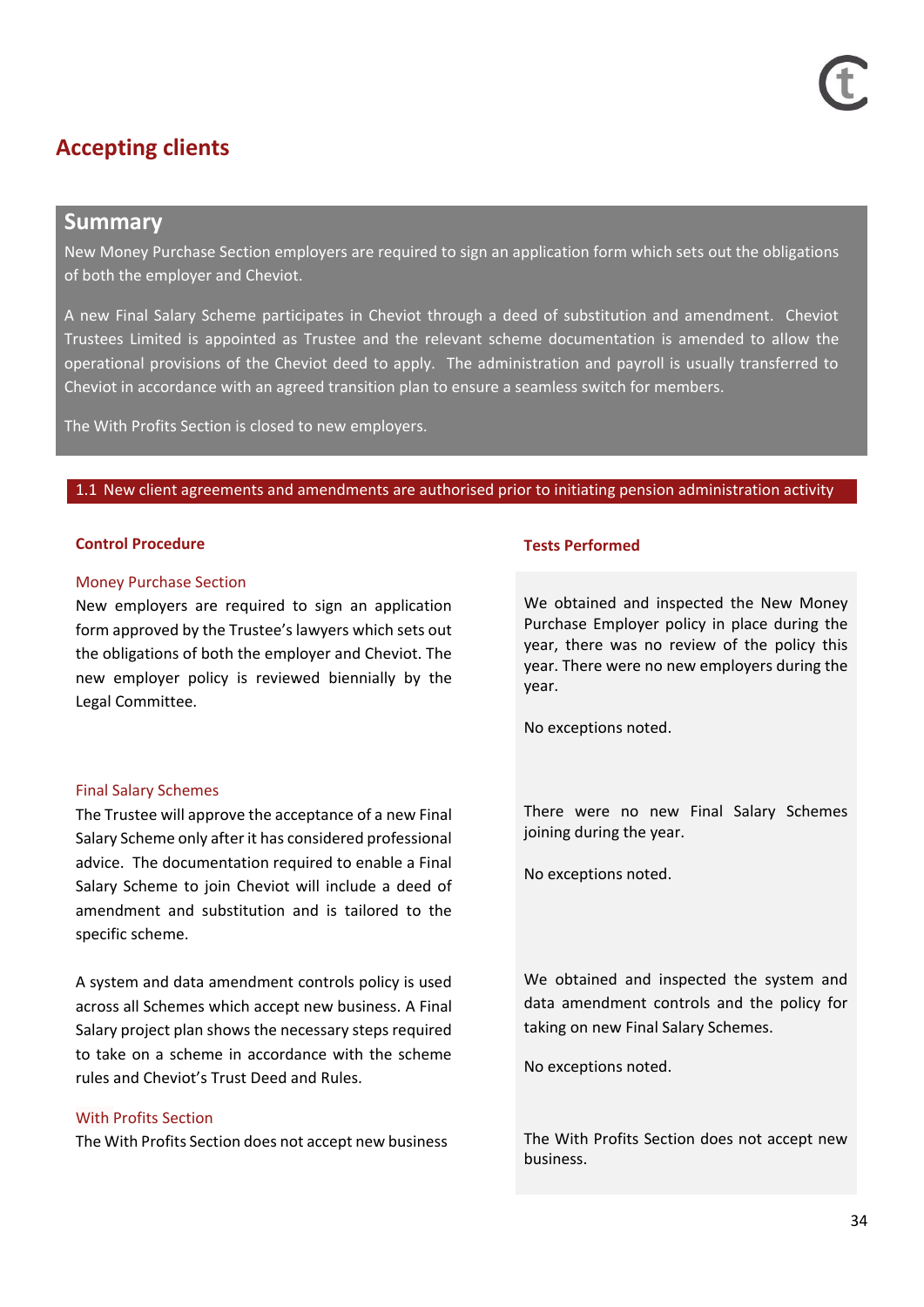### No exceptions noted.

1.2 Pension scheme member details and accounts are completely and accurately set up onto relevant systems in accordance with the scheme rules and individual elections

### **Control Procedure Tests Performed**

### Money Purchase Section

A New Money Purchase Employer policy is in place. All new qualifying Employers are required to sign an application form prior to joining which sets out the relevant responsibilities. The form then leads to the creation of the relevant records within the Intellipen administration system.

A detailed procedure is in place for new members joining through existing Money Purchase employers. This procedure along with automated workflows ensures that member details are completely and accurately set-up within the administration system, Intellipen.

We obtained and inspected the New Money Purchase Employer policy confirming it is in place. There were no new money purchase employers joining during the year.

No exceptions noted.

We have obtained and inspected the Money Purchase Section new member joining existing participating employer procedure confirming it is in place. For a sample of new money purchase members, we have confirmed that procedures have been completed in accordance with automated workflows.

No exceptions noted.

### Final Salary Section

A policy for the taking on of new Final Salary Schemes is in place which details the steps required.

### With Profits Section

This Section does not accept new members

We obtained and inspected the policy for taking on new Final Salary Schemes, as evidence of the stated procedure being in place.

No exceptions noted.

The With Profits Section does not accept new business.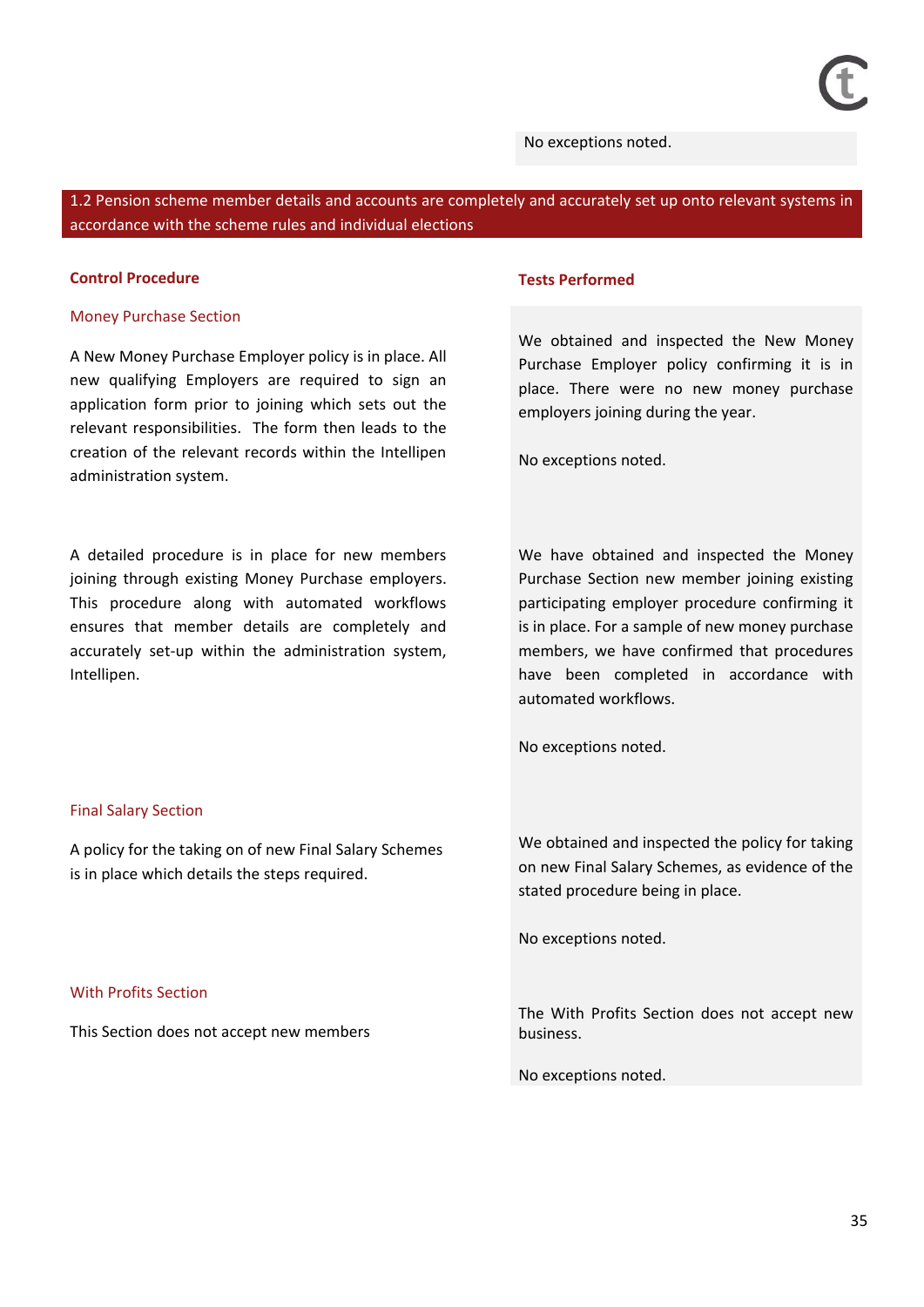### 1.3 Opening balances for client take-ons are completely and accurately recorded and communicated to clients in line with client instructions

### **Control Procedure Tests Performed**

Money Purchase Section

Opening balances not applicable for this Section.

Opening balances are not applicable for the Money Purchase Section.

No exceptions noted.

### Final Salary Section

A policy for the taking on of new Final Salary Schemes is in place which details the steps required regarding opening balances for take-ons.

### With Profits Section

This Section does not accept new members.

We obtained and inspected the policy for taking on new Final Salary Schemes, as evidence of the stated procedure being in place.

No exceptions noted.

The With Profits Section does not accept new members.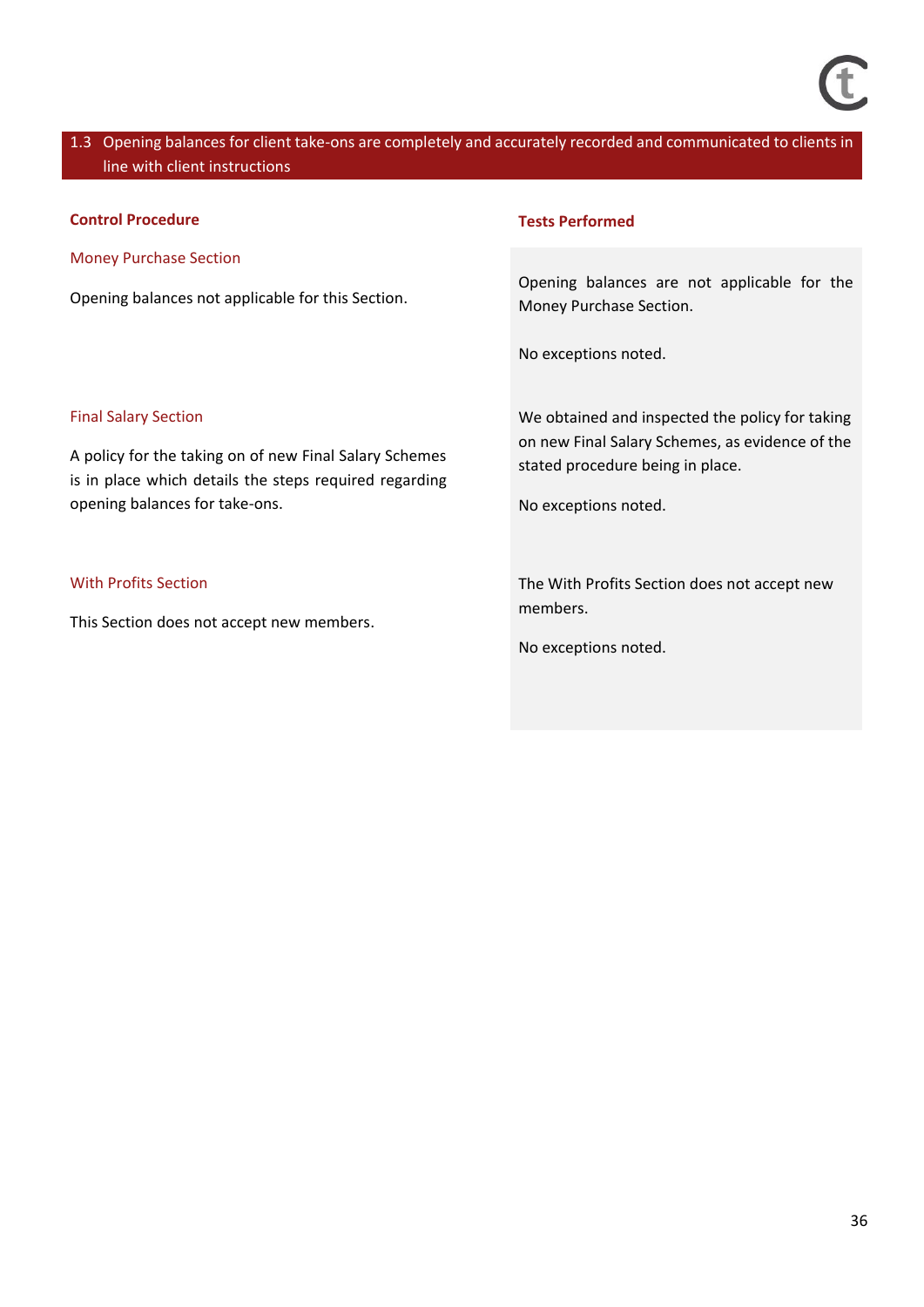# **Authorising and processing transactions**

# **Summary**

Contributions to the Money Purchase Section are paid in accordance with a schedule determined for each employer with contributing members. Payments are monitored closely for timeliness and consistency against the expected contributions. Transfers in received from both existing and new members are invested in accordance with the investment timetable.

Contributions to Final Salary Schemes are paid in accordance with Schedules of Contributions. Payments are monitored closely for both timeliness and against the relevant Schedules of Contributions. Contributions are invested in line with the agreed investment strategy, set out in the Statement of Investment Principles.

The administration system (Intellipen) is used for all schemes within the Trust.

Detailed processes are in place for authorising and processing transactions. Data files from employers are uploaded onto the administration system using an automated validation routine. Money purchase contributions are allocated in accordance with member investment choice or the default strategy and are invested according to an investment timetable. Transfers between investment options are processed following an instruction from the member. Lifestyle investment switches are automated. Unit reconciliations are undertaken.

Member details used in benefit calculations such as salary, service details and AVC values are updated regularly in the administration system. Peer review and authorisation processes are in place for all benefit payments. Detailed reconciliations form part of the pensioner payroll process. A payroll checklist for each payroll is completed. Transfers out are calculated using either automated workflow processes or are calculated manually in accordance with a standard process.

# 2.1 Contributions and transfers-in received, and where applicable allocation of members' funds to investment options are processed completely, accurately and within agreed timescales

### **Control Procedure Tests Performed**

### Money Purchase Section

Member contributions received are reconciled upon receipt and invested in accordance with an investment timetable. Exception reports are generated and variances investigated.

Transfers in received within the Money Purchase Section are processed upon receipt of the monies and appropriate documentation to accompany them. The funds are invested in accordance with an investment timetable, checklists and authorised by workflows.

For a sample of contributions received, we inspected that they were reconciled upon receipt, invested in accordance with the investment timetable and that exception reports were generated and variances investigated when present, as evidence of the stated procedure being followed.

### No exceptions noted.

For a sample of transfers in received, we inspected that they were carried out in accordance with an investment timetable, checklists and workflows, as evidence of the stated procedure being followed.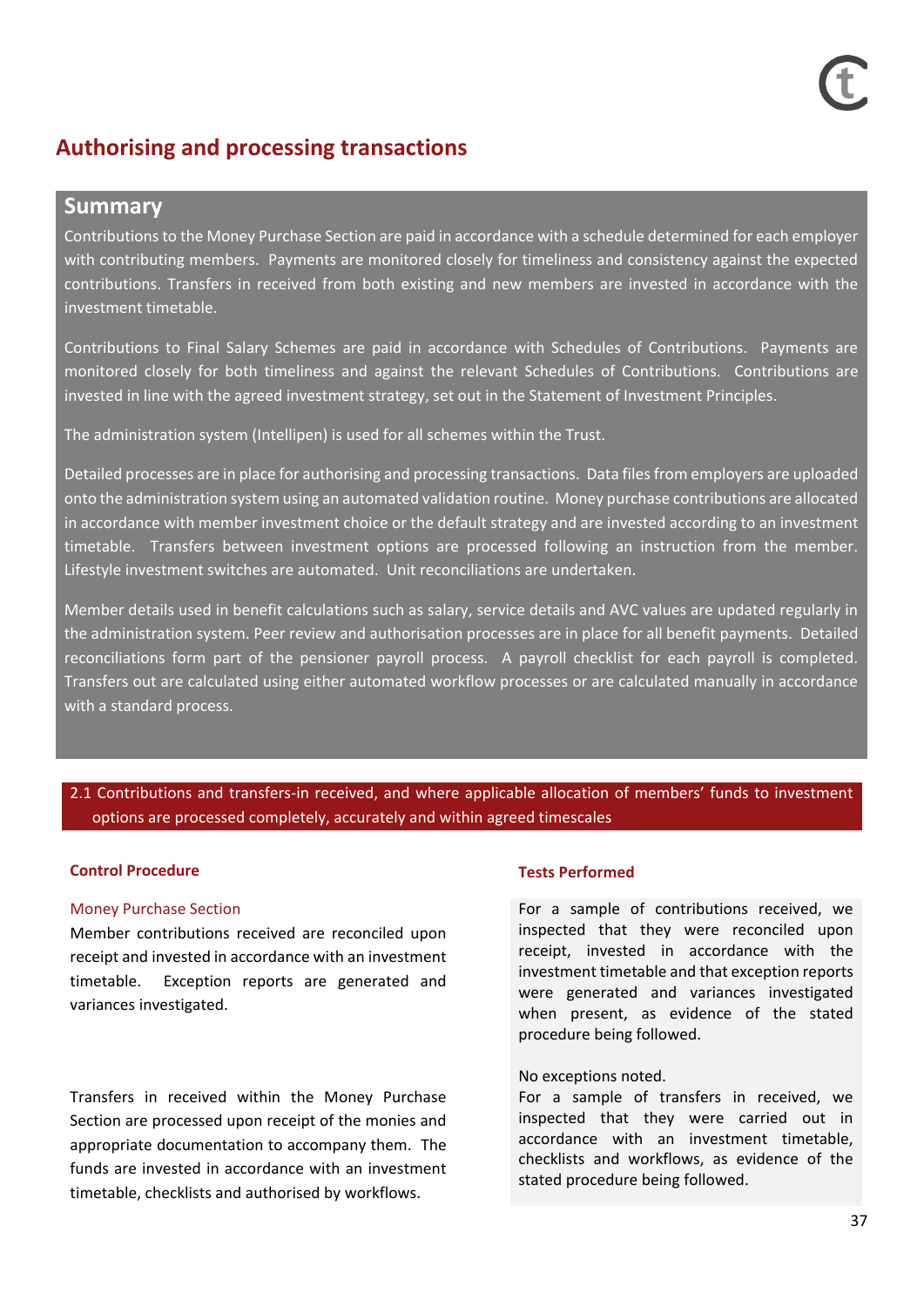No exceptions noted.

Unit holdings are reconciled to the investment platform provider records at least monthly. Transactions are carried out in line with the investment timetable.

#### Final Salary Schemes

Compliance reports are completed and reviewed monthly to ensure that contributions received are invested in accordance with the Statement of Investment Principles. Employer contributions are invested in accordance with an investment timetable.

For a sample of dates, we inspected that the unit holdings were reconciled to the investment platform provider records, as evidence of the stated procedure being followed.

No exceptions noted.

We obtained and inspected a sample of compliance reports, the investment timetable and for a sample of investment dates on the timetable, inspected that the contributions received were accurate and invested in accordance with the timetable, as evidence of the stated procedure being followed

No exceptions noted.

#### With Profits Section

No contributions are currently received.

### All Sections

Procedures are in place to ensure that core transactions are dealt with promptly and accurately. Governance reports are provided to the Trustee each quarter which review financial transactions against agreed service standards.

There are no With Profits Section contributions received during the year.

No exceptions noted.

We obtained and inspected the procedures in place to ensure core transactions are dealt with promptly and accurately. We obtained and inspected a sample of the Governance reports and minutes of the Trustee meetings, as evidence of the stated procedure being followed.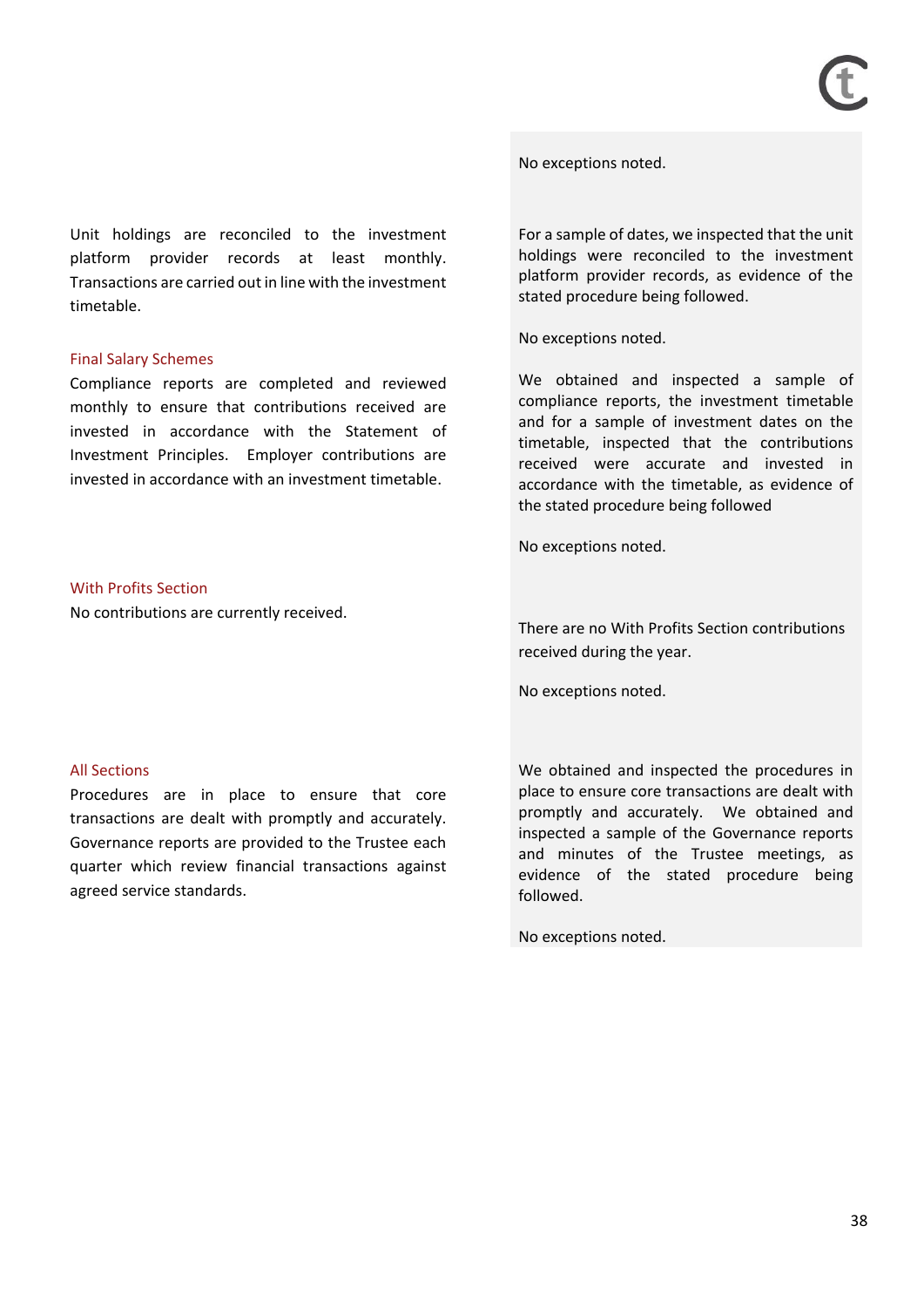2.2 Switches of members' funds between investment options and other rebalancing transactions are processed completely, accurately and within agreed timescales.

#### **Control Procedure Tests Performed**

#### All Sections

Automated workflow processes along with a checklist are in place to ensure that re-balance instructions are processed completely and accurately and in accordance with an investment timetable.

Member switch instructions received are processed within an agreed timescale.

The quarterly lifestyling rebalance procedure is completed for each member of the Money Purchase Section who invests in the default, the Cheviot Lifeplan.

For a sample of re-balancing instructions, we tested that they were processed in accordance with agreed workflows and the investment timetable, as evidence of the stated procedure being followed.

No exceptions noted.

For a sample of member switch instructions, we tested that they were processed within agreed timescales, as evidence of the stated procedure being followed.

No exceptions noted.

For a sample of quarterly lifestyle rebalance procedures we have obtained and inspected supporting workflows confirming they were completed within agreed timescales, as evidence of the stated procedure being followed.

No exceptions noted.

Governance reports are provided to the Trustee each quarter which review switches against agreed service standards.

We have obtained and inspected a sample of Governance reports provided to the Trustee and confirm they review switches against agreed service standards, as evidence of the stated procedure being followed.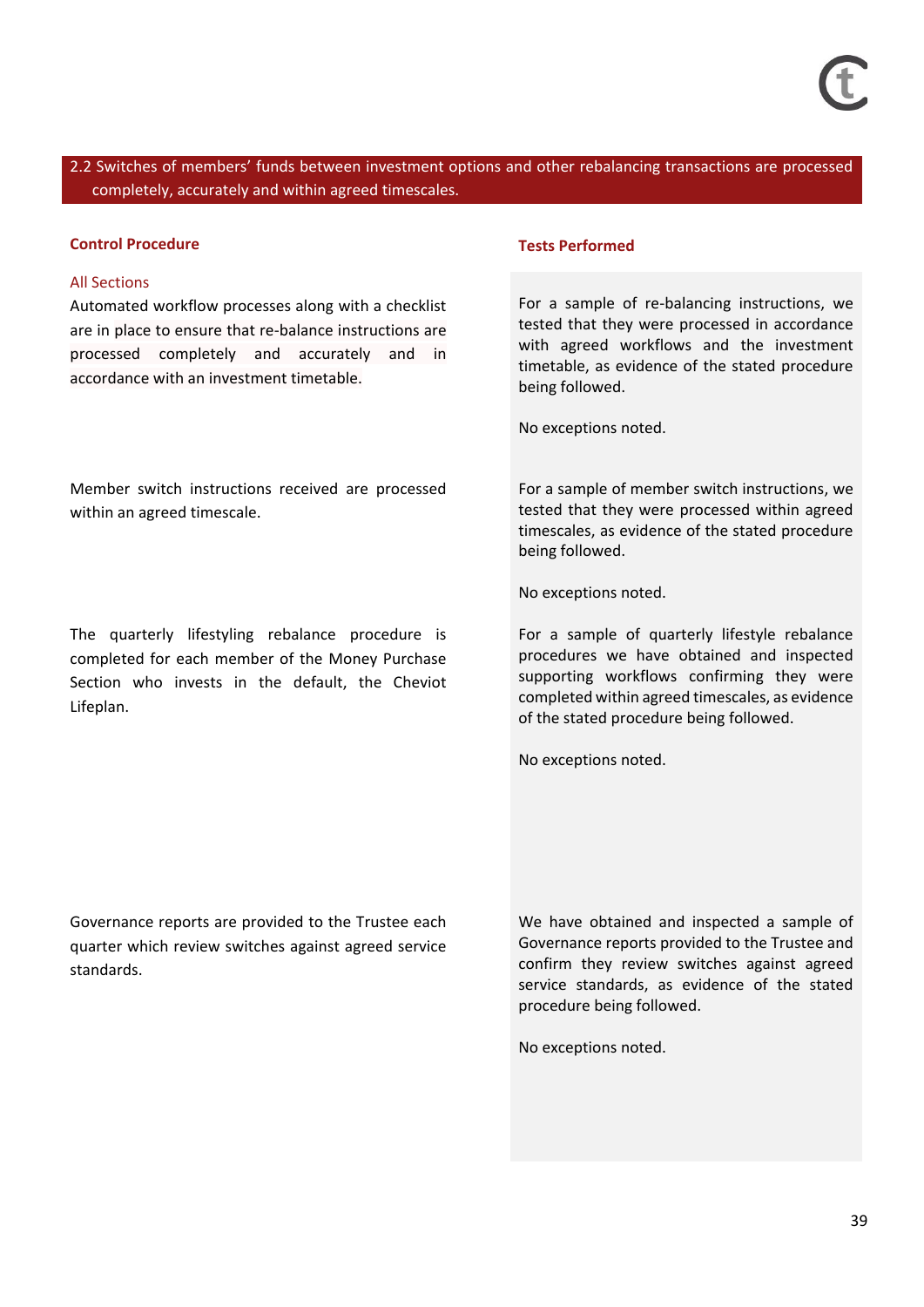# 2.3 Benefits payable and transfer values are calculated in accordance with scheme rules and relevant legislation and are paid within agreed timescales

### **Control Procedure Tests Performed**

Money Purchase transfer values and benefits are calculated and paid in accordance with procedures including checklists and workflows. The workflows are produced by the administration system.

Final Salary Transfer value calculations are carried out by the Scheme Actuary in accordance with agreed procedures and in compliance with the relevant legislation and Scheme rules as set out in the Policy.

With Profit Scheme Transfer value calculations are carried out by the administration system or on a spreadsheet using underlying factors provided by the Scheme Actuary in accordance with agreed procedures and in compliance with the relevant legislation and Scheme rules as set out in the Policy.

#### Final Salary Schemes and With Profits Section

The transfer value bases are reviewed annually and agreed by the Funding Committee. The transfer value calculation policy is reviewed biennially.

Benefits are calculated and paid in accordance with procedures and in compliance with the relevant legislation and Scheme rules.

For a sample of Money Purchase calculations, we inspected that they were carried out by the administration team in accordance with the checklists and workflows, as evidence of the stated procedure being followed.

No exceptions noted.

For a sample of transfer value calculations, we inspected that they were carried out by the Scheme Actuary and in accordance with agreed procedures, as evidence of the stated procedure being followed.

No exceptions noted.

For a sample of with profits transfer value calculations, we inspected that they were carried out internally by the administration team using the administration system or the spreadsheet using underlying factors provided by the Scheme Actuary, as evidence of the stated procedure being followed.

No exceptions noted.

We obtained and inspected the minutes of the Funding Committee meeting where the transfer value bases were reviewed for the Final Salary Section and With Profits Section. We obtained and inspected the transfer value calculation policy as reviewed during the year.

No exceptions noted.

We obtained and inspected the procedure for benefits calculated in accordance with Scheme rules. For a sample of benefits calculated, we inspected that they were calculated in accordance with the procedure and were checked and authorised internally before issue, as evidence of the stated procedure being followed.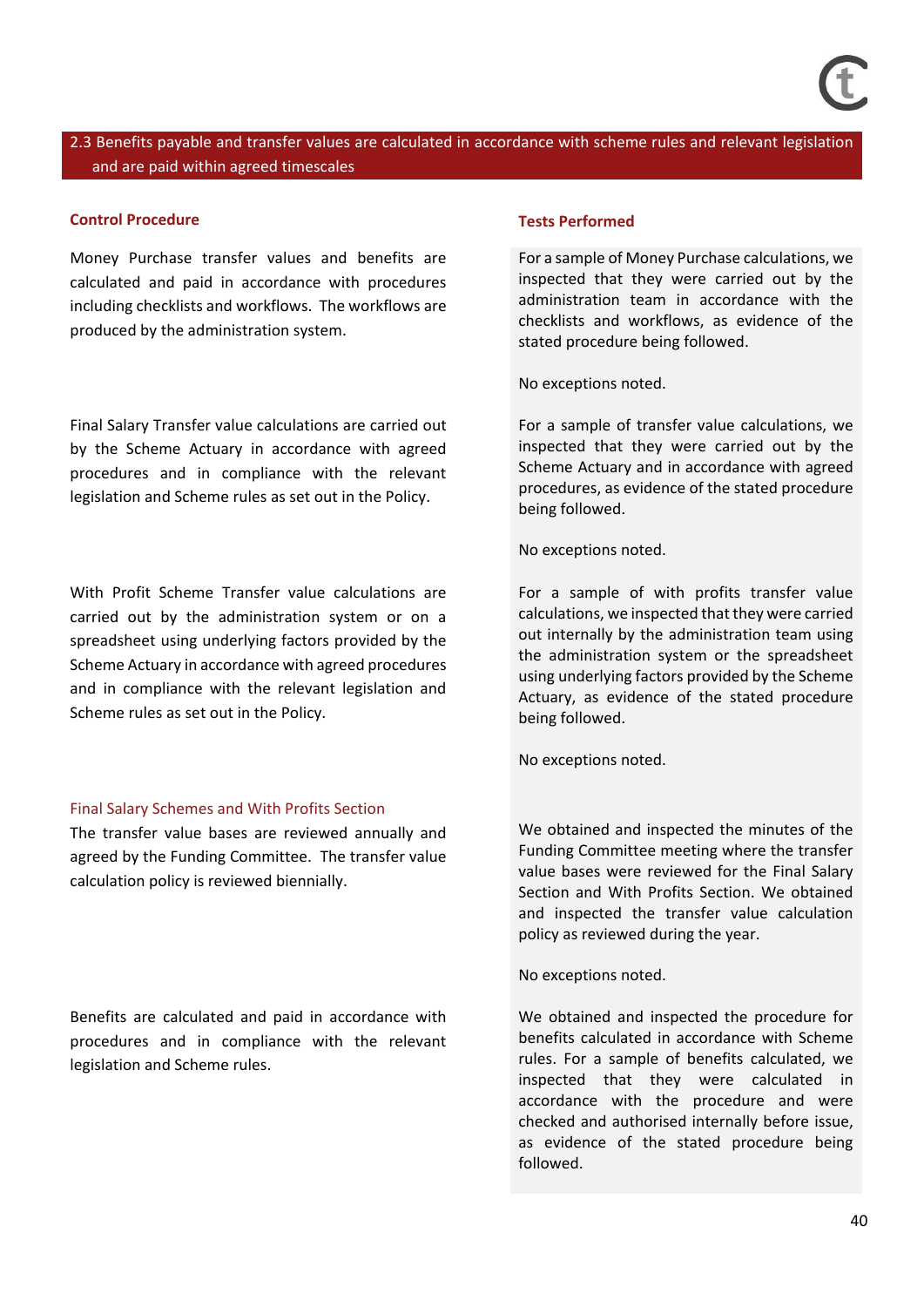No exceptions noted.

Governance reports are provided to the Trustee each quarter which include details of any payments outside the agreed service standards.

We obtained and inspected a sample of the Governance reports and minutes of the Trustee meetings, as evidence of the stated procedure being followed.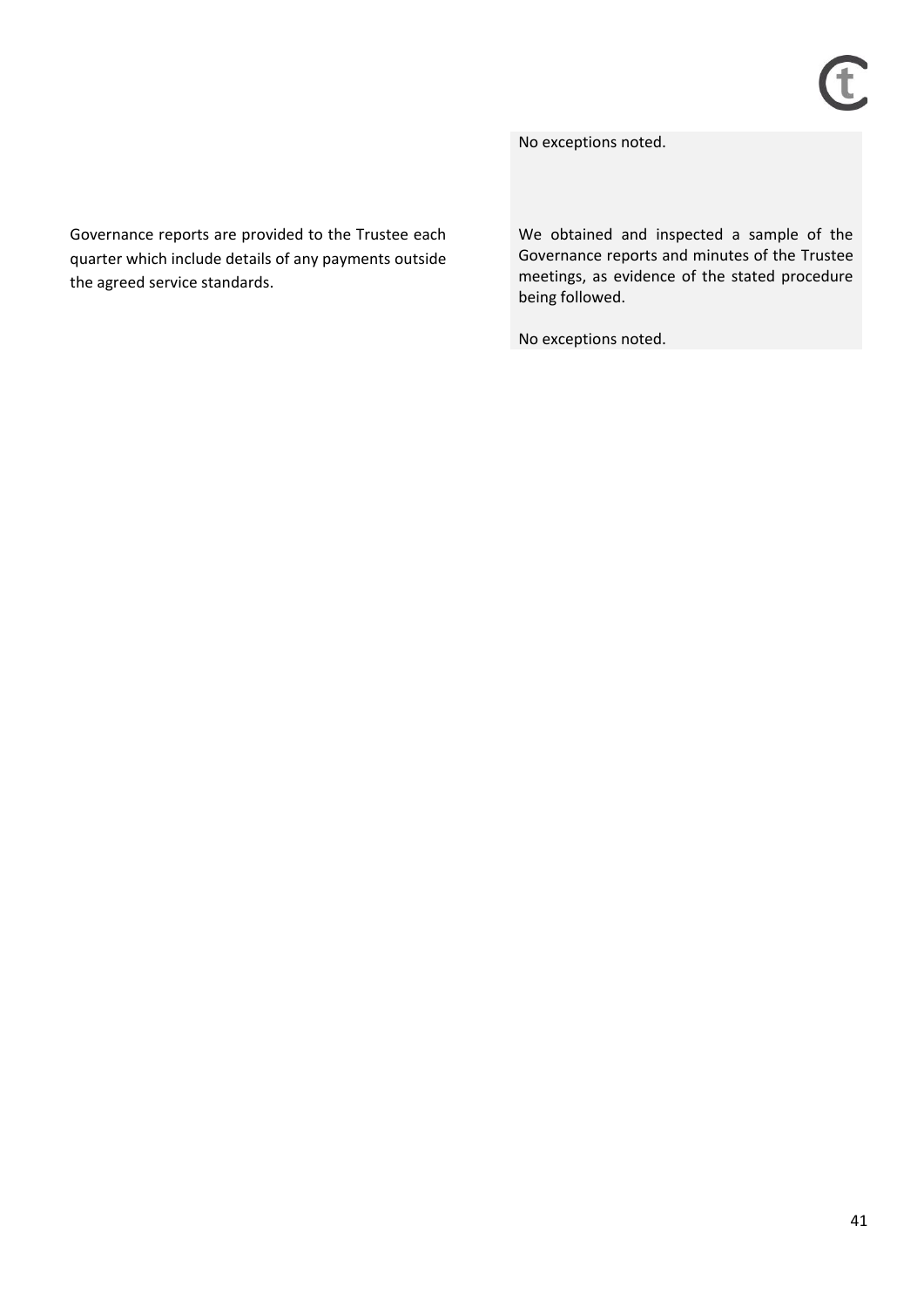# **Maintaining financial and other records**

# **Summary**

The Trustee reviews the quality of the member data annually, based on the Pension Regulator's targets for common and conditional data. Members can submit instructions to Cheviot to update their data using a secure member website which requires a unique user log-in and password authentication. A new member portal, CheviotDashboard.com, was introduced during 2021 which enables members to make direct updates to their records. After a period of parallel running, the previous member website was turned off in January 2022. Member correspondence is scanned onto a document management system and filed with the member record for reference.

System generated exception reports are used to investigate Money Purchase Section member contributions which differ to standing data held within the administration system.

Regular bank reconciliations and cash flow forecasting identify cash requirements. Reconciliations between the administration systems and the accounting system ensure that benefits processed are invoiced and recorded appropriately. Reconciliations between the investment manager records and administration records after each investment transaction ensure the member data is accurate.

Scheme documentation including policies, contracts and guides to services are retained securely in document management systems with appropriate access restrictions and version controls.

The Sage accounting ledger was replaced by Microsoft's Business Central application on 15 July 2021, following a period of parallel running and detailed reconciliations

# **Investment platform provider**

Instructions are sent to Mobius Life, the investment platform provider, via an electronic file, (csv format) through a secure document sharing portal. The use of an investment platform means that Cheviot's systems do not transact directly with investment managers. Assets are held by Mobius Life in blended funds which invest in the underlying managers.

# 3.1 Member records consist of up-to-date and accurate information

### **Control Procedure Tests Performed**

The Trustee has agreed targets for the completeness and accuracy of the common and conditional data it holds for all members of Cheviot. It reviews the data against these targets annually.

We obtained and inspected the common and conditional Data Report and minutes of the Trustee meeting where the update report and data targets were reviewed, as evidence of the stated procedure being followed.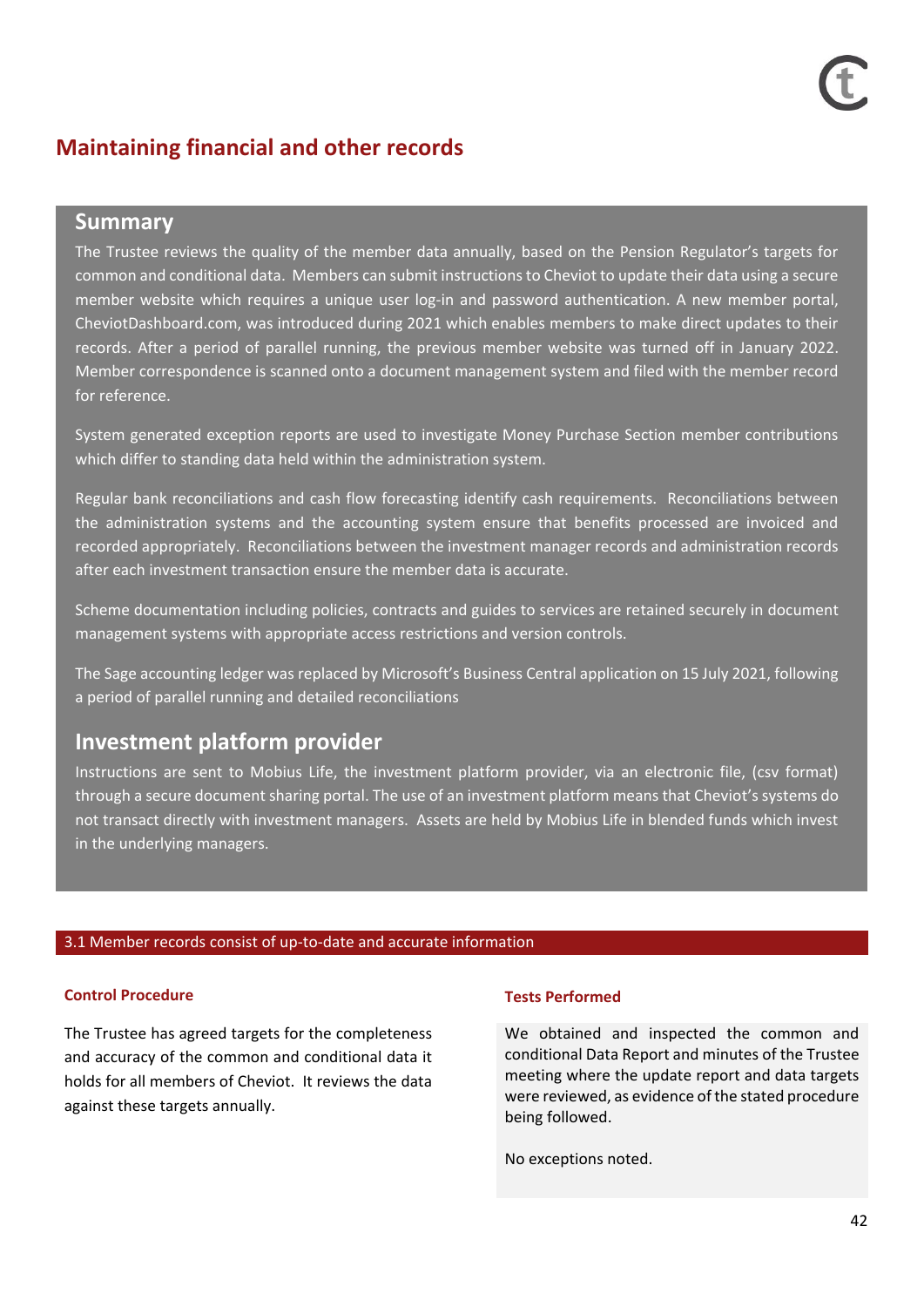Money Purchase Section unit holdings are reconciled in accordance with an investment timetable.

Member data is reviewed for completeness before any calculations are undertaken.

For a sample of dates, we inspected that the unit holdings were reconciled in accordance with the investment timetable, as evidence of the stated procedure being followed.

No exceptions noted.

For a sample of calculations, we inspected that member data was reviewed before the calculation was undertaken as a part of the calculation procedure, as evidence of the stated procedure being followed.

No exceptions noted.

#### 3.2 Requests to change member records are validated for authenticity

#### **Control Procedure Tests Performed**

Detailed procedures along with automated data maintenance workflows are in place to ensure that all member changes are input into the system and are appropriately authorised. Member requests are securely held against the relevant record for future reference.

We obtained and inspected the procedures for updating general member information which covers that the automated data maintenance workflows are in place. For sample of changes to member records we have confirmed that procedures have been completed in accordance with automated workflows.

No exceptions noted.

#### 3.3 Contributions and benefit payments are completely and accurately recorded in the proper period

#### **Control Procedure Tests Performed**

#### Money Purchase Section

Detailed reconciliations of the member unit holdings to the investment platform provider records are completed in accordance with an investment timetable.

Member contributions received are reconciled against member records and then invested in accordance with an investment timetable.

For a sample of dates, we inspected that the unit holdings were reconciled to investment platform provider recordsin accordance with the investment timetable, as evidence of the stated procedure being followed.

No exceptions noted.

For a sample of contributions received, we inspected that they were reconciled against the administration system and invested in accordance with the timetable, as evidence of the stated procedure being followed.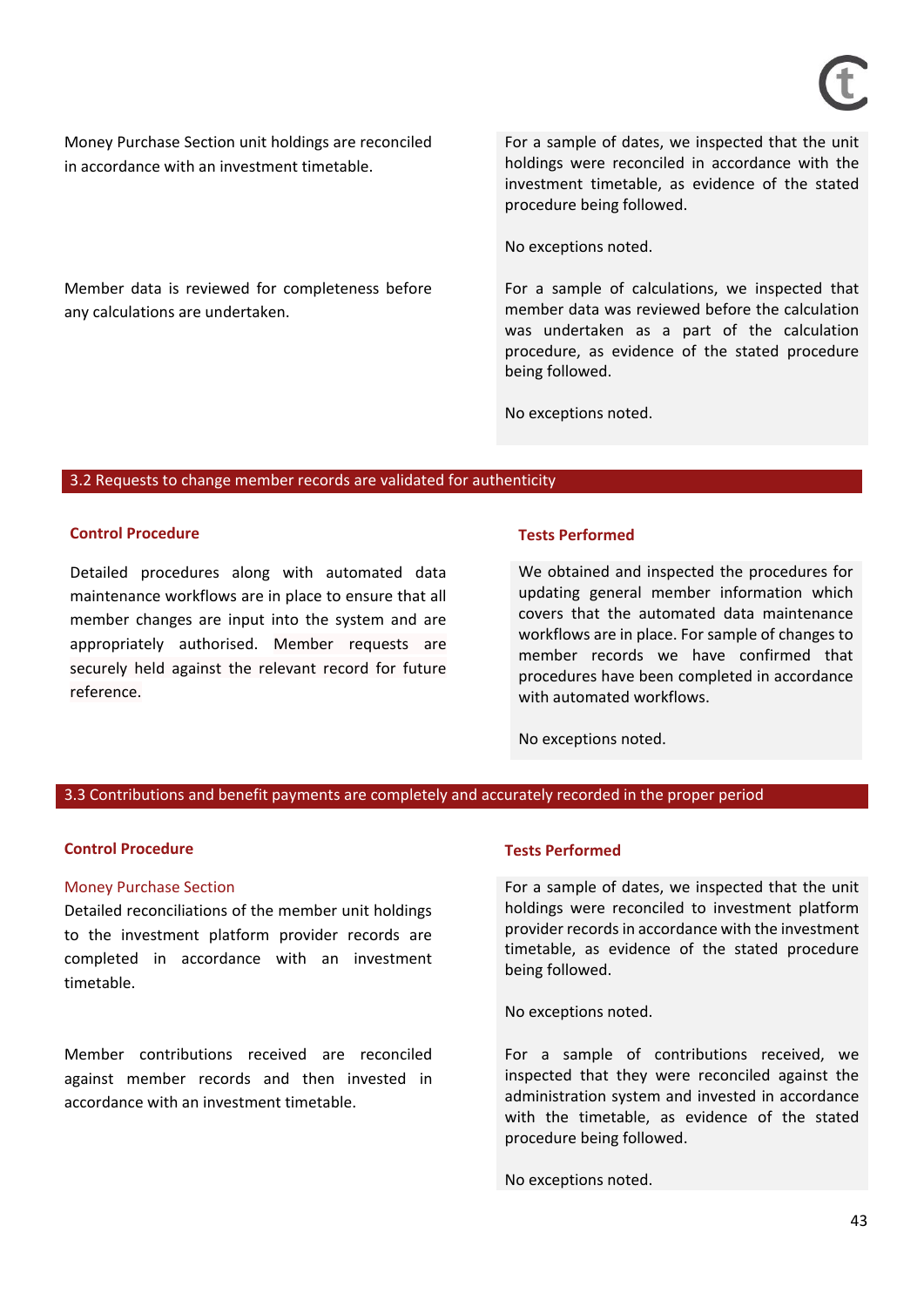Compliance reports are completed and reviewed monthly to ensure that contributions received are in accordance with the Schedule of Contributions. Employer contributions are invested in accordance with an investment timetable.

### With Profits Section

No contributions are currently received.

## All Sections

Procedures are in place to ensure that core transactions are dealt with promptly and accurately recorded. These procedures include the investment and disinvestment of contributions, quarterly rebalancing and the posting and application of members' contributions.

Governance reports are provided to the Trustee each quarter which review financial transactions within the quarter against Trustee agreed service standards.

All benefit payments are processed based on a checklist or workflow, following appropriate authorisation. Payment entries are recorded and regularly reconciled against the bank in accordance with the Bank Reconciliation Policy.

We obtained and inspected a sample compliance reports, the investment timetable and for a sample of investment dates on the timetable, inspected that they were invested in accordance with the timetable, as evidence of the stated procedure being followed.

No exceptions noted.

There were no With Profit Section contributions received during the year.

No exceptions noted.

We obtained and inspected the procedures in place to ensure that core transactions are dealt with promptly and accurately. These procedures include the investment and disinvestment of contributions, quarterly rebalancing and the posting and application of members' contributions.

No exceptions noted.

We obtained and inspected a sample of the Governance reports and minutes of the Trustee meetings, as evidence of the stated procedure being followed.

No exceptions noted.

For a sample of benefit payments, we inspected that they were processed based on a checklist following appropriate authorisation and that payment entries are recorded and regularly reconciled against the bank statement in accordance with the Bank Reconciliation Policy.

No exceptions noted.

3.4 Investment transactions, balances and related income are completely and accurately recorded in the proper period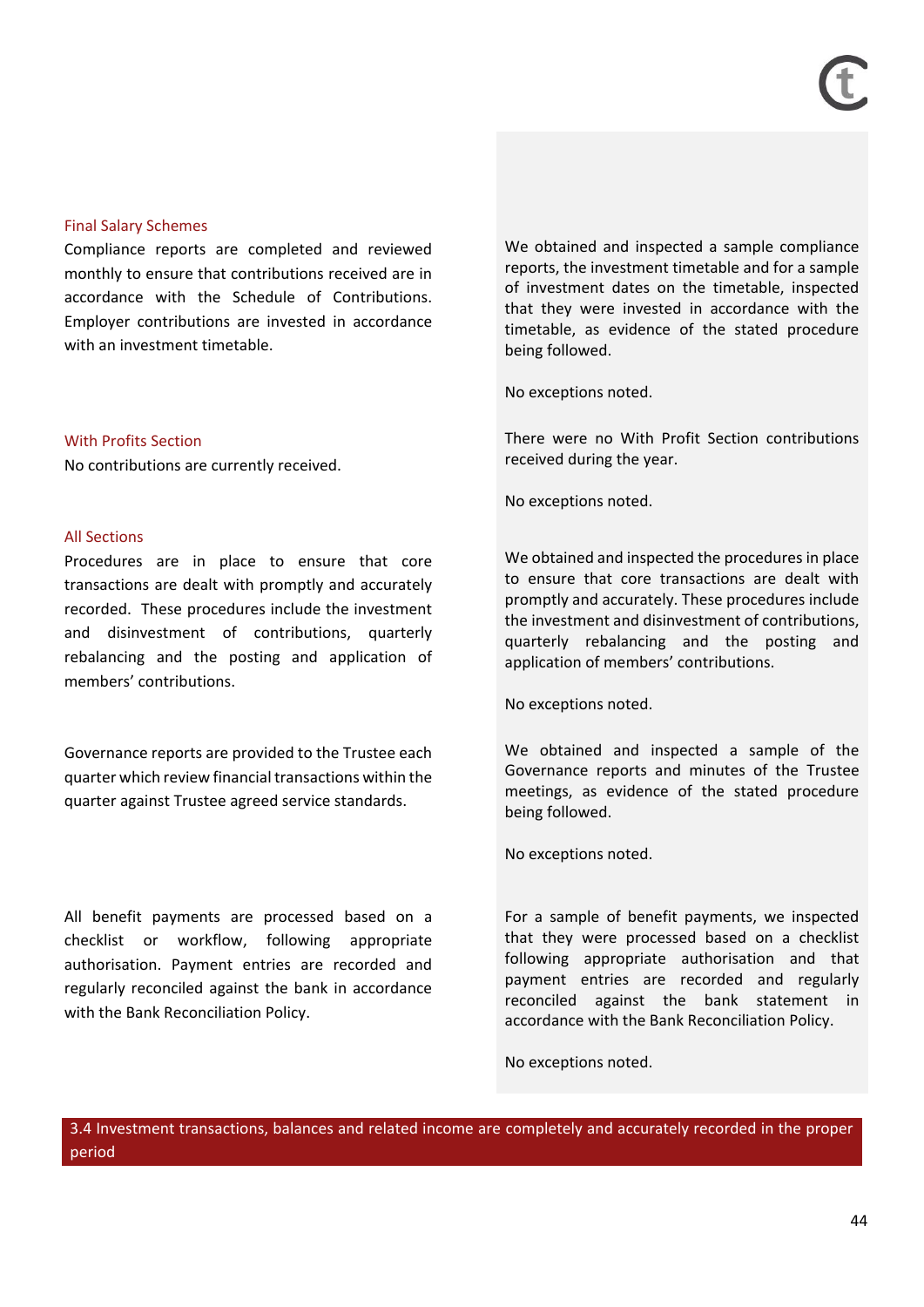## **Control Procedure Tests Performed**

The reconciliations of holdings are undertaken after every investment and disinvestment transaction in accordance with the investment timetables for each Section or Scheme and at the end of each month. Investment platform provider records are reconciled to the Business Central accounting ledger (formerly Sage accounting ledger).

For all sections (final salary, money purchase and with profits), we obtained and inspected reconciliations of holdings completed for a sample of investment exercise dates from their respective timetables. We inspected that investment platform provider records were compared to the accounting ledger, as evidence of the stated procedure being followed.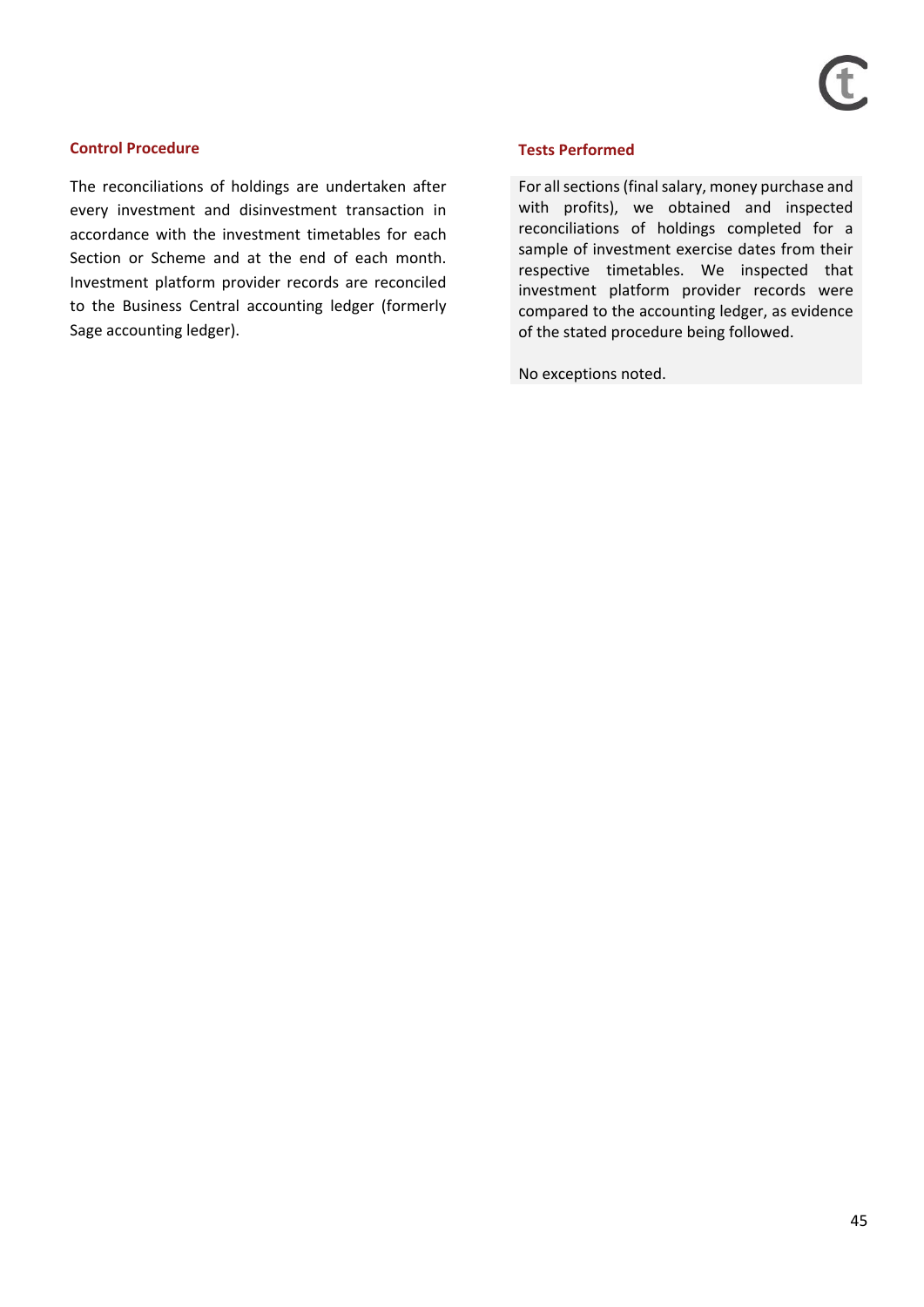# **Safeguarding Assets**

# **Summary**

Access to the network is restricted via robust password policies managed by an outsourced third party IT provider. There are internal authorised signatories for each of the bank accounts. Two trustee director signatories are required to make any changes to the bank mandate. Payments created require dual authorisation with only specific permitted roles enabled to process payments to ensure segregation of roles. Cash sweeping arrangements are applied, where appropriate, to ensure appropriate cash levels are maintained. This process is supported by the routine bank reconciliation and investment procedures.

## 4.1 Member records are securely held and access is restricted to authorised individuals

# **Control Procedure Tests Performed**

All electronic data is stored on:

- Cloud services with logical access managed by Cheviot and backed up.
- third party cloud hosted administration services licensed from Procentia with logical access managed by Cheviot, or
- held on servers in a secure locked room within Cheviot's office in respect of a legacy system and an additional backup for all data. The legacy system is also backed up in the cloud.

Functional groups of users are maintained, each with appropriate levels of access permissions based upon their job function.

Member files are scanned and stored externally/offsite at a secure location.

Procedures protect against unauthorised or inadvertent amendments to data.

We enquired with Cheviot and the third party provider and confirmed that electronic data is held on servers in a secure locked room or on servers in an offsite data centre, with suitable physical controls. We inspected and tested that logical access to cloud services is maintained by Cheviot staff or the third party service provider, as evidence of the stated procedure being followed.

No exceptions noted.

We inspected and tested that functional group of users are maintained, each with appropriate levels of access permissions based upon their job function, as evidence of the stated procedure being followed.

### No exceptions noted.

We observed that member files are scanned and stored externally/offsite at a secure location as evidence of the stated procedure being followed.

No exceptions noted.

We obtained a copy of the System and Data Amendment control policy to confirm that procedures were in place to protect against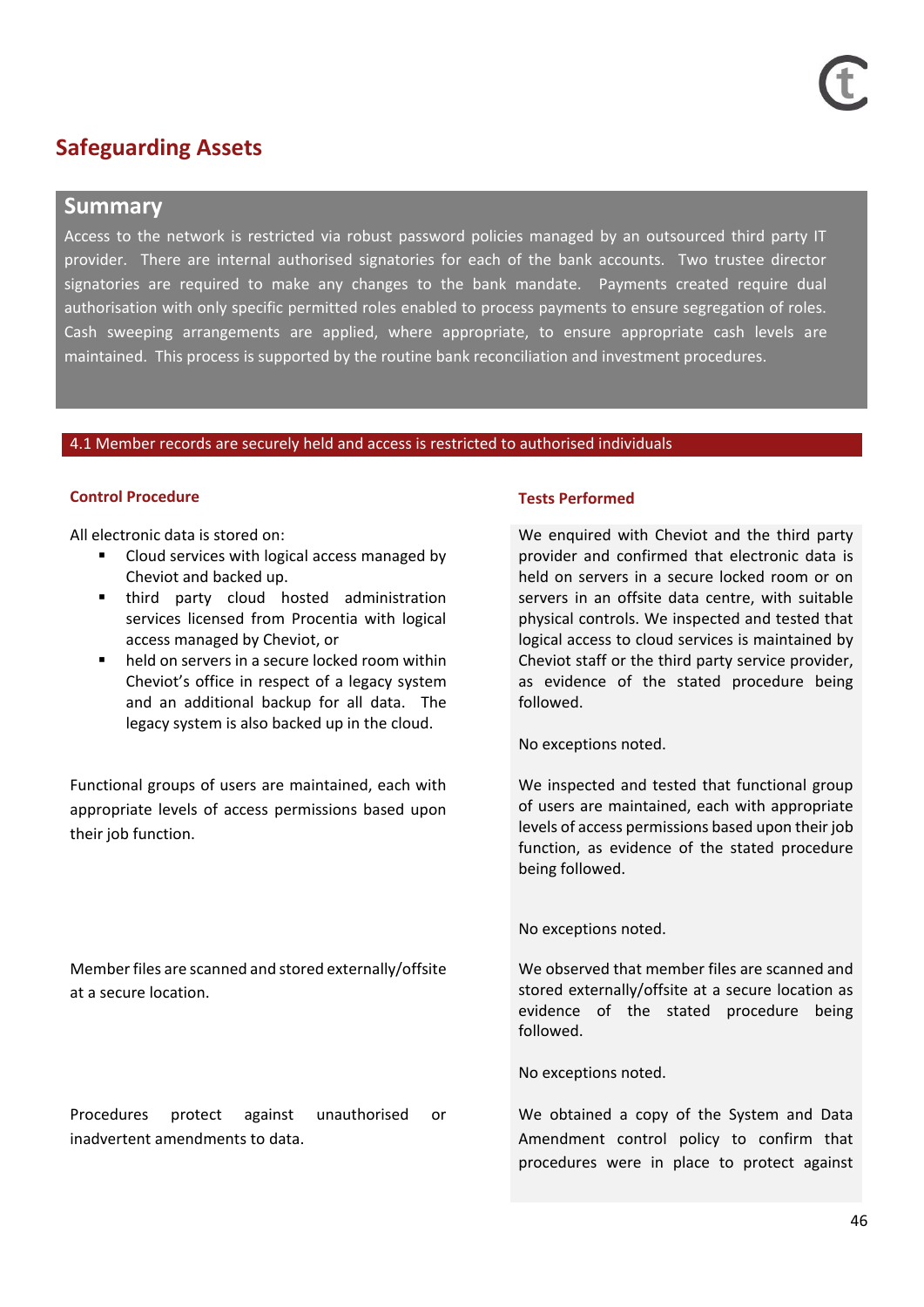unauthorised or inadvertent amendments to data during the year.

No exceptions noted.

#### 4.2 Cash in scheme bank accounts is safeguarded and payments are suitably authorised

#### **Control Procedure Tests Performed**

Cheviot only uses a registered bank which is regulated by the Financial Conduct Authority in accordance with the Bank Policy.

We obtained a copy of the Bank Policy in place during the year and evidence of its review. There were no new bank accounts opened during the year.

No exceptions noted.

We obtained and inspected the bank mandate. For a sample of payments, we inspected that the segregation of duties on the internet banking was in operation, as evidence of the stated procedure being followed.

No exceptions noted.

We obtained and inspected the minutes of the Finance and Operations Committee and Trustee meetings which included the review of the financial authorities in place, as evidence of the stated procedure being followed.

No exceptions noted.

For a sample of months, we obtained and inspected the bank reconciliations for all Sections, as evidence of the stated procedure being followed.

No exceptions noted.

A bank mandate is in place, along with strictly controlled Internet banking access which ensures segregation of duties for payments.

Financial authorities are in place and are reviewed by the Finance and Operations Committee and Trustee on an annual basis.

Bank reconciliations are completed monthly. This applies to all Sections.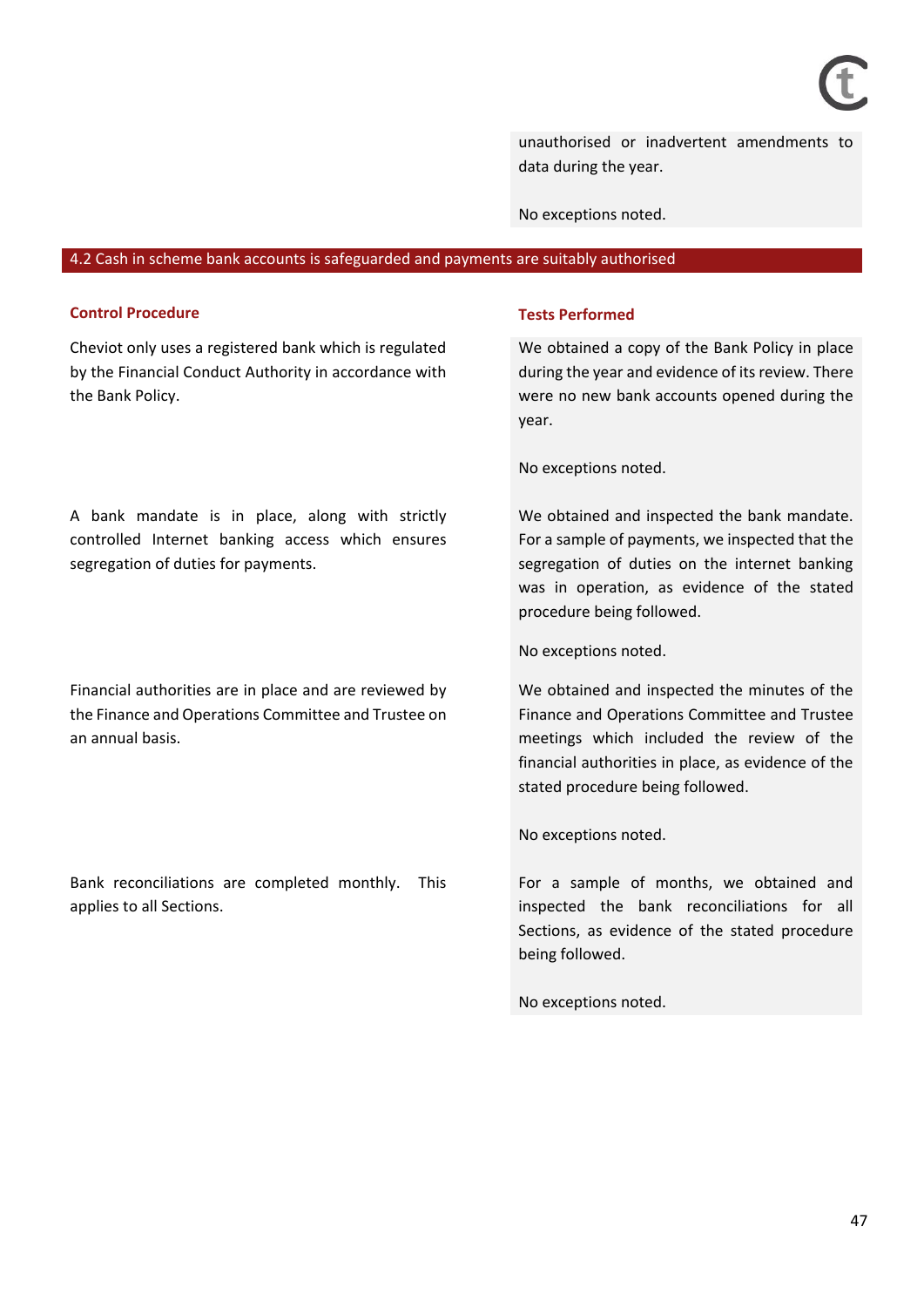# **Managing and monitoring compliance and outsourcing**

# **Summary**

Contributions are monitored to ensure that contributions are received in line with Scheme rules and relevant legislation.

Service standard timescales for communications with members and pensioners are monitored by the Trustee through the quarterly Governance report.

Complaints are handled in a timely manner by the Chief Executive's Office which also identifies any remedial action necessary. The Governance policy in place details the error reporting policy, this is combined with the error reporting procedure. In addition, an error reporting log is maintained and reviewed by senior members of staff. Formal complaints are presented to the Trustee Quarterly through the Governance Report.

#### 5.1 Receipts of contributions are monitored against required timescales

### **Control Procedure Control Procedure Control Procedure** Tests Performed

### Money Purchase Section

Member contributions are reconciled against the administration records in accordance with the procedure after each investment and disinvestment transaction.

Service Level agreements are in place to ensure that contributions are invested within legislative timescales. These are reported to the Trustee quarterly in the Governance report.

### Final Salary Schemes

Compliance reports are completed and reviewed monthly to ensure that contributions received are on time and in accordance with the Schedules of Contributions.

### With Profits Section

No contributions are currently received.

For a sample of contributions, we inspected that they were reconciled in accordance with the procedure after each investment and disinvestment, as evidence of the stated procedure being followed.

No exceptions noted.

We obtained and inspected a sample of the Governance reports and minutes of the Trustee meetings, as evidence of the stated procedure being followed.

No exceptions noted.

We obtained a sample of the monthly compliance reports and inspected that they were completed and reviewed, as evidence of the stated procedure being followed.

No exceptions noted.

There were no With Profits Section contributions during the year.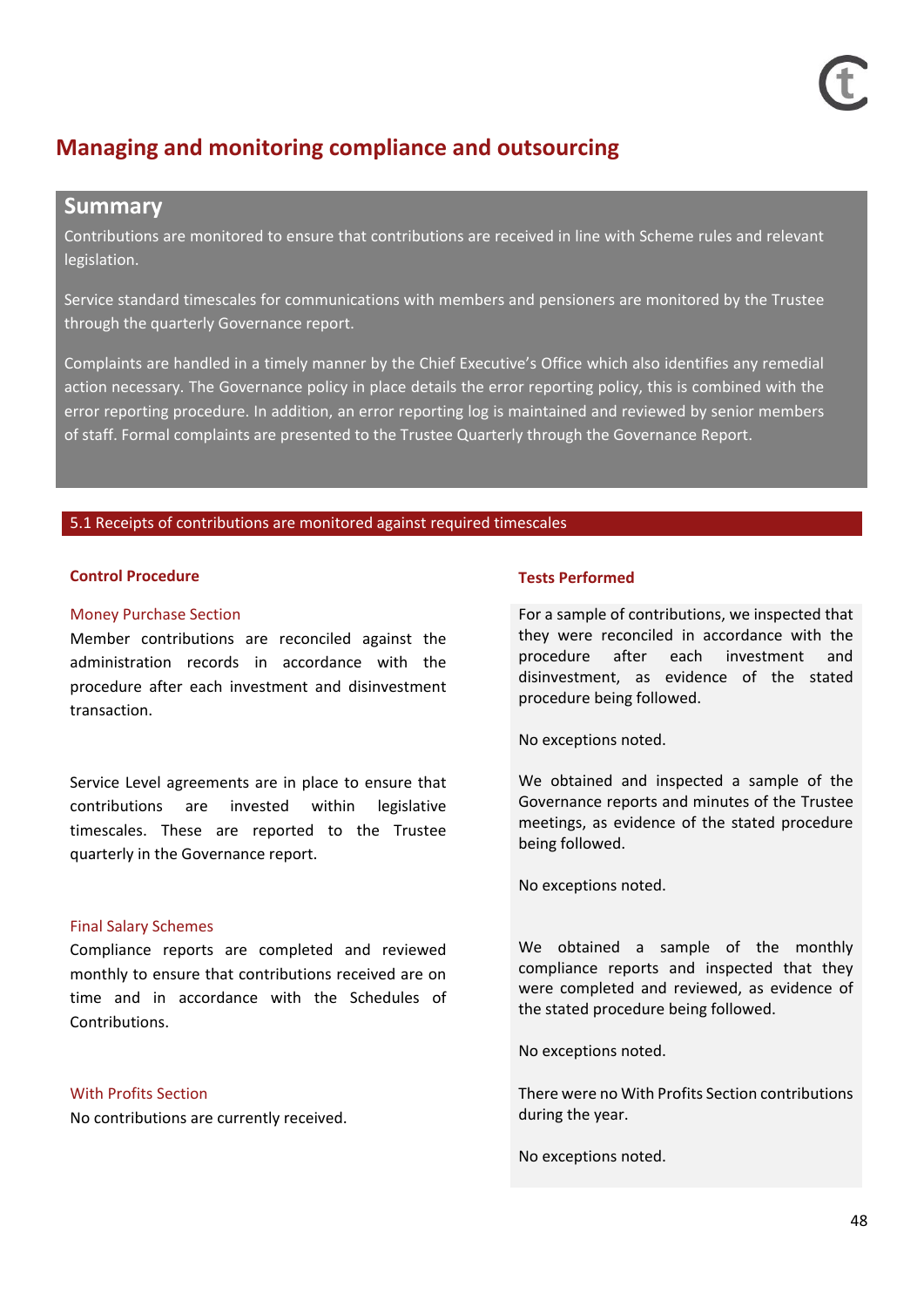5.2 Pensions administration activities are governed by service level agreements that are authorised and subject to regular review. Service performance is regularly monitored and assessed against the standards set out in service level agreements.

#### **Control Procedure Tests Performed**

The Administration of the Trust is carried out by staff who are employed by Cheviot Trustees Limited and Cheviot Pension Services Limited. The service standards against which the performance of the Internal Cheviot team is measured are documented within the Governance policy which is reviewed annually by the Trustee.

Performance against the agreed service standards reported to the Trustee in the Quarterly Governance reports.

We obtained and inspected the Governance Policy which documents the service standards against which the performance of the internal Cheviot team is measured, along with the evidence that the Governance Policy was reviewed in the year.

No exceptions noted.

We obtained and inspected a sample of the Governance reports and minutes of the Trustee meetings, as evidence of the stated procedure being followed.

No exceptions noted.

### 5.3 Transaction errors are identified, reported to clients and resolved in accordance with established policies

### **Control Procedure Tests Performed**

A policy sets out the procedure when a transaction error occurs in the Money Purchase Section (Policy for Reporting and Resolving Errors).

The Internal Dispute Resolution Procedure is in place to provide members with a formal process in which to make a complaint if necessary

We obtained and inspected the Policy for Reporting and Resolving Errors, which documents its review in the year.

No exceptions noted.

We obtained and inspected the Internal Dispute Resolution Procedure and evidence of its review in the year. There were no complaints during the year.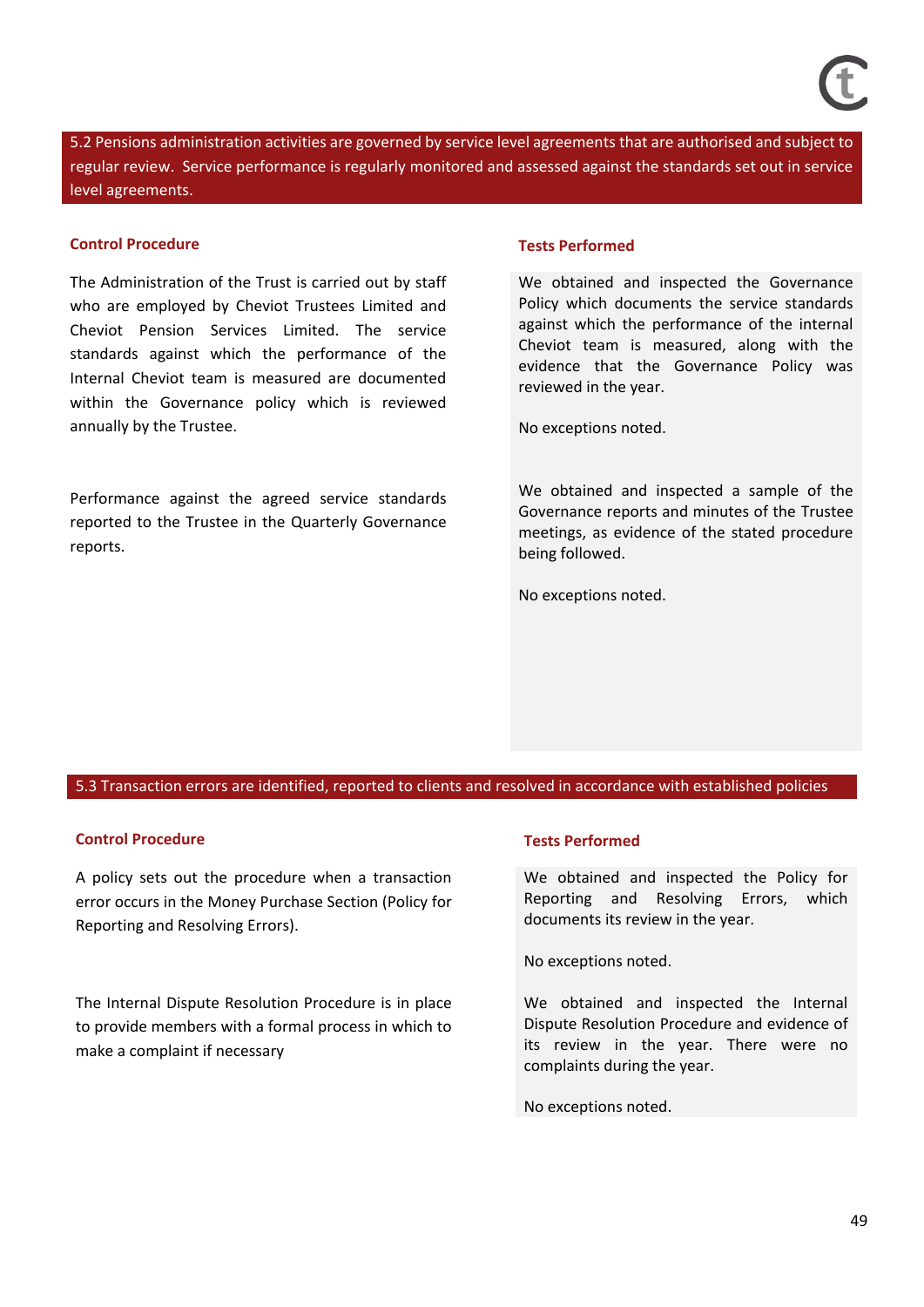# **Reporting to clients**

# **Summary**

Final Salary sponsors receive quarterly management reports and regular funding updates.

The production of annual benefit statements for Cheviot pension members is scheduled each year. The relevant administration routines are tested before use in the live environment and validation routines take place ensuring that any anomalies in the production are identified and rectified before member distribution.

The Annual Report and Accounts are prepared promptly after the year end. Accounts are prepared in accordance with the Statement of Recommended Practice. An annual report is issued to all members.

6.1 Periodic reports to participants and scheme trustees are complete, accurate, and provided within required timescales

#### **Control Procedure Control Procedure Control Procedure** Tests Performed

#### Members

The Strategic and Operations Plan includes the production of Cheviot pension benefit statements. The procedure is set out in the Procedure for producing Benefit Statements. All Money Purchase Section and deferred With Profits Section members receive annual benefit statements, based upon a statutory money purchase illustration, within the required timescale. The statement is in line with the DPW simpler benefit statement guidance.

All Final Salary members are deferred and therefore annual benefit statements are not required.

Summary funding statements are made available within required timescales as agreed with the Scheme Actuary to all Final Salary and With Profits members following the Summary Funding Statement procedure.

A Report to members, including financial information, was made available to all members and pensioners

For a sample of members, we obtained and inspected a benefit statement as evidence of the stated procedure being followed.

No exceptions noted.

All Final Salary Schemes are now closed to active membership and there is no requirement to issue annual benefit statements.

We obtained the Summary Funding Statement procedure and we inspected that for a sample of Schemes, summary funding statements had been issued within required timescales, as evidence of the stated procedure being followed.

No exceptions noted.

We obtained and inspected Communications procedures Policy and the Report to members and observed evidence of the exercise undertaken to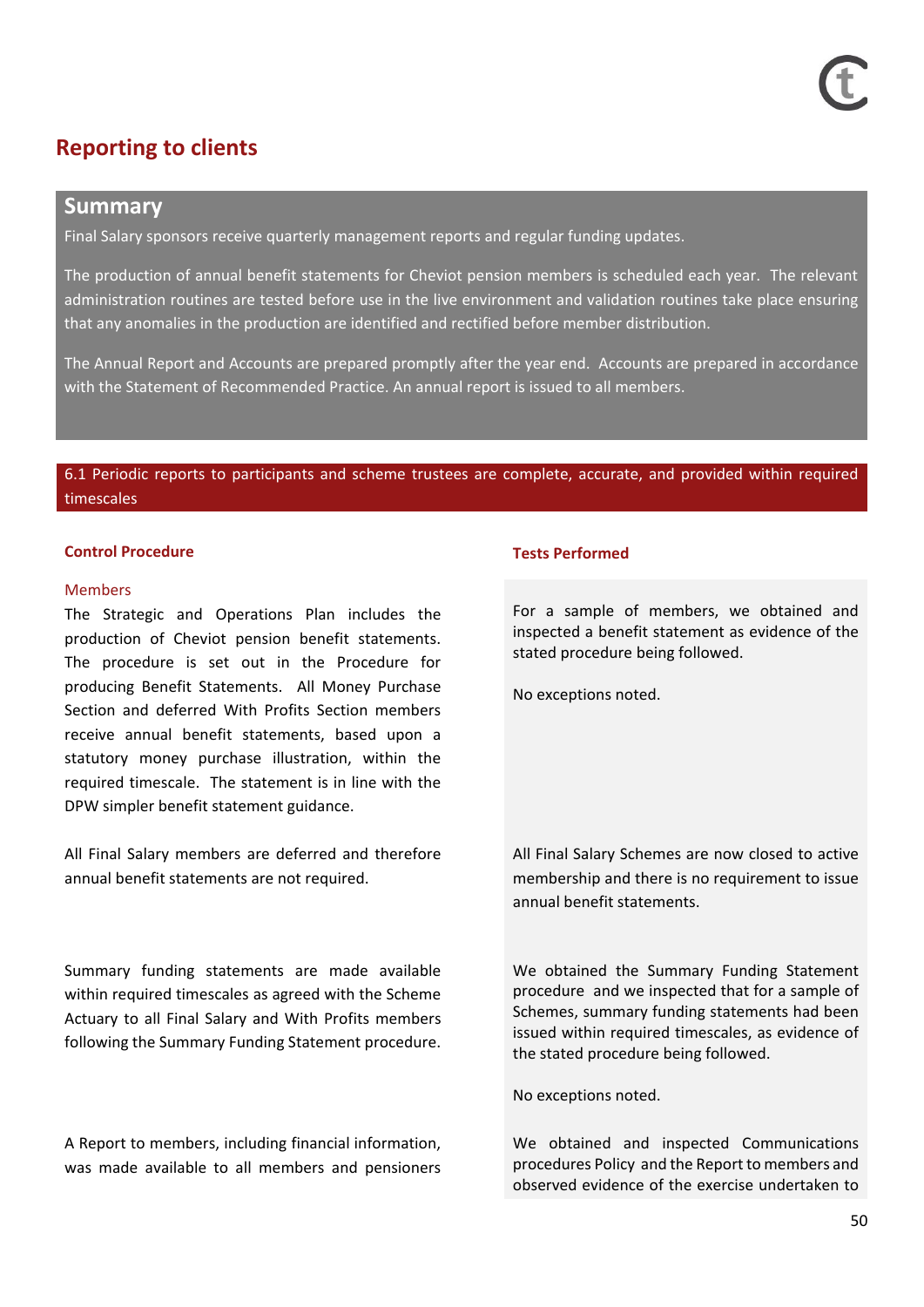following the procedure set out in the Communications procedures Policy.

#### Employers

Statutory accounts are signed within the statutory timescales for the Cheviot Pension accounts as set out in the Preparation of annual report and accounts policy. They are made available to Money Purchase and With Profits employers on the website.

Statutory accounts are signed within the statutory timescales for Final Salary Schemes and issued to the relevant employers as set out in the Preparation of annual report and accounts policy.

A quarterly management report is issued to Final Salary Employers including a regular estimate of the funding position, in accordance with the Management Report procedure.

make available the Report to members and pensioners during the year, as evidence of the stated procedure being followed.

No exceptions noted.

We obtained and inspected the Preparation of annual report and accounts policy and the Cheviot Pension statutory accounts, as evidence of the stated procedure being followed. We observed that the Cheviot Pension accounts are available to employers.

No exceptions noted.

We obtained and inspected the Preparation of annual report and accounts policy and inspected that for a sample of the Final Salary Scheme accounts, they were signed within the statutory timescales and were issued to the relevant employers.

No exceptions noted.

We obtained and inspected the Management Report procedure and inspected that for a sample of Final Salary Employers, a quarterly management report was issued, as evidence of a stated procedure being followed.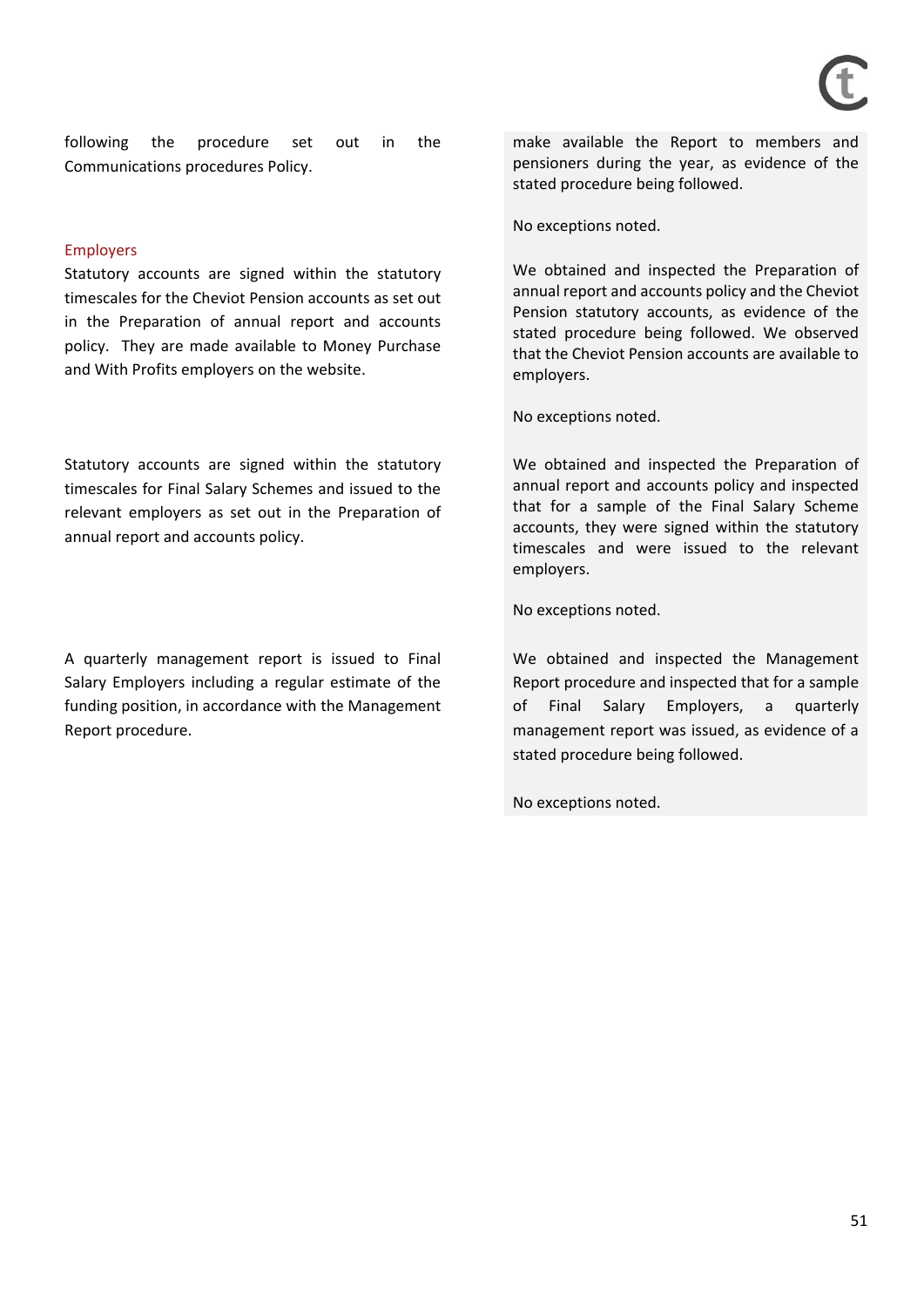# **Information Technology Restricting access to systems and data**

# **Summary**

Access to Cheviot's offices is restricted to authorised personnel by an automated access entry system.

All Cheviot policies are outlined in an Employee Handbook which is given to all new employees upon induction. The Handbook is made available on the extranet and is updated to reflect changes in practices when necessary.

User profiles are defined by relevant senior management and set up by an external IT provider during the employee induction process. Employees are only provided with access to applications appropriate to their function and at a level commensurate with their role and responsibility. Unauthorised access to company systems is prevented through the use of user login IDs and passwords. Administrator permissions are restricted within the network and to key applications. Authentication is required to access the network remotely.

Key systems, including the Administration and Finance systems, have logical configuration established to ensure that enforced segregations are in place for key processes. The systems have different user profiles available to ensure that only necessary access is granted and management review user access regularly to ensure it remains appropriate to users' roles. On request, the third party IT provider will create an appropriate user ID. A list is maintained of personnel authorised to request access changes for users.

### 7.1 Physical access to In-scope systems is restricted to authorised individuals

### **Control Procedure Tests Performed**

All electronic data is stored on:

- Cloud services with logical access maintained solely by Cheviot staff or
- third party cloud hosted administration services licensed from Procentia with logical access managed by Cheviot; or
- on servers in a secure locked room within Cheviot's office<sup>9</sup> in respect of a legacy and an additional backup for all data other than member data. The legacy system is also backed up in the cloud.

The IT provider controls upgrades and new software applications except the administration system. Standard updates to the administration system package are applied automatically by Procentia

We enquired with Cheviot and the third party provider, and confirmed that electronic data is held on servers in a secure locked room or on servers in an offsite data centre, with suitable physical controls. We inspected and tested that logical access to cloud services is maintained by Cheviot staff or the third party provider, as evidence of the stated procedure being followed.

No exceptions noted.

For a sample of upgrades and/or updates and new software applications carried out by the IT provider, we inspected that these were completed in accordance with agreed

<sup>9</sup>All member data is held in the cloud.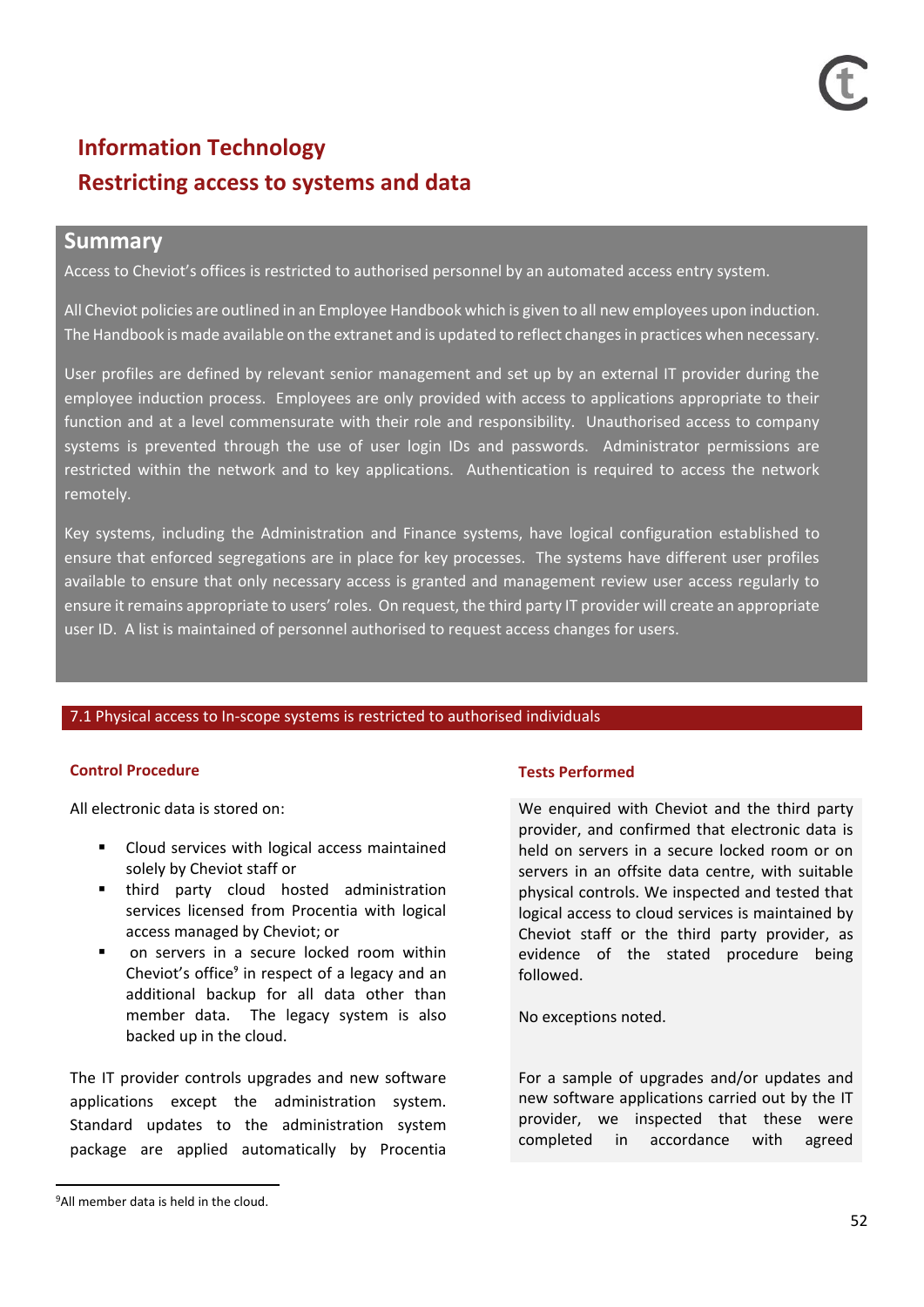according to an agreed schedule. Procentia produce a delivery note for each software release which includes details of the change and the recommended testing to be performed by Cheviot.

procedures as evidence of the stated procedure being followed.

No exceptions noted.

7.2 Logical access to In-scope systems and data is restricted to authorised individuals in accordance with job roles and/or business requirements

#### **Control Procedure Tests Performed**

Members of staff are allocated usernames and passwords to access servers and network devices by the third party IT provider. These passwords expire after a period in accordance with the IT Password Change Policy and users are prompted to change them.

Procedures for joiners and leavers are in place (New Employee Joining and Staff Leaving Employment Procedure).

The IT provider controls upgrades and new software applications except the administration system and Business Central. Standard updates to the administration system package are applied automatically by Procentia according to an agreed schedule. Procentia produce a delivery note for each software release which includes details of the change and the recommended testing to be performed by Cheviot.

We obtained and inspected the user access lists and system access matrix and confirmed staff members are allocated usernames and provided appropriate access in line with their job role. We obtained and inspected the IT Password Change Policy and observed that passwords expire and users are prompted to change them, as evidence of the stated procedure being followed.

#### No exceptions noted.

We obtained and inspected the procedures in place for joiners and leavers and confirmed these were reviewed and for a sample of joiners, we confirmed the process was implemented within the year of testing.

No exceptions noted.

For a sample of upgrades and/ or updates and new software applications carried out by the IT provider, we inspected that these were completed in accordance with agreed procedures as evidence of the stated procedure being followed.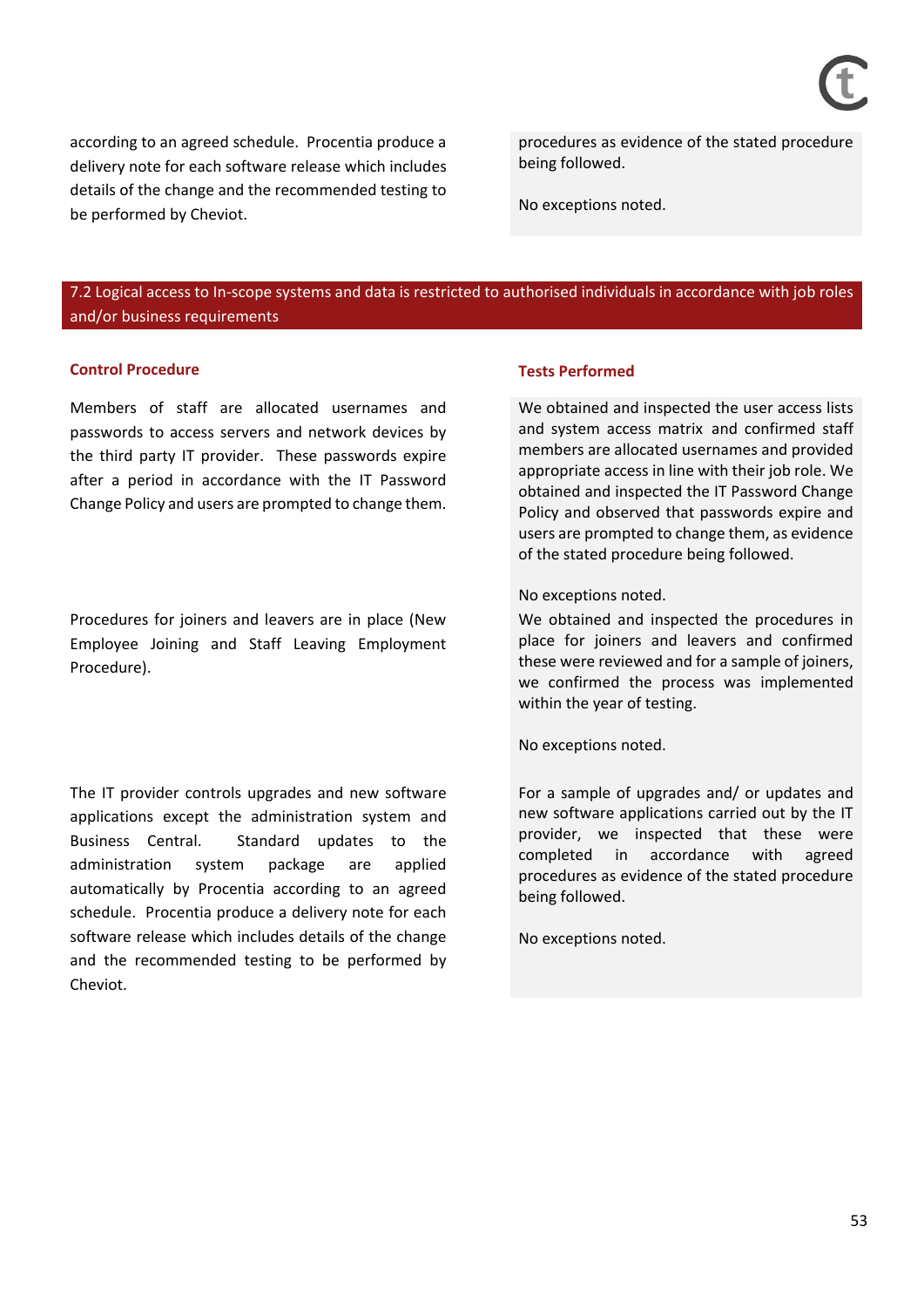#### 7.3 Client and third party access to In-scope systems and data is restricted and/or monitored

#### **Control Procedure Tests Performed**

Members of staff are allocated usernames and passwords to access servers and network devices by the third party IT provider. These passwords expire after a period in accordance with the IT Password Change Policy and users are prompted to change them.

Procedures for joiners and leavers are in place (New Employee Joining and Staff Leaving Employment Procedure).

We obtained and inspected the user access lists for the in-scope systems and confirmed that third party access is restricted and/or monitored, as evidence of the stated procedure being followed.

No exceptions noted.

We obtained and inspected the procedures in place for joiners and leavers and confirmed these were reviewed and for a sample of joiners, we confirmed the process was implemented within the year of testing.

No exceptions noted.

7.4 Segregation of incompatible duties within and across business and technology functions is formally defined, implemented, updated and enforced by logical security controls

#### **Control Procedure Tests Performed**

their job function.

A system access matrix is maintained and reviewed annually to ensure that staff members' access is appropriate for their role.

Functional groups of users are maintained, each with appropriate levels of access permissions based upon

We obtained and inspected the user access lists and system access matrix and confirmed staff members are provided appropriate access in line with their job role. We also obtained and inspected evidence of its review, as evidence of the stated procedure being followed.

No exceptions noted.

We inspected and tested that functional group of users are maintained, each with appropriate levels of access permissions based upon their job function, as evidence of the stated procedure being followed.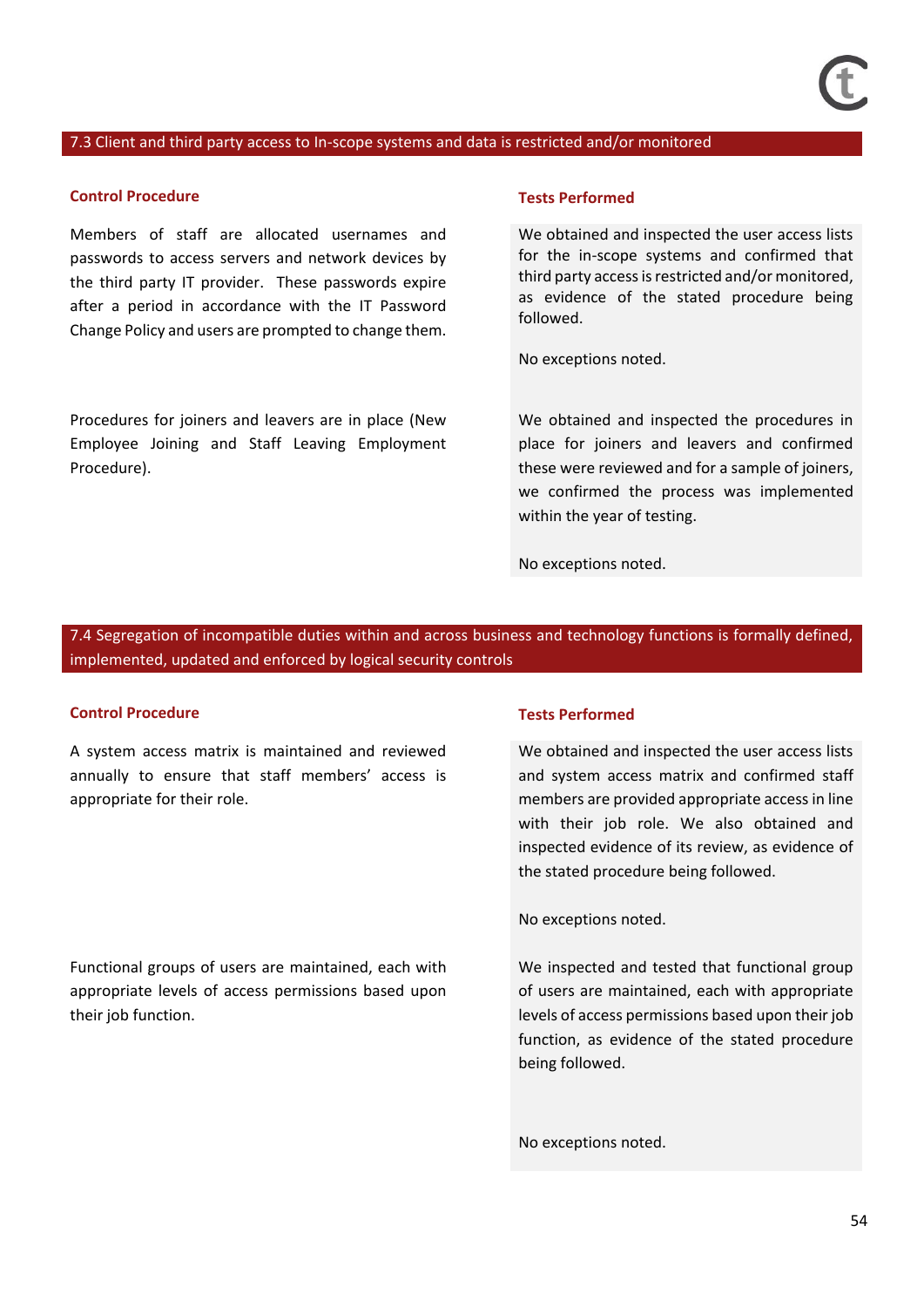# **Maintaining integrity of the systems**

# **Summary**

Any changes to live systems must be authorised by the appropriate member of staff. A list of authorised personnel for each system is maintained. IT processes are documented.

Clients utilise a cloud hosted third party document sharing service for secure file transfers. Standard templates are used as far as possible to enable efficient and accurate upload and maintenance of the data held.

Cheviot incorporates IT security practices to ensure maximum environment stability and security with minimal downtime from potential security threats. The third-party IT provider has policies in place for continual updating of operating systems with industry standard security patches and a 24-hour intrusion detection monitoring system is in place. Filtering tools and anti-virus software add further resilience to the threat of malicious attacks.All Cheviot laptops and portable devices including mobile phones have enforced password requirements.

The administration system (Intellipen) is used for all Sections of the Trust. Data for these schemes are held in the cloud and is subject to the system provider's IT controls. These have been reviewed by the Trustee with appropriate advisor support.

### 8.1 Scheduling and internal processing of data is complete, accurate and within agreed timescales

### **Control Procedure Tests Performed**

IT processing for Cheviot is outsourced to a third party provider.

Through inquiry, we have confirmed that IT processing for Cheviot is outsourced to a third party IT provider.

No exceptions noted.

8.2 Transmission of data to/from external parties is complete, accurate, executed within agreed timescales and secure in line with external party agreements

# **Control Procedure Tests Performed**

A third party cloud document sharing portal service is used for Employer data received according to a written policy which is reviewed biennially (Data Transmission Policy).

We obtained and inspected the Data Transmission Policy and access logs, as evidence of the stated procedure being followed. There were no changes to the third-party party cloud document sharing portal during the year.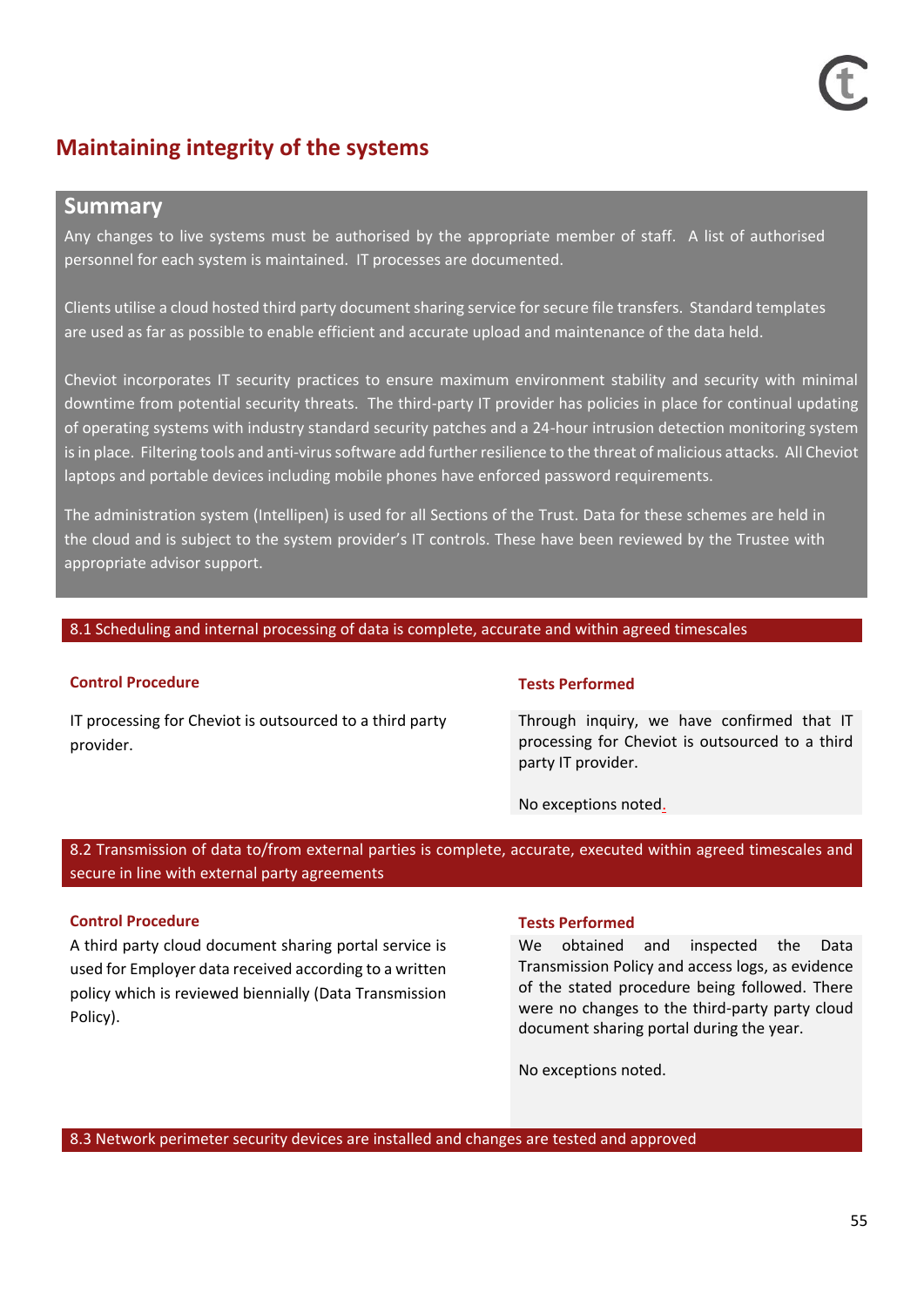## **Control Procedure Tests Performed**

IT security for Cheviot is outsourced to a third party provider. The security includes a firewall and deployment of licensed software that manages the roll out of antivirus updates on user computers and mail servers. Security for the administration system is the responsibility of the provider.

Through inquiry and inspection, we noted that the service provided by the third party provider includes a firewall and deployment of licensed software that manages the roll out of the antivirus updates on user computers and mail servers and that the security of the administration system is the responsibility of the provider.

No exceptions noted.

8.4 Anti-virus definitions are periodically updated across all terminals and servers, deployment and settings are periodically reviewed and updated when required; and patterns of attempted external breaches are monitored

### **Control Procedure Tests Performed**

IT security is outsourced to a third party provider. The security includes a firewall and deployment of licenced software that manages the roll out of antivirus updates on users' computers and mail servers. The software sends an email automatically in the event of an unusual event to the third party provider who will then investigate.

The system provides detailed reports of activity to enable the third-party provider to review and identify any specific issues.

A quarterly IT Dashboard is presented to the Finance and Operations Committee. This includes a report on firewall activity.

Through inspection we confirmed that IT security is outsourced to a third party provider that manages the roll out of antivirus updates on users' computers and mail servers. We inspected the support agreement and confirmed that notifications will be sent to OCS for any antivirus events, as evidence of the stated procedure being followed.

No exceptions noted.

We inspected that the system was setup to detect and report on unusual network activity, as evidence of the stated procedure being followed.

No exceptions noted.

We obtained and inspected a sample of IT Dashboards and confirmed their review by the Finance Committee, as evidence of the stated procedure being followed.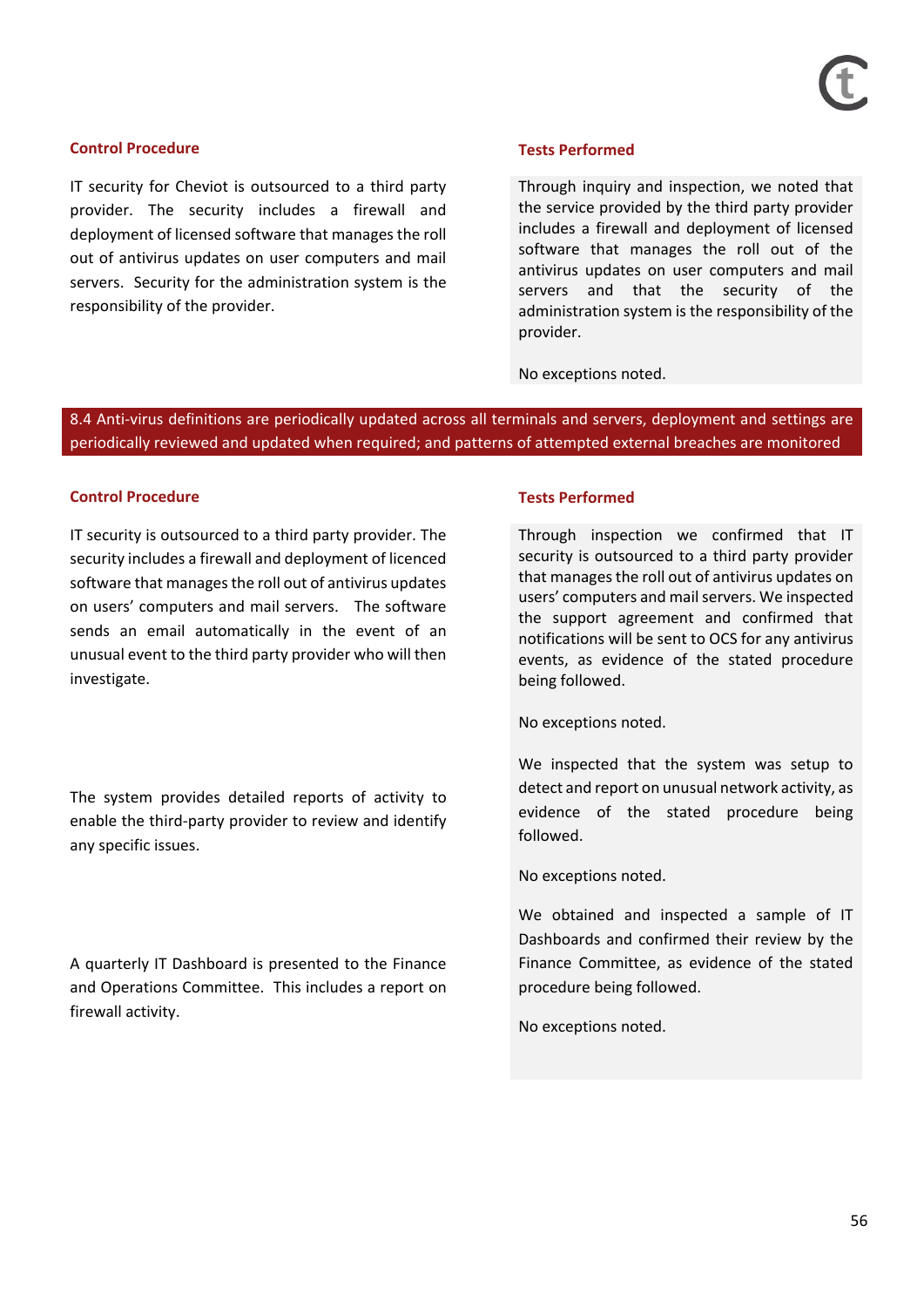8.5 Data received from external parties is scanned for known vulnerabilities, any compromised data is quarantined and definitions of threats are periodically updated

#### **Control Procedure Tests Performed**

IT Security is outsourced to a third party provider. Licenced software is in place which ensures that data is scanned for known vulnerabilities before the relevant file is received by Cheviot. Any items identified as having possible issues are quarantined and alerts are sent to the third party provider for analysis.

Through inspection we confirmed that IT security is outsourced to a third party provider and that licenced software are in place and setup to scan all files received and to identify known vulnerabilities. We inspected a sample of emails and the antivirus management console to confirm that the third-party provider receive notifications of vulnerabilities or antivirus issues, as evidence of the stated procedure being followed.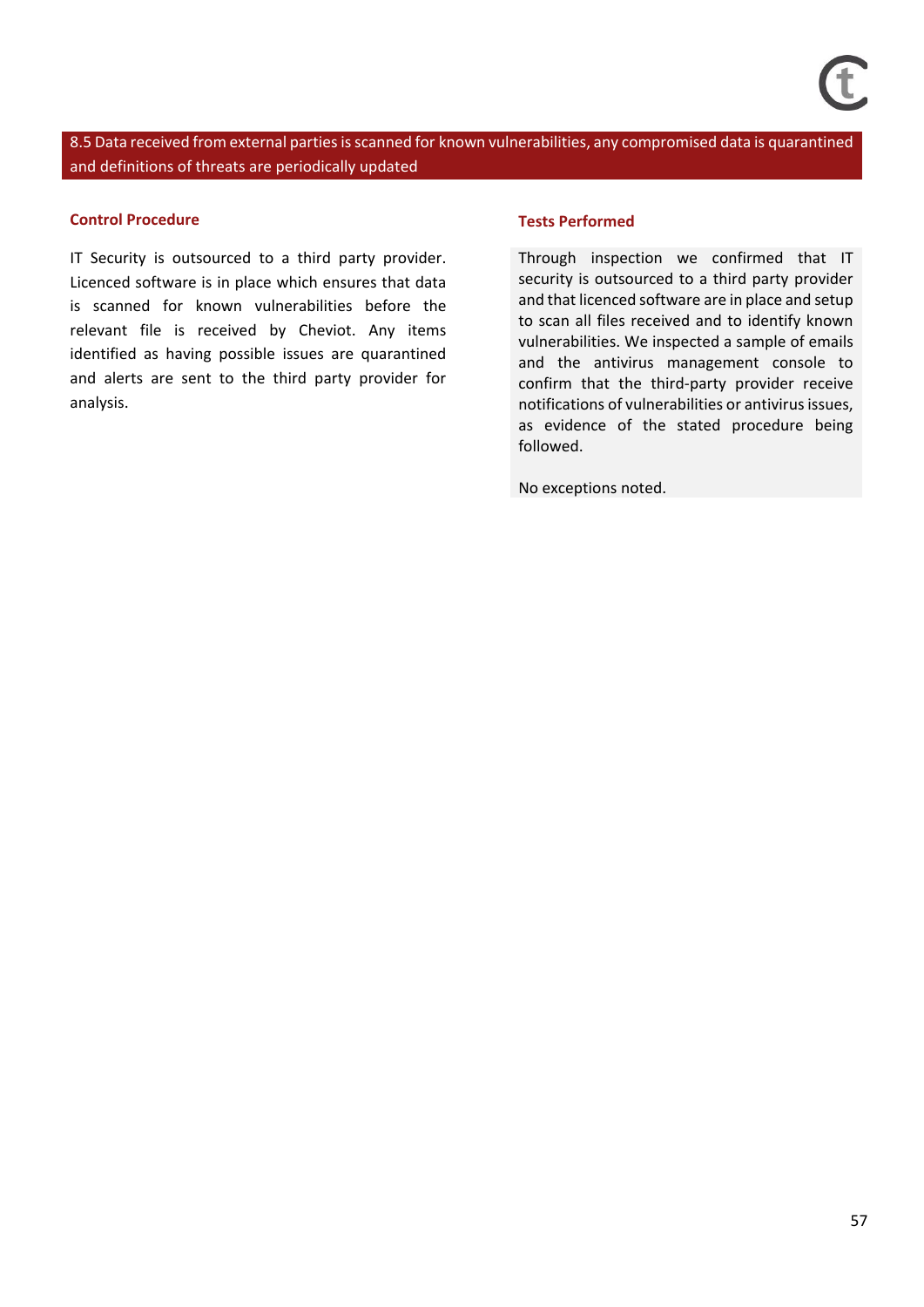# **Maintaining and developing systems hardware and software**

# **Summary**

Cheviot adopts formal project management methodologies. These methods ensure that appropriate authorisation, testing and approvals are granted in controlled test environments before being released into live production. All changes must be authorised and there is segregation between those requesting and approving the change.

A standard approach is adopted for the validation and loading process for data migrations from third party sources. All data is subject to thorough data cleansing with validation testing carried out as appropriate. Parallel payroll running is carried out before administration is undertaken in the live system.

# 9.1 Development and implementation of both in house and third party In-scope systems are authorised, tested and approved

## **Control Procedure Tests Performed**

The IT provider controls upgrades and new software applications except the administration system. Standard updates to the administration system package are applied automatically by Procentia according to an agreed schedule. Procentia produce a delivery note for each software release which includes details of the change and the recommended testing to be performed by Cheviot.

For a sample of upgrades and new software applications carried out by the IT provider, we inspected that these were completed in accordance with agreed procedures as evidence of the stated procedure being followed.

No exceptions noted.

### 9.2 Data migration or modification is authorised, tested and, once performed, reconciled back to the source data

### **Control Procedure Tests Performed**

A project plan is agreed between relevant departments or providers. This sets out the objective, method, testing, responsibilities and conclusions. User acceptance testing is carried out.

For a sample of modification and migration exercises we obtained and inspected the project plan, as evidence of user acceptance testing being carried out and management sign offs being obtained.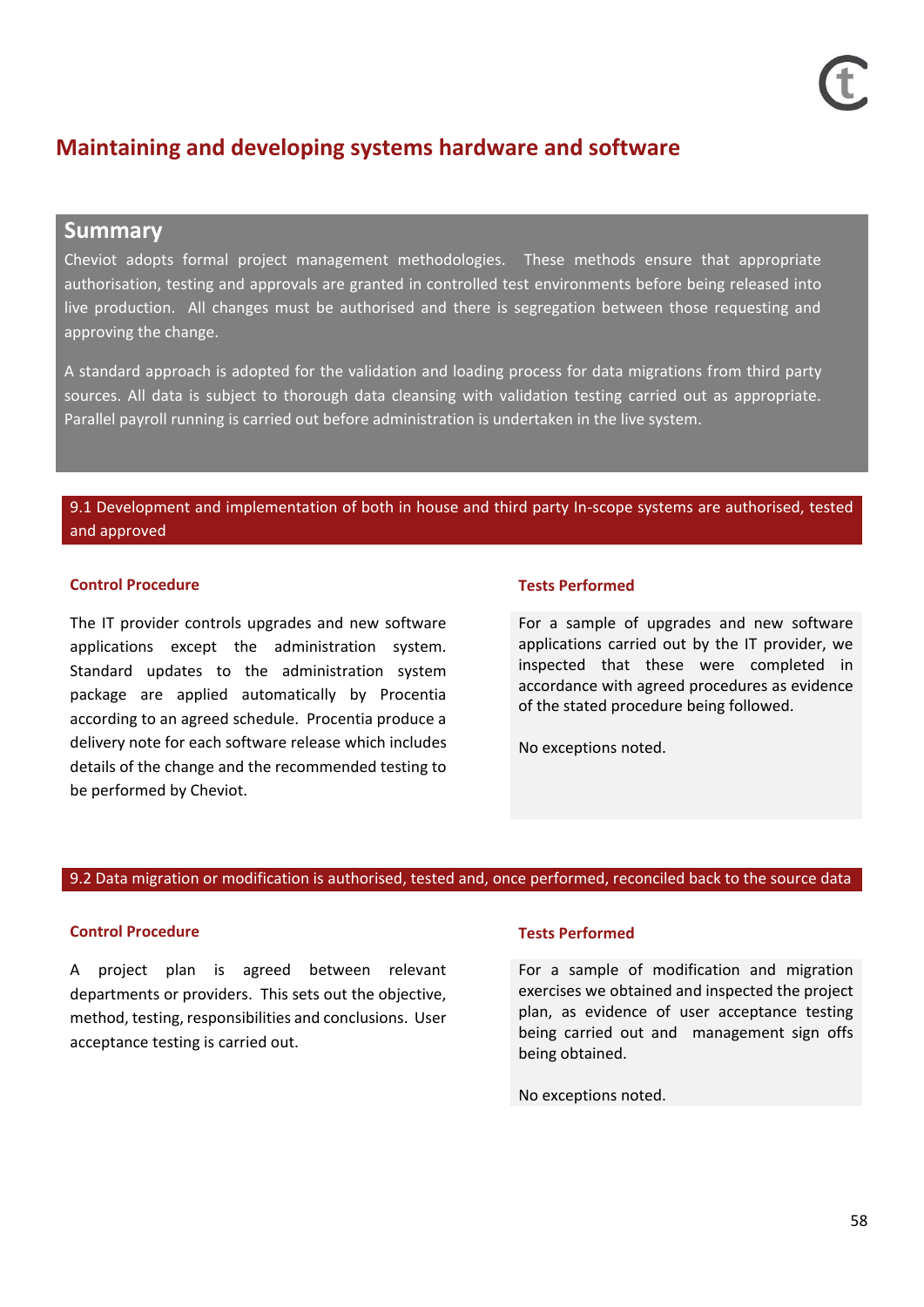9.3 Changes to existing In-scope systems, including hardware upgrades, software patches and direct configuration changes, are authorised, tested and approved in line with policy

### **Control Procedure Tests Performed**

An IT Dashboard is reviewed by the Finance and Operations Committee. This details all key projects including timescales and ownership.

We obtained and inspected a sample of IT Dashboards and confirmed their review by the Finance Committee, as evidence of the stated procedure being followed.

No exceptions noted.

Hardware upgrades and software patches are undertaken by a third party IT provider following appropriate authorisation from Cheviot.

Through inquiry and inspection, it was noted that hardware and software patches were undertaken by the third party provider following authorisation from Cheviot.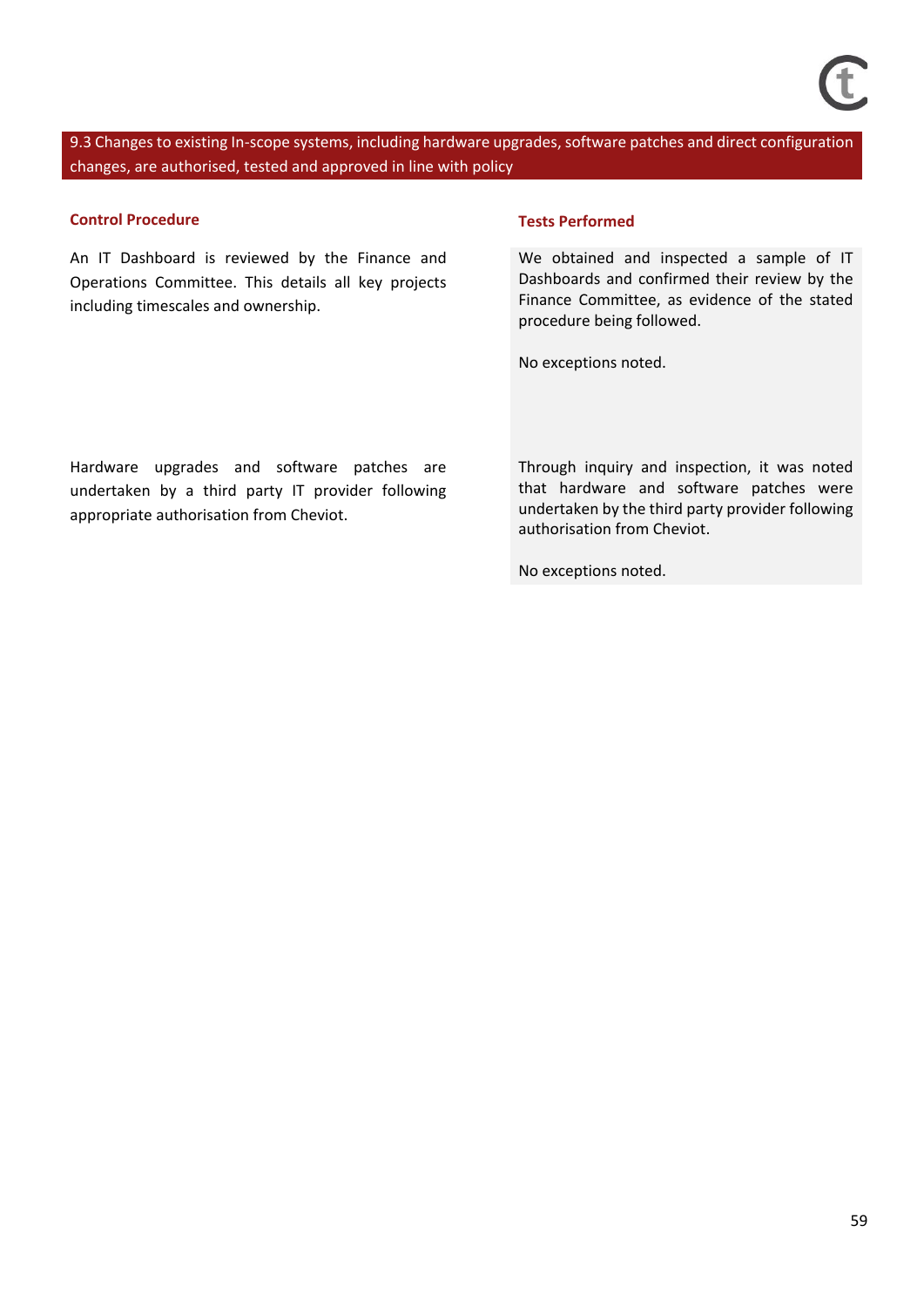# **Recovery from processing interruptions**

# **Summary**

Business critical systems are held in the cloud with data replicated at a remote data centre. Member related data is stored on servers hosted by the provider, Procentia. These are routinely tested for recoverability and a log documents the results of the tests. All staff are able to work effectively from home which provides further resilience should a major incident or event occur which impacts the office.

A dedicated Service Desk team at a third party IT provider is responsible for responding to user requests and issues. The team uses an electronic Service Desk system to log incidents reported and assign a priority to enable resources to be directed more effectively.

As part of our Business Continuity arrangements, the following plans are in place:

- Business Continuity plans, including an analysis of the impact on assets of the failure of an investment manager.
- Annual testing to ensure disaster recovery plan remains current and effective.
- Alternative offsite recovery facilities for recovery of IT systems.
- Employees are kept aware of changes in operations via an online Handbook.

In the event of a major incident, business critical computer processing will be transferred to the designated disaster recovery centre. Business Continuity is discussed at least annually at Risk and Compliance Committee meetings.

### 10.1 IT related Disaster Recovery Plans are documented, updated, approved and tested

### **Control Procedure Tests Performed**

Disaster Recovery Plan is in place and is tested at least annually.

We obtained and inspected the Disaster Recovery Plan and test results as evidence of the stated procedure being followed.

No exceptions noted.

# 10.2 In-scope systems and data are backed up and tested such that they can be restored completely and within agreed timescales

### **Control Procedure Tests Performed**

The Disaster Recovery Plan sets out the controls. We obtained and inspected Disaster Recovery Plan, IT management policy and test reports confirming that regular backups and disaster recovery tests had been carried out.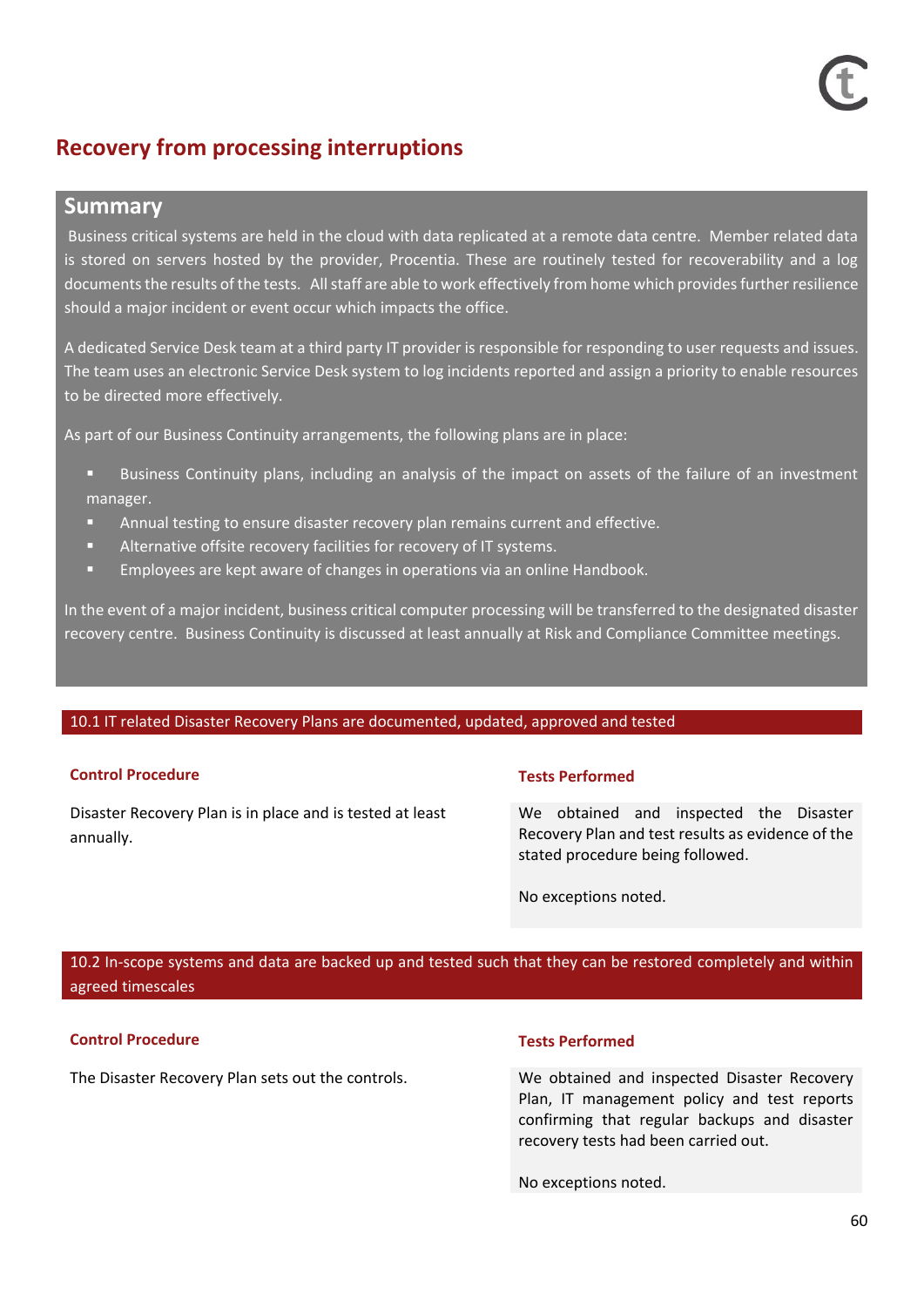## 10.3 Problems and incidents relating to In-scope systems are identified and resolved within agreed timescales

#### **Control Procedure Tests Performed**

The agreement with the third party IT provider and administration system provider sets out service standards.

There were no changes to the service level agreement with the third party IT provider and the administration system provider.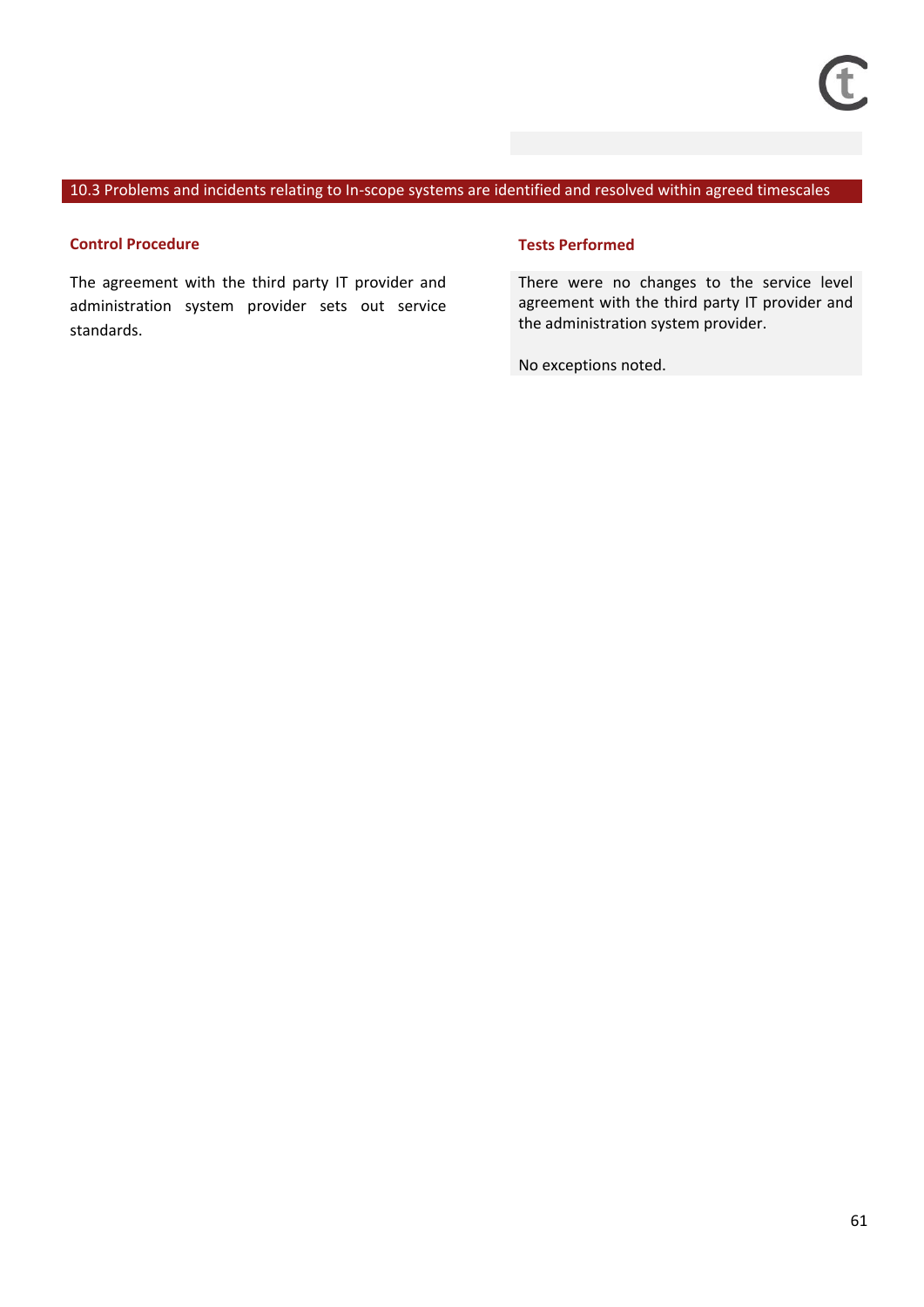# **Managing and monitoring compliance and outsourcing**

# **Summary**

Most IT services are provided by third party IT provider and in accordance with a signed Service Level Agreement.

11.1 Outsourced activities provided by Subservice Organisations are governed by contracts and service level agreements that are authorised and subject to regular review

## **Control Procedure Tests Performed**

An agreement is in place with the third party IT provider which sets out service standards and disaster recovery testing takes place at least annually.

Through inquiry and inspection, we confirmed that third party contracts and agreements set out service standards. For the third party IT provider, annual disaster recovery testing is required at least annually.

No exceptions noted.

11.2 The services provided by Subservice Organisations are regularly monitored and assessed against the standards set out in the service level agreements

## **Control Procedure Tests Performed**

An agreement is in place with the third party IT provider which sets out service standards and disaster recovery testing takes place at least annually.

Through inquiry and inspection, we confirmed that third party contracts and agreements set service standards and that service performance is monitored regularly. For the third party IT provider, annual disaster recovery testing is required.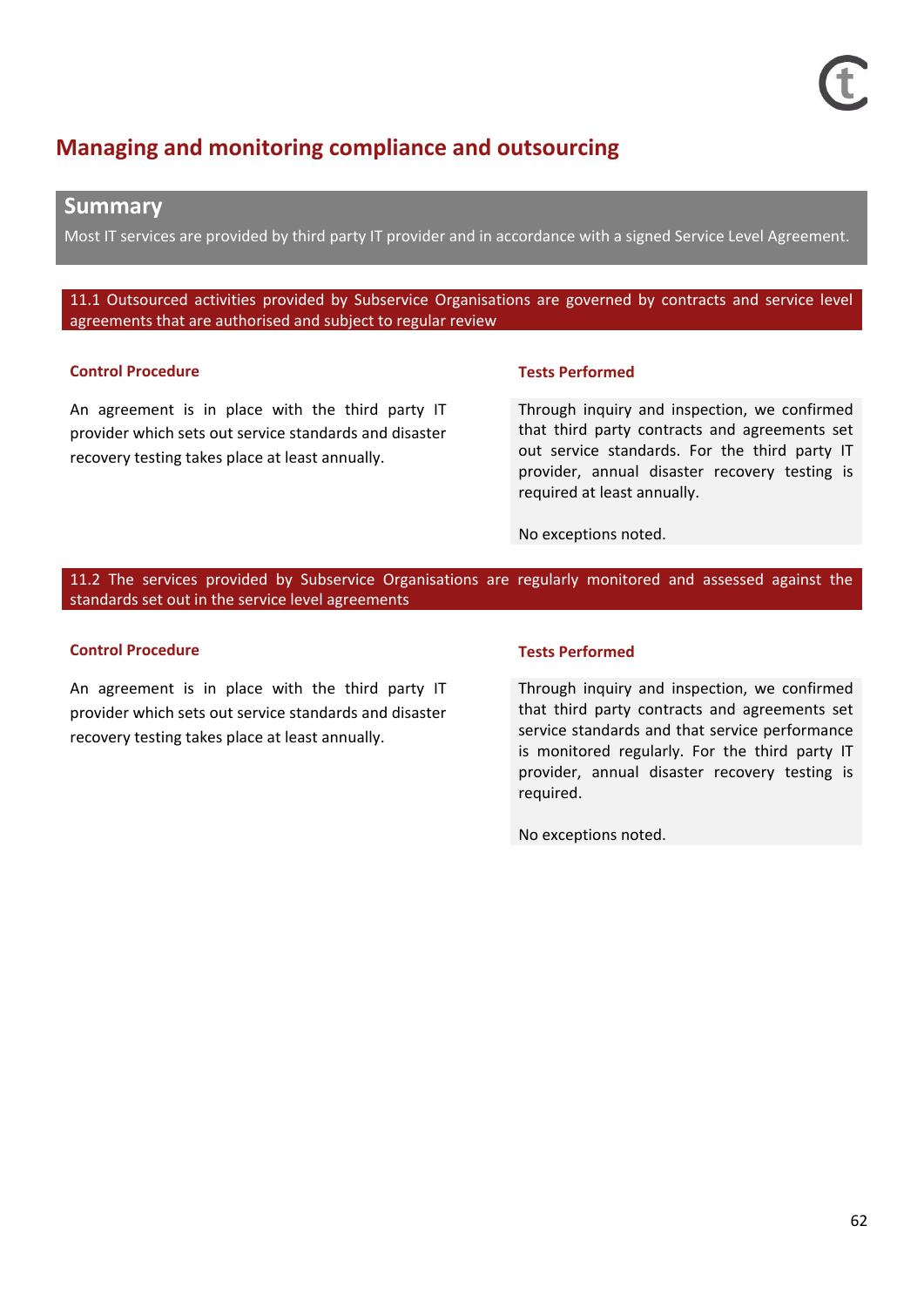# **Appendix 1**

Terms of Engagement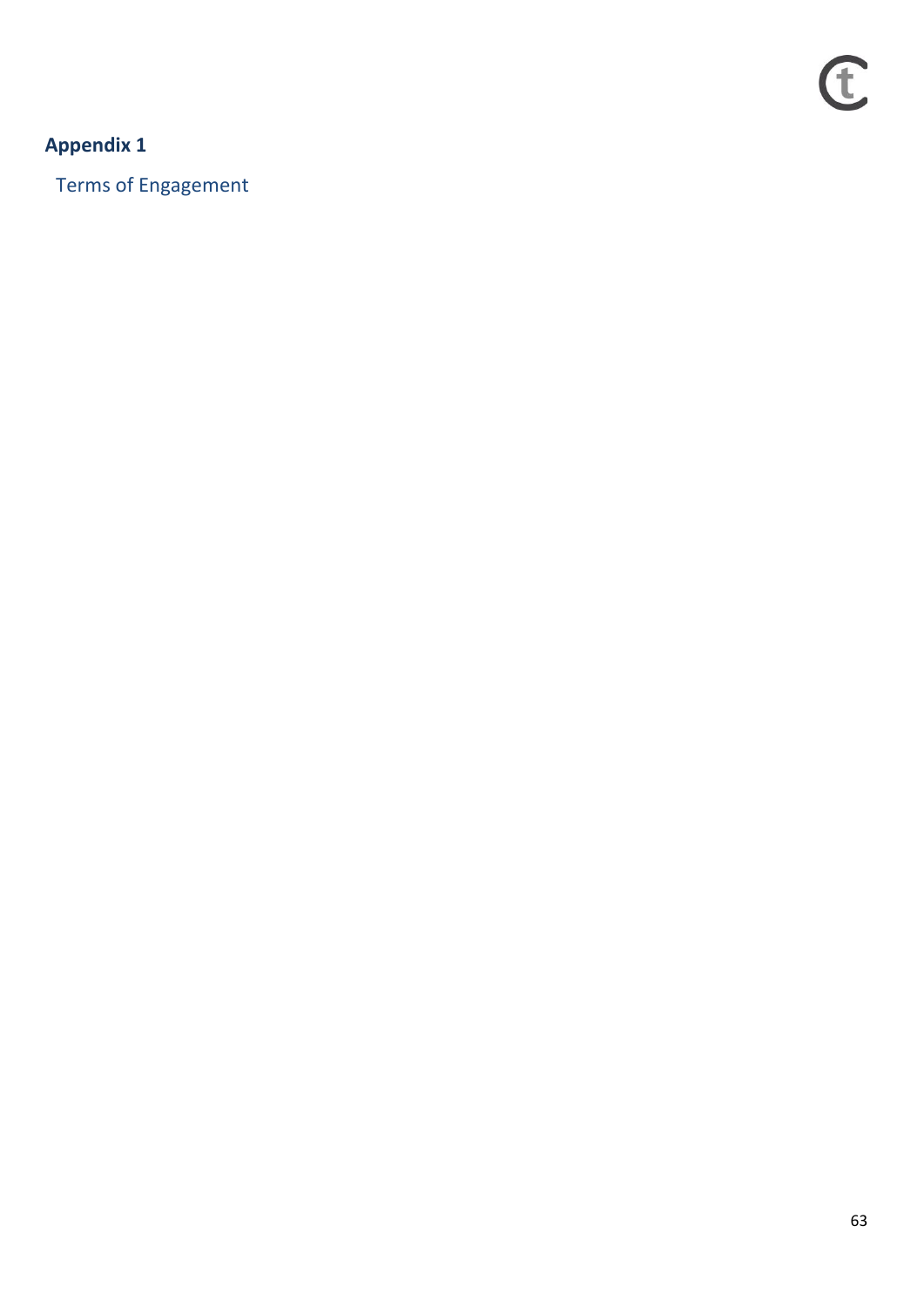

**Crowe U.K. LLP** *Chartered Accountants* Member of Crowe Global 55 Ludgate Hill London EC4M 7JW, UK Tel +44 (0)20 7842 7100 Fax +44 (0)20 7583 1720

www.crowe.co.uk 15 November 2021

Cheviot Trustees Limited Kingswood House 58-64 Baxter House Southend-on-Sea Essex SS2 6BG

Our ref: JH/LOC02982/AC

Dear Sirs

This letter sets out the basis on which we shall be pleased to act for you and includes your and our respective responsibilities.

Under 'Other Matters' below, we set out our maximum legal liability. This letter is subject to the annexed Terms of Business and these include other important details, including provisions that further limit the amount of our liability in certain circumstances. Please read this letter and the Terms of Business carefully, and raise with me any questions that you might have.

### **1. Scope of our work**

1.1 You have asked us to act as service auditor to deliver services to you in connection with the internal control procedures of The Cheviot Trust (the "Trust") for the year ending 31 December 2021.

# **2. Responsibilities of the Trustee**

- 2.1 The Trustee of the Trust (Cheviot Trustees Limited "the Trustee") in relation to which the service auditors' assurance report is to be provided is and shall be responsible for the design, implementation and operation of internal control procedures at the Trust. The Trustee's responsibilities are and shall include:
	- a) acceptance of responsibility for internal controls;
	- b) evaluation of the effectiveness of the Trust's control procedures using suitable criteria; and
	- c) supporting its evaluation with sufficient evidence, including documentation.
- 2.2 The Trustee acknowledges and accepts its responsibility for providing a written statement about whether in all material respects, and based on suitable criteria:
	- a) The Trustee's description of the Trust's procedures fairly represents the control procedures that relate to the control objectives which were in place throughout the specified year;
	- b) The control procedures stated in the Trustee's description, relating to those control objectives, were suitably designed throughout the specified year such that there is reasonable assurance that the specified control objectives would be achieved if the described control procedures were complied with satisfactorily; and

Crowe U.K. LLP is a limited liability partnership registered in England and Wales with registered number OC307043. The registered office is at 55 Ludgate Hill, London, EC4M 7JW. A list of the LLP's members is available at the registered office. Authorised and regulated by the Financial Conduct Authority. All insolvency practitioners in the firm are licensed in the UK by the Insolvency Practitioners Association. Crowe U.K. LLP is a member of Crowe Global, a Swiss verein. Each member firm of Crowe Global<br>is a separate and independent legal entity. Crowe U.K. L Crowe Global.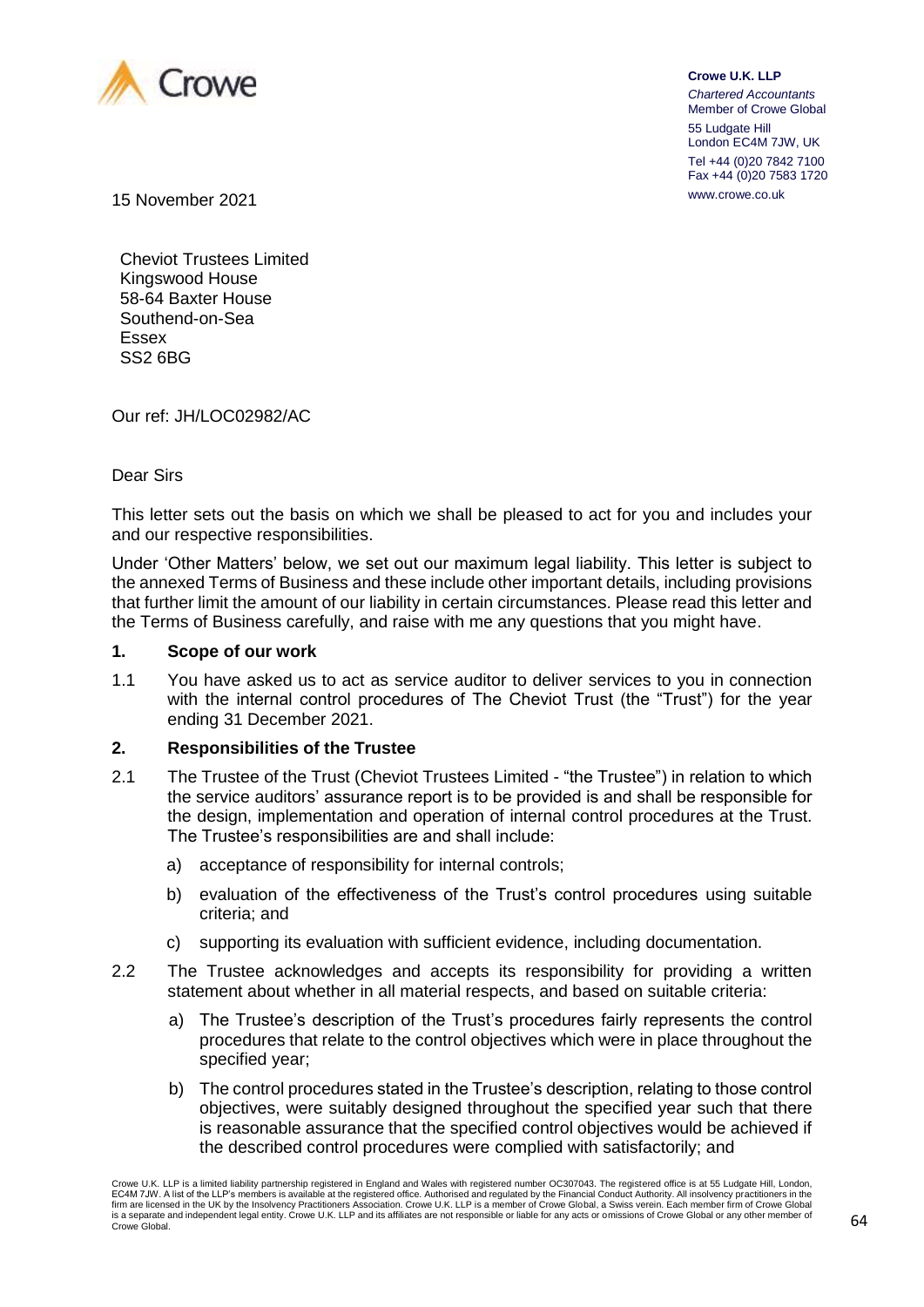

- c) The controls procedures described were operating with sufficient effectiveness to provide reasonable assurance that the related control objectives were achieved during the specified year.
- 2.3 This written assertion will be included in, or attached to, the Trustee's description of the control procedures and provided to user entities as part of the final report issued by the Trustee.
- 2.4 In drafting this report the Trustee has regard to, as a minimum, the criteria specified within Technical Release 05/20 AAF assurance reporting on Master Trusts and the Technical Release AAF 01/20 assurance reporting on internal controls issued by the Institute of Chartered Accountants in England and Wales (ICAEW), but they may add to these to the extent that this is considered appropriate.

### **3. Responsibilities of service auditors**

3.1 It is our responsibility to form an independent opinion, based on the work carried out in relation to the control procedures established by the Trustee as described in the Trustee's Report and report this to the Trustee.

## **4. Scope of the service auditors' work**

- 4.1 We conduct our work in accordance with the procedures set out in AAF 05/20 and AAF 01/20 (as amended from time to time or as set out in any replacement framework documents and technical releases). Our work will include enquiries of key individuals at the Trust.
- 4.2 In reaching our conclusion, the criteria against which the control procedures are to be evaluated are the internal control objectives developed for service organisations as set out within AAF 05/20 and AAF 01/20 (as amended from time to time or as set out in any replacement framework documents and technical releases).
- 4.3 Any work already performed in connection with this engagement before the date of this letter will also be governed by the terms and conditions of this letter.
- 4.4 We may seek written representations from the Trustee in relation to matters on which independent corroboration is not available. We shall seek confirmation from the Trustee that any significant matters of which we should be aware have been brought to our attention.
- 4.5 Our objective will be to conduct an examination that will include procedures to obtain reasonable assurance, in all material respects and based on suitable criteria, to enable us to express an opinion as to whether:
	- a) The Trustee's description of controls fairly presents the control procedures that relate to the control objectives specified by the Trustee which were in place throughout the specified year;
	- b) The controls procedures described in the Trustee's Report were suitably designed to provide reasonable, but not absolute assurance, that the specified control objectives would have been achieved if the described control procedures operated effectively throughout the specified year; and
	- c) The control procedures that were tested were operating with sufficient effectiveness to provide reasonable but not absolute assurance that the related control objectives were achieved throughout the specified year.
- 4.6 The control objectives for this examination are specified by the Trustee. In conducting the examination we will examine on a test basis, evidence supporting the Trustee's description of controls and perform other procedures as we consider necessary in the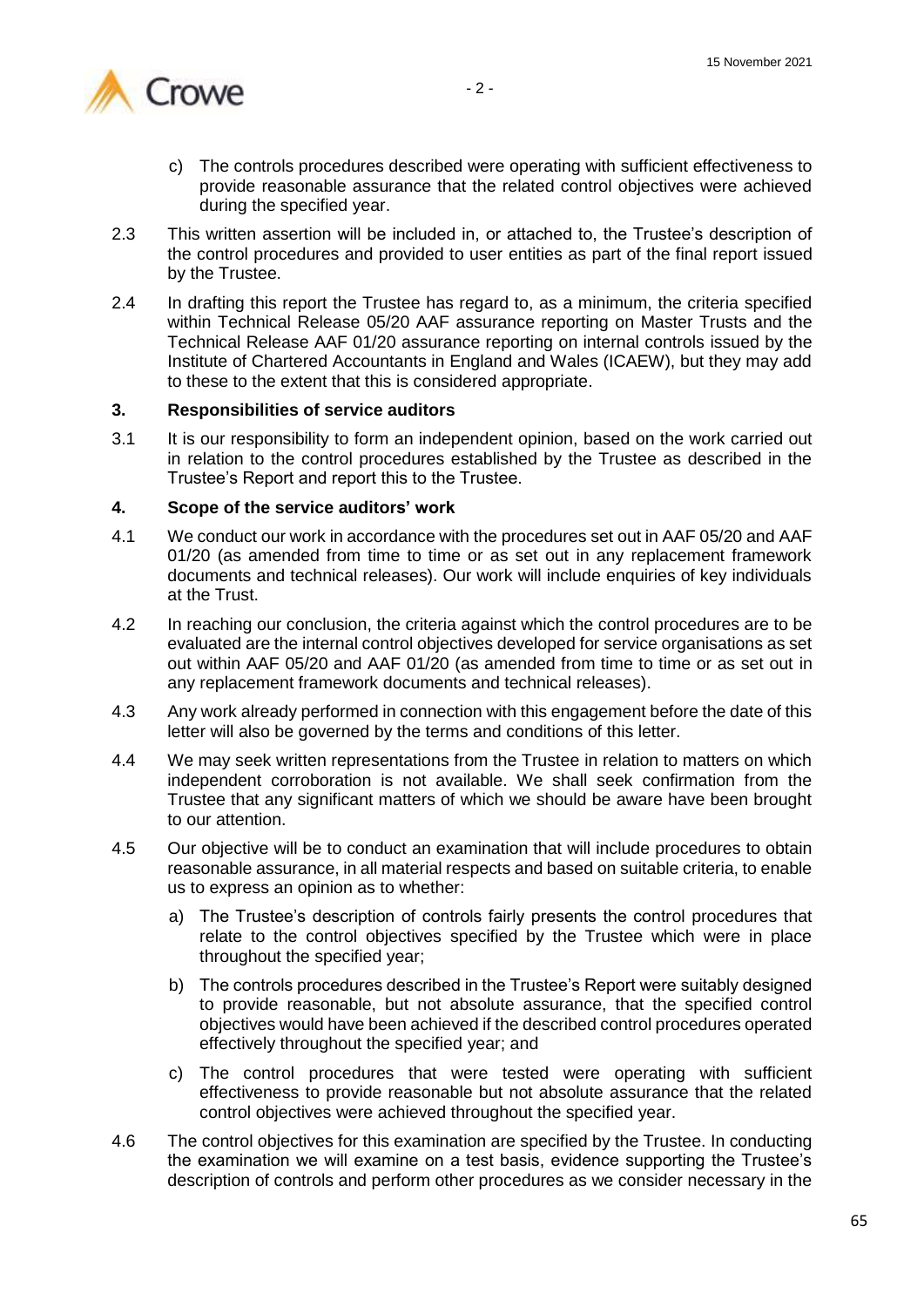

circumstances to provide a reasonable basis for our report. Our examination will not include other systems, controls, operations or services not specified herein including internal control at user organisations and, accordingly, we will express no opinion on such items.

# **5. Inherent limitations**

5.1 The Trustee acknowledges that control procedures designed to address specified control objectives are subject to inherent limitations and, accordingly, errors or irregularities may occur and not be detected. Such procedures cannot guarantee protection against fraudulent collusion especially on the part of those holding positions of authority or trust. Furthermore, the opinion set out in our report will be based on historical information and the projection of any information or conclusions in our report to any future periods will be inappropriate.

## **6. Use of our report**

- 6.1 Our report will, subject to the permitted disclosures set out in this letter, be made solely for the use of the Trustee and solely for the purpose of reporting on the internal controls of the Trust, in accordance with these terms of our engagement.
- 6.2 Our work will be undertaken so that we might report to the Trustee those matters that we have agreed to state to it in our report and for no other purpose.
- 6.3 We permit the disclosure of our report, in full only, to verify that a report by service auditors has been commissioned by the Trustee and issued in connection with the internal controls of Trust without assuming or accepting any responsibility or liability to the parties to whom it has been disclosed on our part.
- 6.4 To the fullest extent permitted by law, we do not and will not accept or assume responsibility to anyone other than the Trustee as a body for our work, for our report or for the opinions we will have formed.

# **OTHER MATTERS**

# **7. Limitation of liability**

7.1 Our aggregate liability in respect of all claims by you under or in connection with this Contract shall be limited to the amount of £3,000,000. This limit shall apply to any and all causes of action against us in respect of or arising from or in any way connected with our engagement by you. However, we never seek to exclude or restrict our liability to the extent that we cannot do so by law for any reason, or any liability for our fraud or dishonesty. If you wish to discuss this or other provisions before we carry out work for you, please let us know.

### **8. Fees**

- 8.1 Our fees will be agreed with the Trustee prior to the commencement of the engagement.
- 8.2 Our fees and disbursements, together with any applicable VAT, will be billed at approximately monthly intervals during the course of the year, or once a particular assignment has been completed. We may from time to time render bills together with applicable VAT on account of or in advance of services. Our fees and disbursements will be agreed with the Trustee before they are issued.
- 8.3 If we need to do work outside the responsibilities outlined in our engagement letter, we will advise you in advance. This will involve additional fees. Accordingly it is in your interest to ensure that your records etc. are completed at the agreed stage.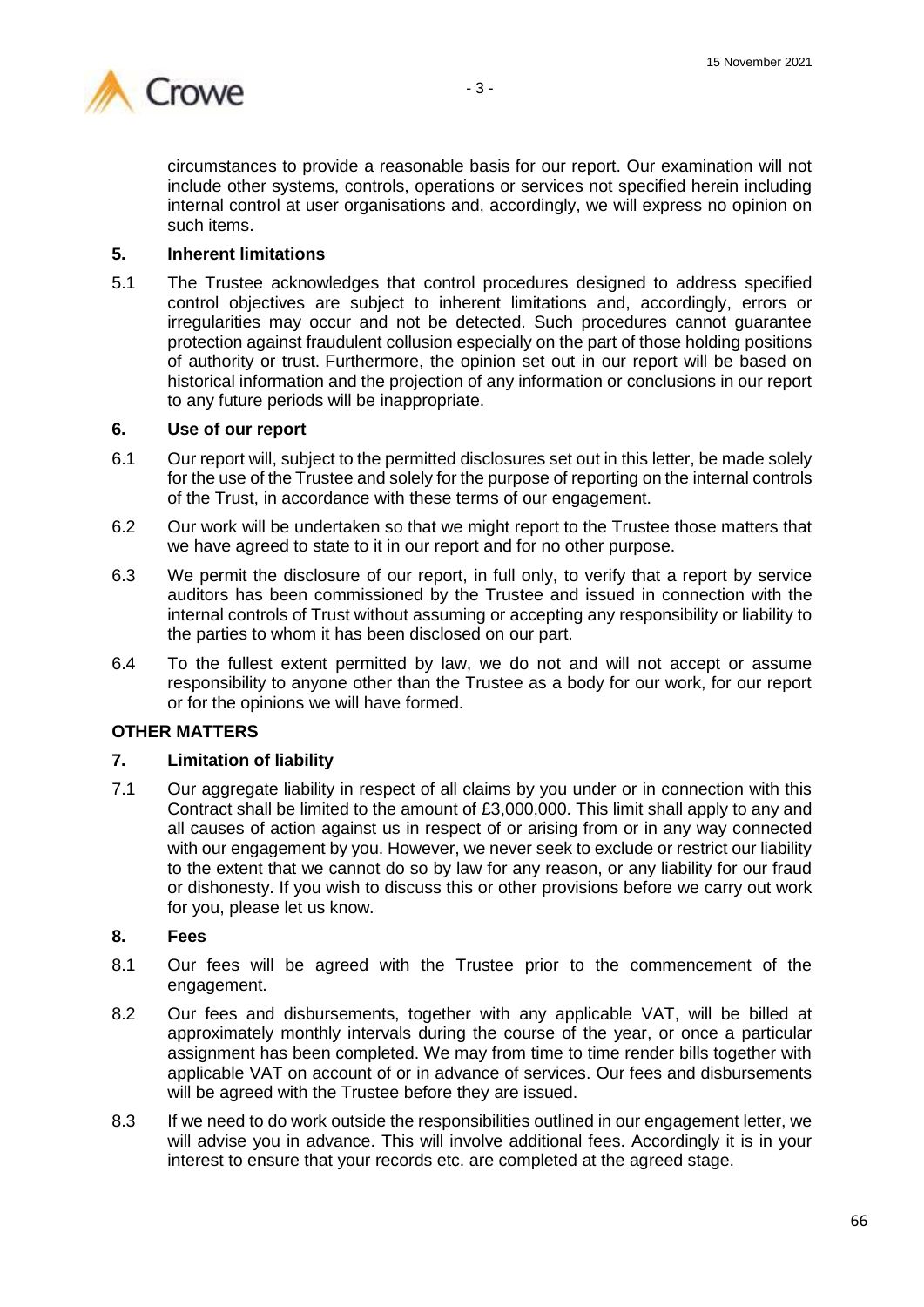



## **9. Terms of Business**

9.1 The Terms of Business accompanying this letter contain further information about the basis on which we will be pleased to carry out work for you. In the event of a conflict between the Terms of Business and what is set out in this letter, this letter will prevail.

## **10. Confirmation of your agreement**

- 10.1 Please let me know if you have any questions in relation to this letter and the Terms of Business. If you are content with them, then would you please confirm your agreement by signing and returning one of the enclosed copies.
- 10.2 If I do not hear from you regarding this letter but it is clear that you wish us to proceed with the work, then this letter and the Terms of Business will govern the terms of our engagement.

Yours faithfully

# **Crowe U.K. LLP**

# **AGREEMENT OF TERMS**

I acknowledge receipt of this letter, which together with the Terms of Business fully records the agreement between us concerning your appointment to carry out the work described in it.

Name Elspeth McKinnon Signed

End 2 week

Position Trustee Date 26 November 2021

For and on behalf of the Trustee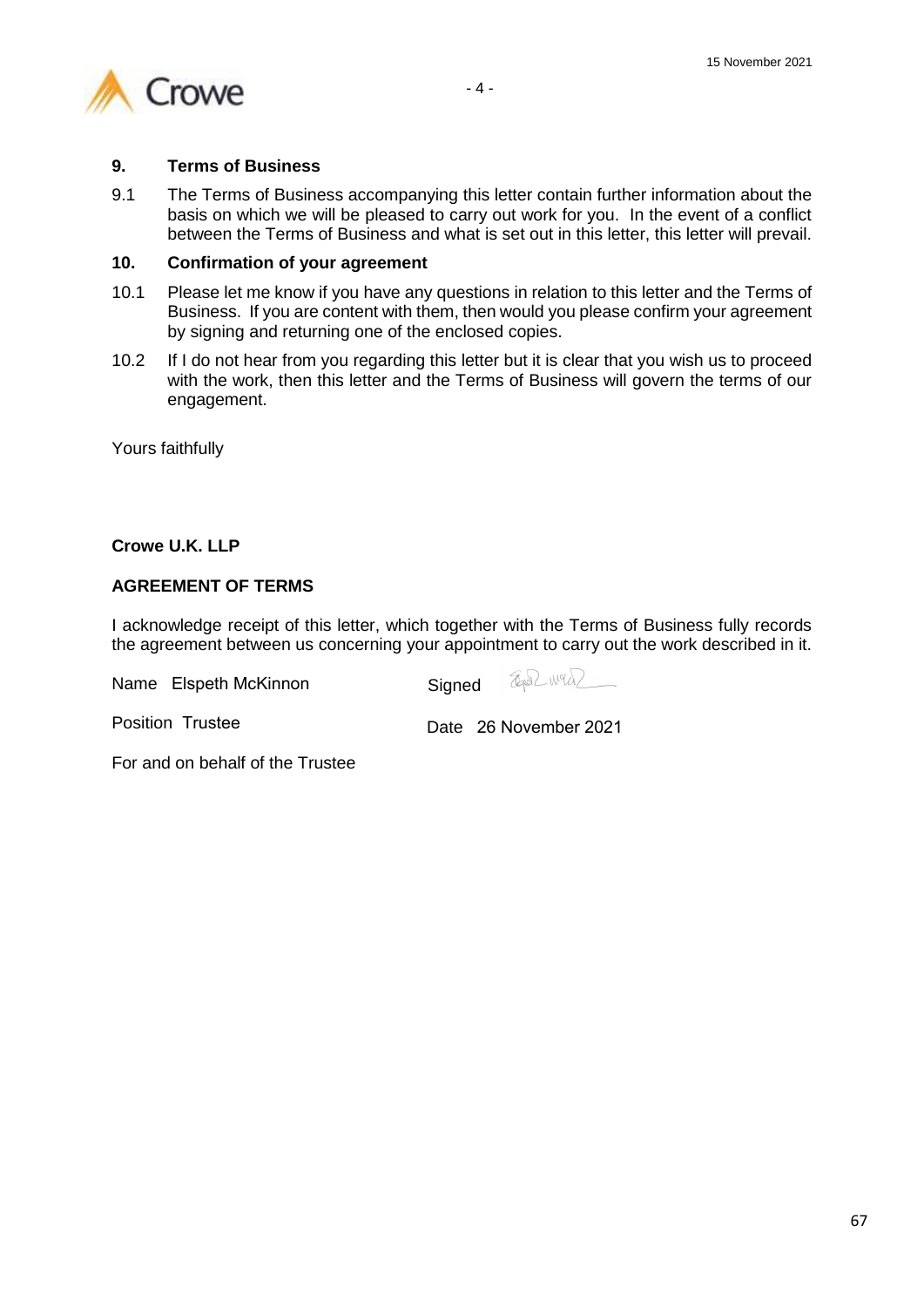

# **TERMS OF BUSINESS**

#### **1. Definitions**

- 1.1 In these Terms of Business and any associated engagement letter:
	- 1.1.1 "We" means Crowe U.K. LLP, and shall include any successor or assignee;
	- 1.1.2 "You" means the person or company with whom the Contract is agreed and that is named as such in the engagement letter;
	- 1.1.3 "Contract" means the terms of engagement agreed between Crowe U.K. LLP and you to which these terms of business relate and into which they are incorporated;
	- 1.1.4 "Services" means the services we agree to provide you with under the Contract, as set out in the engagement letter.

#### **2. Limitation of liability**

- 2.1 We never seek to exclude or restrict our liability for our fraud or dishonesty, or otherwise to the extent that we cannot do so by law for any reason.
- 2.2 We accept that we owe you a duty of care to provide the Services with reasonable skill and care, regardless of whether the people we decide to use are members or employees (who may also be described as 'partners') of Crowe U.K. LLP or agents or sub-contractors retained by us. You in turn agree that you will not bring any claim based on any cause of action in respect of or in any way connected with the Contract against anyone other than Crowe U.K. LLP.
- 2.3 Where we are liable to you, and in addition any other person is also liable to you, or any such person or you have caused or contributed to the same loss or damage for which we are liable, either in whole or in part, then our liability shall be limited to such amount as is just and equitable having regard to the extent to which each of us and/or such other person is liable for and/or has otherwise caused or contributed to such loss or damage. For the purposes of this clause, the liability for and/or cause or contribution of any such other person shall be determined by disregarding any limitation, exclusion or restriction of legal liability or any inability to pay or insolvency, even if it means that you cannot recover any compensation from such other person.
- 2.4 Any action (including any proceedings in a court of law) in connection with this Contract or the Services must be brought within 6 years of the date of the act or omission that is alleged to have given rise to the action.

#### **3. Crowe Global and its member firms**

3.1 Crowe U.K. LLP is a member of Crowe Global, a Swiss Verein. Each member firm of Crowe Global is a separate and independent legal entity. There is no ownership, agency, partnership or control relationship amongst any of Crowe Global and its member firms. Crowe Global does not perform services and you agree that you will not bring a claim against it.

- 3.2 It is possible that we may retain another member firm of Crowe Global to act for us as a subcontractor in providing the Services to you under this Contract. In that event, we accept that we owe you a duty of care to provide the Services for which we have retained that other member firm as a subcontractor, as set out in Clause 2.2, and you in turn agree that you will bring any claim against us and not against that other member firm, as set out in Clause 2.2.
- 3.3 If we have not retained another member firm as a sub-contractor, then you agree that any services that may be provided to you by another member firm are separate from the Services provided by us under this Contract. You will be responsible for entering into a separate contract of engagement with that other member firm, on such terms as you and that other member firm may agree. You agree that we shall not under any such circumstances be responsible or liable in any way whatsoever for any acts or omissions of Crowe Global or of any other member firms of Crowe Global.

#### **4. Responsibility to third parties**

- 4.1 We shall provide the Services for your exclusive use and for the purpose for which you engage us, and you agree that you will not disclose our advice or the product of our Services to anyone else without our specific written agreement.
- 4.2 We do not accept any responsibility to anyone other than you ("third party") for any aspect of our Services, whether because any work of ours is made available to the third party or for any other reason.
- 4.3 To the extent that the law imposes on us any responsibility to any third party even though we do not accept that, our liability to that third party shall be limited in accordance with the "Limitation of liability" section of the engagement letter. You therefore agree that you will share a single limit of liability as set out in those provisions in the event that we have a liability to you and to a third party.

#### **5. Nature of our Services**

- 5.1 You acknowledge that we will rely on information and documentation provided to us by you, your management, employees and third parties in the course of our work. We will not be responsible for the consequences of any deficiency in the information or documentation provided to us, whether as a result of it being false, misleading or incomplete. You agree to inform us if you are or become aware of anything inaccurate or misleading in respect of information or documentation provided to us.
- 5.2 Except as expressly agreed in the description of the Services in the engagement letter, our work will not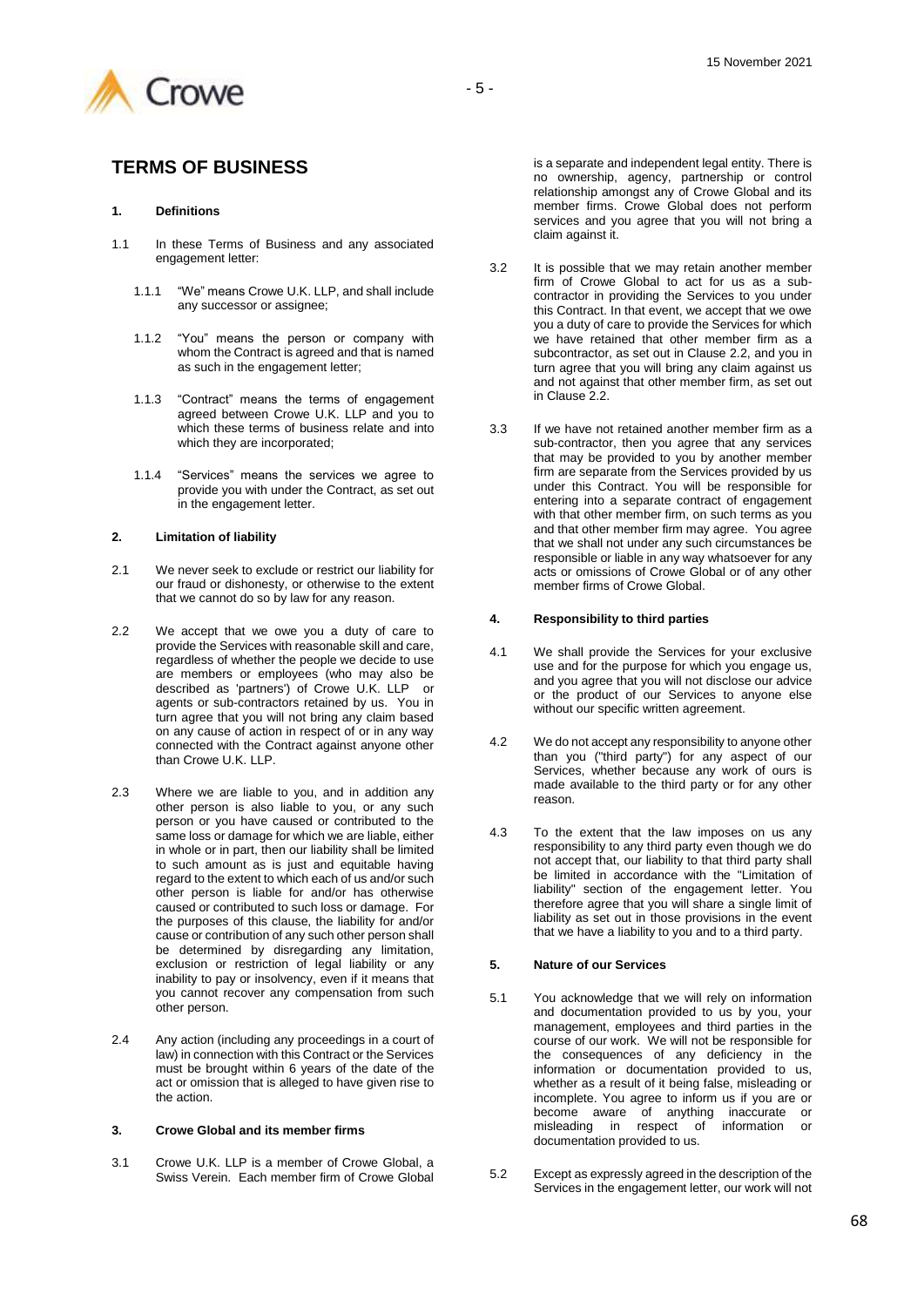

be an audit as conducted in accordance with applicable auditing standards. Unless expressly agreed, we will not seek to verify the accuracy of the information provided to us in the course of carrying out our Services, and we will not seek to or be responsible for detecting fraud by you or by your management, employees or third parties. We shall satisfy ourselves that the information provided is consistent with other information provided to us, but we will otherwise generally accept the explanation and assurances we receive from the directors, officers and employees of the entity that is the subject of the Services under this Contract or other third parties in the course of our work.

5.3 It may be necessary or desirable to instruct other professional advisers or third party suppliers in connection with the Services, upon whom we may place reliance and/or in conjunction with whom we may carry out our work. You shall be responsible for the appointment of such other professional advisers or suppliers and for their fees and expenses. We shall have no liability for the nondelivery, non-performance or any acts, errors or omissions of such other advisers or suppliers (other than our express agents), regardless of any role that we may perform in relation to communications with such advisers or suppliers.

#### **6. Fees**

- 6.1 You agree to pay our fees within 30 days from the date of the invoice.
- 6.2 Payment of our fees from a bank based outside the UK must be made via transfer to our bankers and must quote our invoice details.
- 6.3 We will claim for relief for any fees falling within the scope of the VAT Regulations 1995 (SI 1995/2518).

#### **7. Non-payment of fees**

- 7.1 If you fail to pay our fees within 30 days from the date of the invoice we reserve the right:
	- 7.1.1 to charge monthly interest on the unpaid amount at 5% over the Barclays Bank plc Base Rate in accordance with the Late Payment Legislation;
	- 7.1.2 to suspend the Services and any other work which we are carrying out for you;
	- 7.1.3 to take whatever legal remedy exists in order to obtain payment; and
	- 7.1.4 to claim the cost of debt recovery.

#### **8. Communicating with you**

8.1 Please let us know if you have a preferred method of communication e.g. telephone or email or letter. Unless we hear from you, we will use whatever mode of communication appears appropriate in the circumstances.

- 8.2 All email messages sent to us will, if properly addressed, arrive on the terminal of the person to whom they are addressed. Please be aware of the following points:
	- 8.2.1 the firm is connected to the internet, but the exchange of email messages may be subject to delays outside of our control;
	- 8.2.2 the safe delivery of email via the internet should not be assumed;
	- 8.2.3 the confidentiality of email cannot be guaranteed.
- 8.3 Please ask about our secure portal solutions. Unless you ask us, we shall not encrypt or promise to password-protect any email or attachment sent by us to you.
- 8.4 You and we shall not be responsible for each other's loss or damage arising from any corruption or alteration, or any unauthorised interception, redirection, copying or reading, of emails including any attachments.
- 8.5 You and we shall not be responsible for the effect on each other's hardware or software (or any loss or damage arising from any such effect) of any emails or attachment which may be transmitted by the other.
- 8.6 The recipient is responsible for carrying out a virus check on attachments.

#### **9. Improving our service**

- 9.1 If at any time you would like to discuss with us how we could improve our service to you or you are dissatisfied with the service you are receiving, please let us know by contacting the engagement partner or Peter Varley, the Managing Partner of this office. Alternatively, the Chief Executive of the firm Nigel Bostock, Crowe U.K. LLP, 55 Ludgate Hill, London, EC4M 7JW.
- 9.2 Should our service be less than satisfactory we will take all reasonable steps to correct the situation. We undertake to investigate any complaints carefully and promptly and to report our findings to you.
- 9.3 If you are still dissatisfied you may take the matter up directly with the Institute of Chartered Accountants in England and Wales at:

Professional Conduct Department ICAEW Level 1, Metropolitan House 321 Avebury Boulevard Milton Keynes MK9 2FZ

#### **10. Professional rules and practice guidelines**

10.1 We will observe the bye-laws, regulations and ethical guidelines of the Institute of Chartered Accountants in England and Wales and accept instructions to act for you on the basis that we will act in accordance with them. The requirements are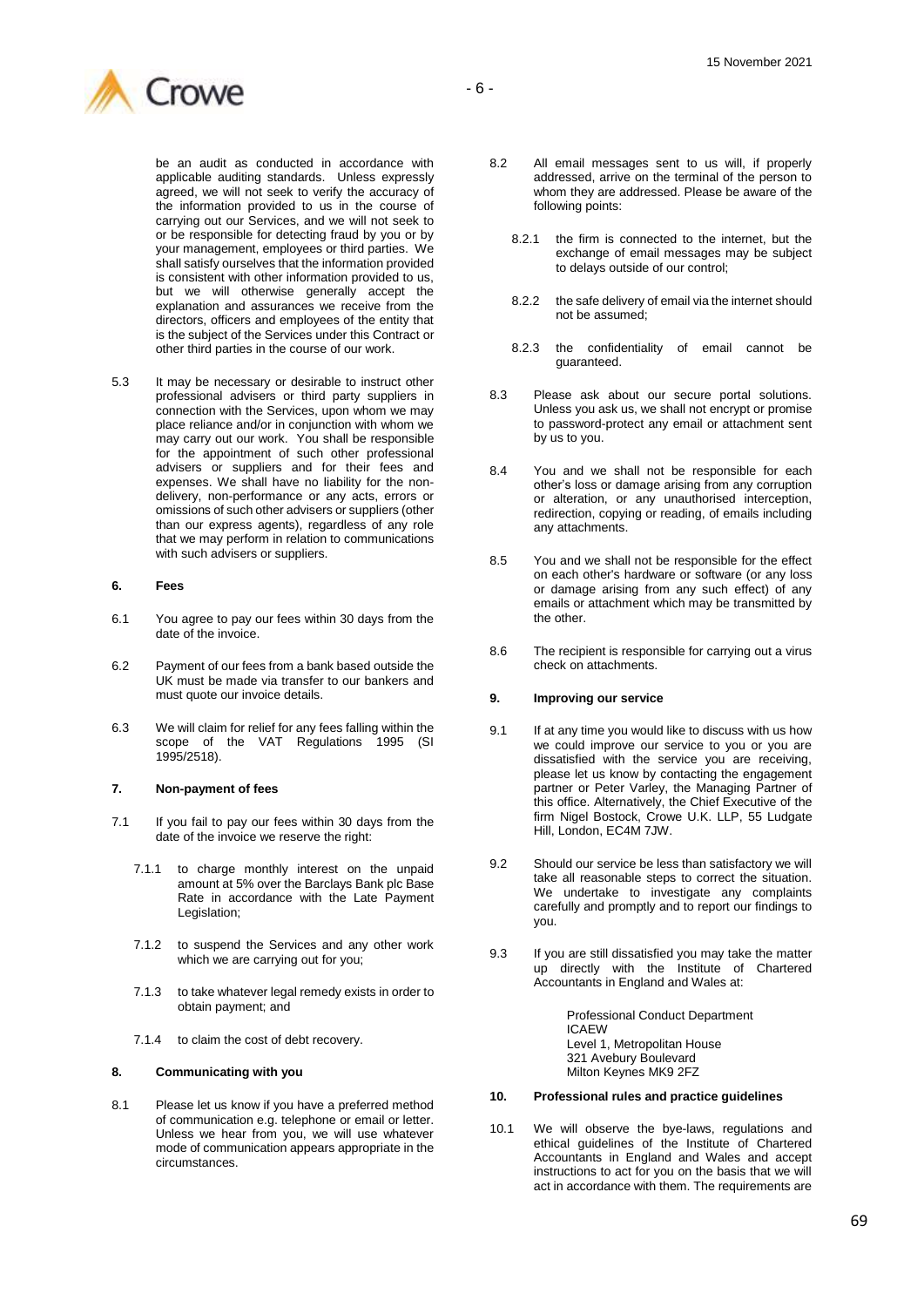



available on the internet at www.icaew.com/membershandbook.

- 10.2 We are eligible to conduct audits under the Companies Act 2006 and details about our audit registration can be viewed at www.auditregister.org.uk, under reference number C001095468.
- 10.3 Details of our professional indemnity insurer can be<br>found on our internet web site internet web<br>weuk) on the (www.crowe.com/uk/croweuk) on the legal information page, in accordance with the disclosure requirements of the Services Regulations 2009.
- 10.4 Our Services for you shall not be exclusive, and you agree that this Contract shall not prevent or restrict us from carrying on our business. We reserve the right during our engagement with you to act for other clients who may be competitors of yours or in respect of whom issues of commercial conflict may arise, subject to the Confidentiality section below.
- 10.5 Where a specific legal or ethical conflict of interest, actual or potential, is identified, and we believe that implementing appropriate procedures can properly safeguard your interests, we will promptly notify you and discuss the position with you. Please note that there may be circumstances where we are unable to fully explain all of the aspects of the conflict because of obligations that we owe to other clients or third parties. It may also not be possible to put effective safeguards in place, or you may not be content with the situation, in which case it may be necessary for us to terminate the Contract. You also agree to inform us immediately if you should become aware of, or believe that there may be, a conflict affecting our provision of the Services.
- 10.6 Our files are periodically reviewed by an independent regulator or quality controller as part of our on-going commitment to providing a quality service. The reviewers are bound by the same rules of confidentiality as our partners and staff.

#### **11. Confidentiality**

- 11.1 We confirm that where you give us confidential information we shall at all times keep it confidential, except as required by law or as provided for in regulatory, ethical or other professional statements relevant to our engagement or for the purpose of notifying insurers concerning any actual or potential dispute relating to the Services.
- 11.2 You agree to reimburse any reasonable costs that we may incur in complying with any requirement for disclosure of your information that is imposed on us in any proceedings or regulatory process that does not involve any substantive claim or proceeding against us, provided that we promptly notify you in writing of any such requirement (to the extent we are legally permitted to do so) and that we reasonably cooperate with you in any efforts to protect against such disclosure.
- 11.3 You agree to keep confidential any methodologies and technology used by us to carry out the Services.

#### **12. Data Protection**

- <span id="page-69-0"></span>12.1 When acting for you, we are a data controller in respect of any personal data you provide to us or to which we have access. This is because accountants and similar providers of professional services work under a range of professional obligations which oblige them to take responsibility for the personal data they process. For example if we detect malpractice whilst performing our services we may, depending on its nature, be required under our regulatory obligations to report the malpractice to the police or other authorities. In doing so we would not be acting on your instructions but in accordance with our own professional obligations and therefore as a data controller in our own right.
- 12.2 Where we and you are deemed in accordance with the data protection laws to be joint data controllers, you shall be liable for the personal data you process and we shall only be liable for the personal data we process.
- 12.3 You confirm that you have the right to supply personal data to us and this will not breach applicable data protection laws. Where you are providing personal data to us about a third party, for example a family member, a partner, a director (including a non-executive director), and/or any other type of member, business associate or third party, you confirm that you have their authority and express permission to provide us with their personal data.
- 12.4 Neither of us will by our act or omission put the other in breach of the applicable data protection laws.
- 12.5 Where we and you are joint data controllers, you should provide all relevant information to data subjects relating to the processing of their personal data (including the processing carried out by us) and to the exercise of their rights in relation to the processing of their personal data as required by the data protection laws ("Fair Processing Notice") and you will be the contact point for the data subject.
- 12.6 To enable us to discharge the services agreed under our engagement, and for other related purposes including updating and enhancing client records, analysis for management purposes and statutory returns, crime prevention and legal and regulatory compliance, we may obtain, use, process and disclose personal data about you or your entity, its officers and employees, as applicable. We confirm when processing data on your behalf we will comply with the relevant provisions of the applicable data protection laws.
- 12.7 Where we act as a data processor in relation to your personal data, we will:
- 12.8 process personal data:
	- 12.8.1.1 for the purpose of performing our services and obligations to you; and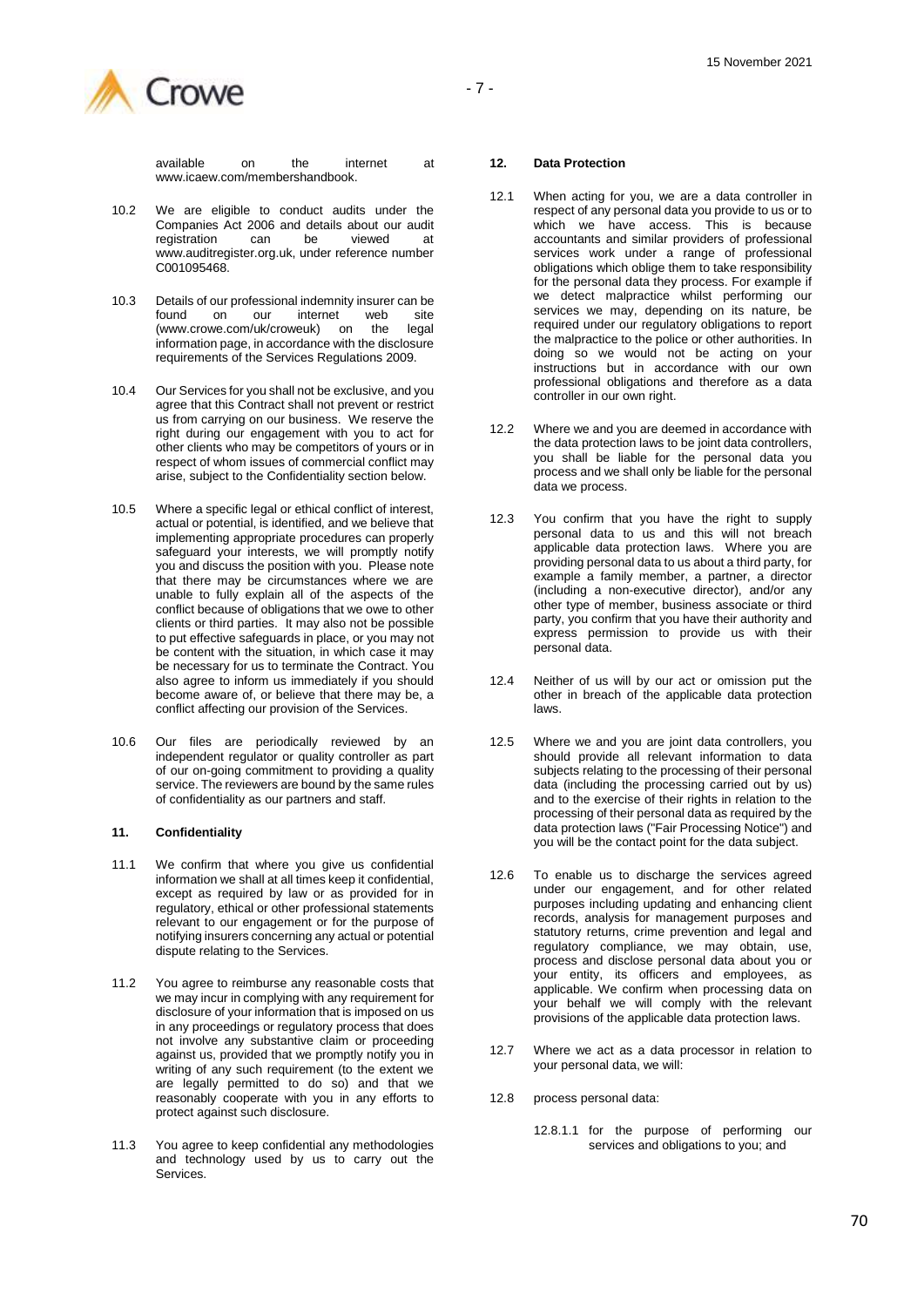

- 12.8.1.2 for such other purposes as may be instructed by or agreed with you or as otherwise notified in writing from time to time; and
- 12.8.1.3 in accordance with the applicable data protection laws;
- 12.8.2 implement appropriate technical and organisational measures to protect the personal data against unauthorised or unlawful processing and against accidental loss, destruction, damage, alteration or disclosure;
- 12.8.3 not otherwise modify, amend, remove or alter the contents of the personal data or subject to clause [12.1](#page-69-0) above disclose or permit the disclosure of any of the personal data to any third party without your prior written authorisation;
- 12.8.4 adopt measures to maintain up to date records of our processing activities performed on your behalf which shall include the categories of processing activities performed, information on cross border data transfers and a general description of security measures implemented in respect of processed data;
- 12.8.5 unless otherwise required by data protection laws, or our own retention policy, we will return or delete all personal data upon the termination of our relationship with you;
- 12.8.6 adopt measures to ensure that only those personnel who need to have access to your personal data are granted access to it and that all of the personnel required to access your personal data are reliable and have been informed of its confidential nature;
- 12.8.7 not appoint a sub-processor without your prior written consent, not to be unreasonably withheld, and ensure an agreement is entered into with the relevant sub-contractor which includes terms which are substantially the same as the terms set out in this clause 12;
- 12.8.8 where we transfer your personal data to a country or territory outside the European Economic Area, to do so in accordance with data protection laws (including for the avoidance of doubt entering into standard form contracts);
- 12.8.9 notify you without undue delay if we receive: (i) a request from a data subject to access your personal data; or (ii) a complaint or request relating to the data protection laws;
- 12.8.10 assist you should you need to carry out a privacy impact assessment;
- 12.8.11 notify you in the event we become aware without undue delay of any breach of the data protection laws; and
- 12.8.12 permit without charge, on an annual basis, and / or where you become aware of a data breach

or alleged breach of the data protection laws by us, reasonable access to the relevant records, files, tapes, computer systems, for the purposes of reviewing compliance with the data protection laws.

- 12.9 When acting for you in a personal capacity how we process your personal data is described in our privacy notice. This is available on our internet page. We will tell you if, in our opinion, your instructions may breach the applicable data protection laws.
- 12.10 Each of you and us shall indemnify and keep indemnified the other in full from and against all claims, proceedings, actions, damages, costs, fines, expenses and any other liabilities which may arise out of, or in consequence of, the indemnifying party's breach of the data protection laws or the performance or non-performance by its subprocessor(s) and personnel of its obligations in connection with this Contract in relation to the data protection laws, including loss of or damage to property, financial loss arising from any breach of the data protection laws or any other loss which is caused directly or indirectly by any act or omission arising from any breach of the data protection laws. Any amount payable by us under this clause shall form part of, and not be in addition to, the aggregate limit of liability.

#### **13. Ownership and retention of documents**

- 13.1 All correspondence and papers in our possession or control and generated for our internal purposes (including our working papers) or addressed to us relating to the Services or the subject matter of the Services shall be our sole property.
- 13.2 We retain copyright and other intellectual property rights in everything produced by us before or during the Services.
- 13.3 We will keep correspondence and other papers and electronic data relating to the Contract, for such period as we may consider reasonable or that is required by law, and for at least eight years. After that time, we may destroy them without further reference to you.

#### **14. Termination**

14.1 In relation to Services as Auditor under any statutory provisions, you or we may terminate the Contract only in accordance with the provisions of the relevant Act or regulation. In relation to any other Services, you or we may terminate the Contract at any time by giving not less than 30 days' notice in writing. We shall be entitled to payment for any work performed in relation to the Services by us prior to such termination.

#### **15. Miscellaneous**

15.1 Neither of us may transfer nor assign this Contract, or any rights or obligations under it, without the prior written consent of the other party.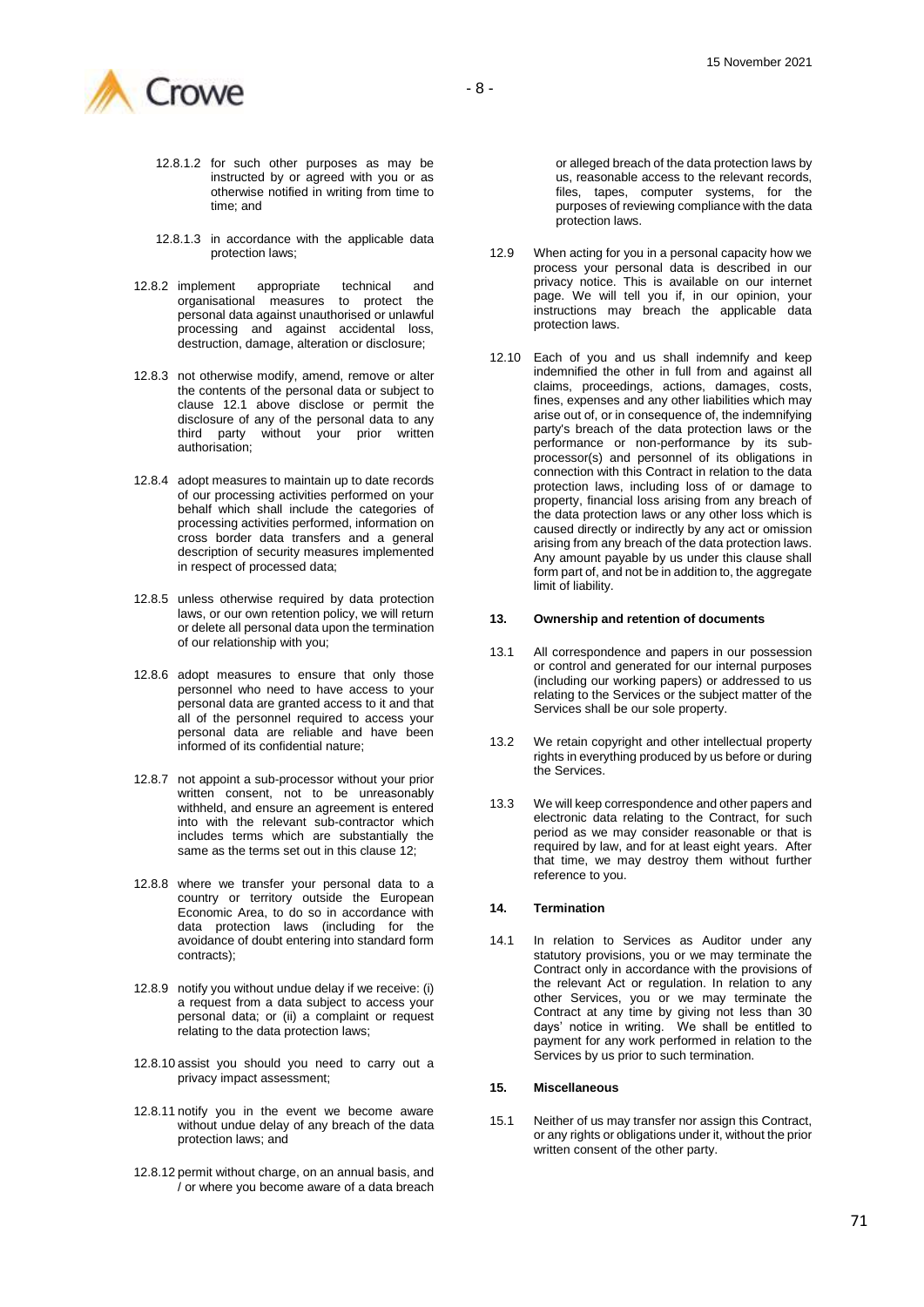

- 15.2 Neither of us will be liable to the other for any delay or failure to fulfil obligations caused by circumstances outside our reasonable control.
- 15.3 This Contract replaces and supersedes any previous proposal, discussion, correspondence, representation or agreement between us in relation to the Services, and forms the whole agreement between us in relation to such Services.
- 15.4 Any variation to the Contract shall only be effective if it is agreed in writing between you and a member in Crowe U.K. LLP, and only if agreed by reference expressly to the specific term to be amended.
- 15.5 Upon the termination of this Contract, we shall be under no further obligation to perform any part of the Services. However, the provisions of many clauses of these Terms of Business will, by their nature, continue to apply notwithstanding termination.
- 15.6 Unless we both agree otherwise, these Terms of Business (as amended from time to time) will apply to any future instructions that you may give us.
- 15.7 If at any time any provision of these Terms of Business or any engagement letter is or becomes illegal, invalid or unenforceable in any respect under the law of any jurisdiction, then that shall apply to the minimum extent required and shall not affect or impair the legality, validity or enforceability in that jurisdiction of any other provision of these Terms of Business or any engagement letter.

#### **16. Applicable law and enforcement**

- 16.1 Our Contract with you is governed by, and interpreted in accordance with the laws of England and Wales .
- 16.2 A person who is not a party to the Contract has no right under the Contracts (Rights of Third Parties) Act 1999 to enforce any of the terms of the Contract. This clause does not prejudice you in relation to any right or remedy that exists independently of the Act.
- 16.3 However, clause 1 6.2 does not apply to members, employees, agents, sub -contractors and others who have the benefit of the exclusion of liability in their favour under clauses 2.2 and 3. Accordingly, such persons may enforce that exclusion in their favour under the Contracts (Rights of Third Parties) Act 1999.
- 16.4 The Courts of England and Wales shall have exclusive jurisdiction in relation to any claim, dispute or difference concerning this Contract and any matter arising from them. Each party irrevocably waives any right it may have to object to any action being brought in those Courts, to claim that the action has been brought in an inconvenient forum, or to claim that those Courts do not have jurisdiction.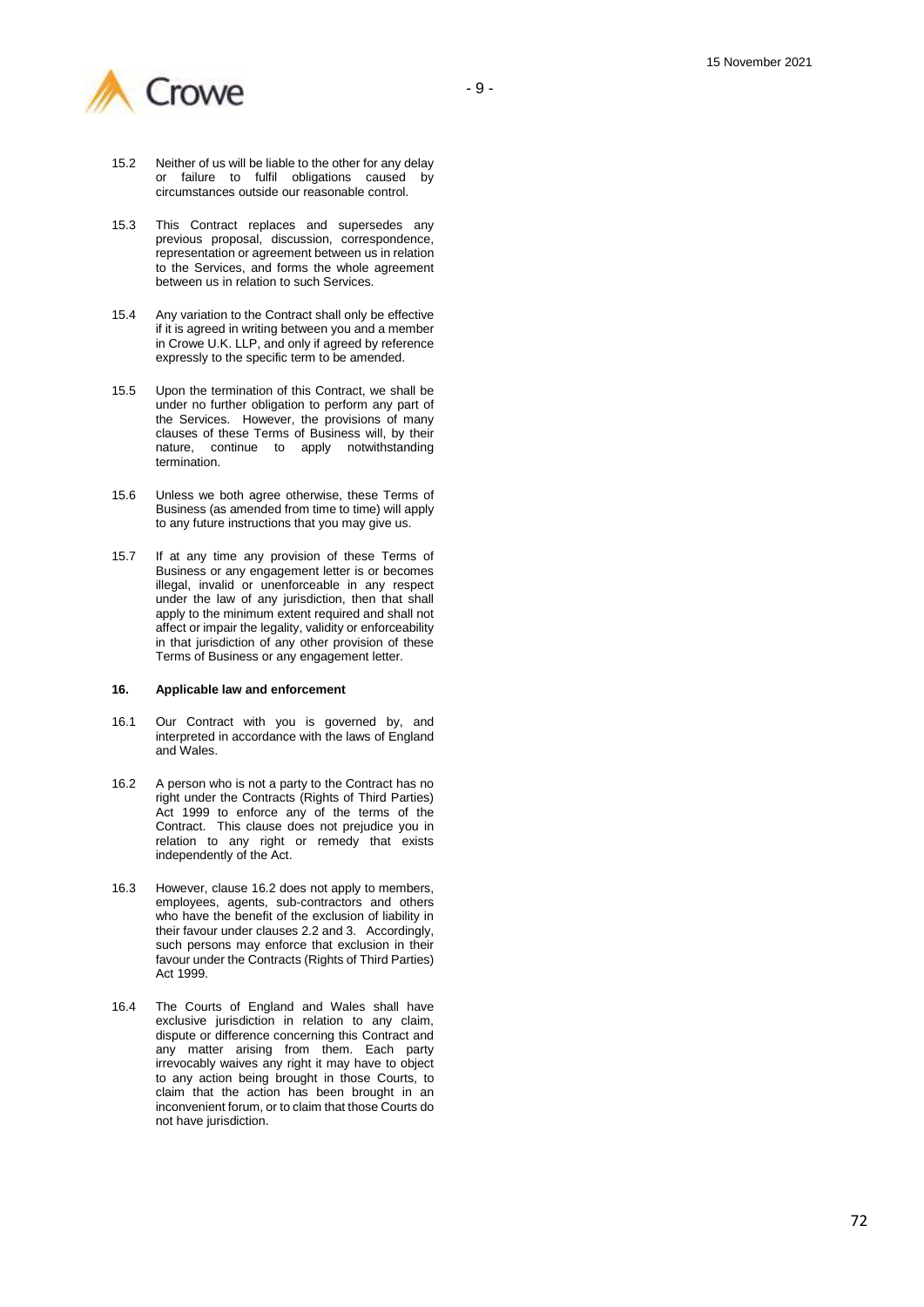## **Appendix 2**

### Statement of Internal Controls

The following two sections contain the statement of internal controls for Cheviot for the year ended 31 December 2020. The objectives, process and internal controls are identified for each area. These have been determined in conjunction with the guidance in ICAEW technical release AAF 05/20 and AAF 01/20.

All tests of the operating effectiveness of internal controls were undertaken for the year ended 31 December 2020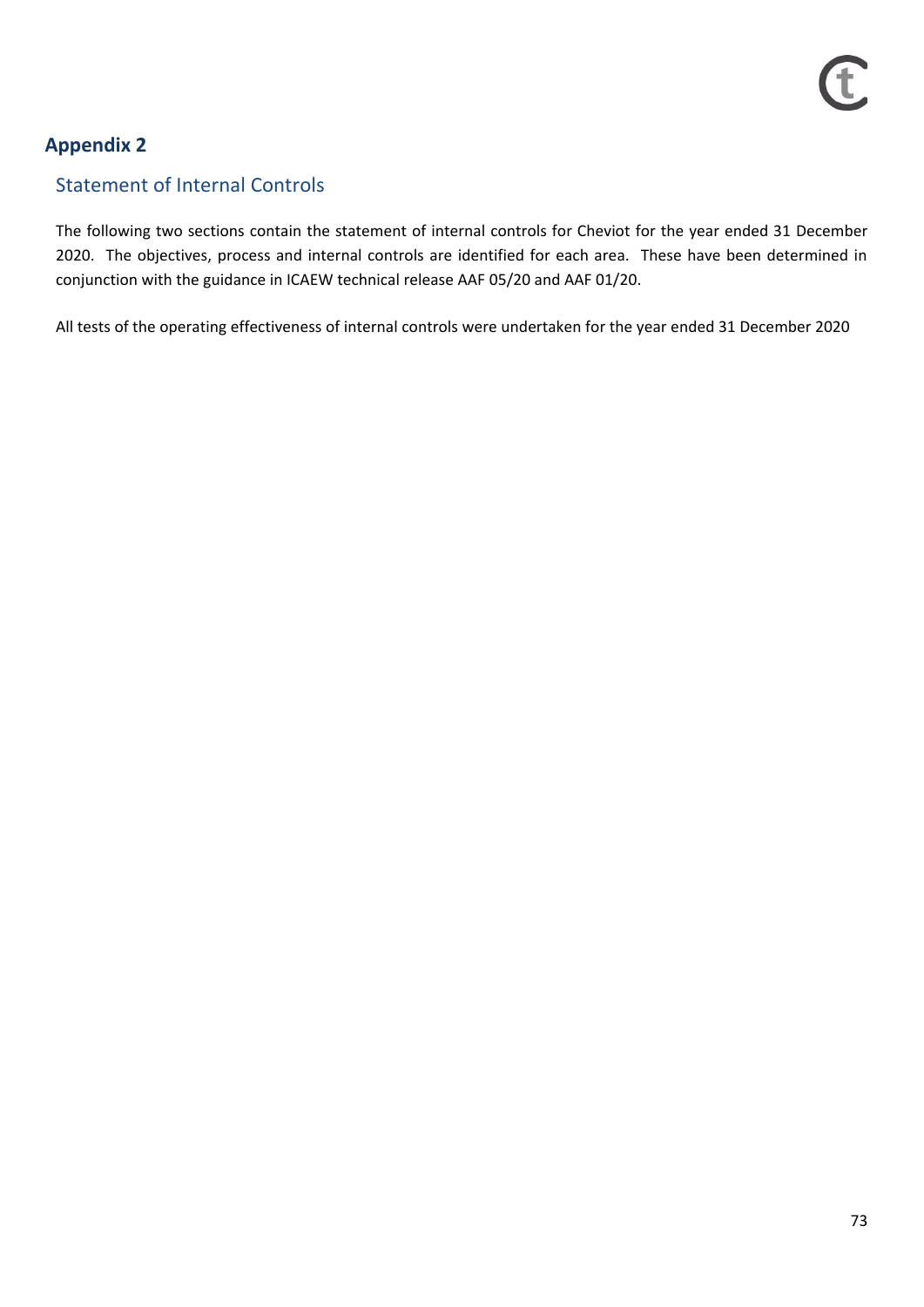### **Control Objectives**

### **Assurance reporting on Master Trusts AAF 05/20**

### Assessment of Value for Money

1. A documented value for members assessment is undertaken at least annually and is formally approved by the Trustee.

### Management of costs and charges

2. The Trustee Board ensures disclosure of information to members of transaction costs and charges is complete and accurate and has been disclosed in accordance with regulatory guidelines.

### Investment Governance

- 3. A documented review of the suitability of the default arrangement(s) and range and risk profile of other investment options is undertaken and approved by the Trustee Board.
- 4. The Trustee Board undertakes a documented review of the Statement of Investment Principles. This review includes consideration of investment objectives and policies for the default arrangement(s) and all other investment options.
- 5. The Trustee Board ensures that the Statement of Investment Principles is made publicly available.
- 6. The performance of all investment options (including the default arrangement(s)) is reviewed and monitored against the investment objectives set out in the Statement of Investment Principles. This review is documented and approved by the Trustee Board.

### The Trustee

- 7. New trustees are recruited and appointed in accordance with a documented procedure approved by the Trustee Board.
- 8. The fitness and propriety of trustees is assessed prior to appointment and reviewed annually thereafter in accordance with a documented policy. This review is documented and approved by the Trustee Board
- 9. Collective skills and competencies of the Trustee Board as a whole are reviewed on an annual basis. This review is documented and approved by the Trustee Board.
- 10. Trustee levels of knowledge and understanding are managed and maintained in accordance with an annual training and development plan approved by the Trustee Board.

### Financial sustainability and compliance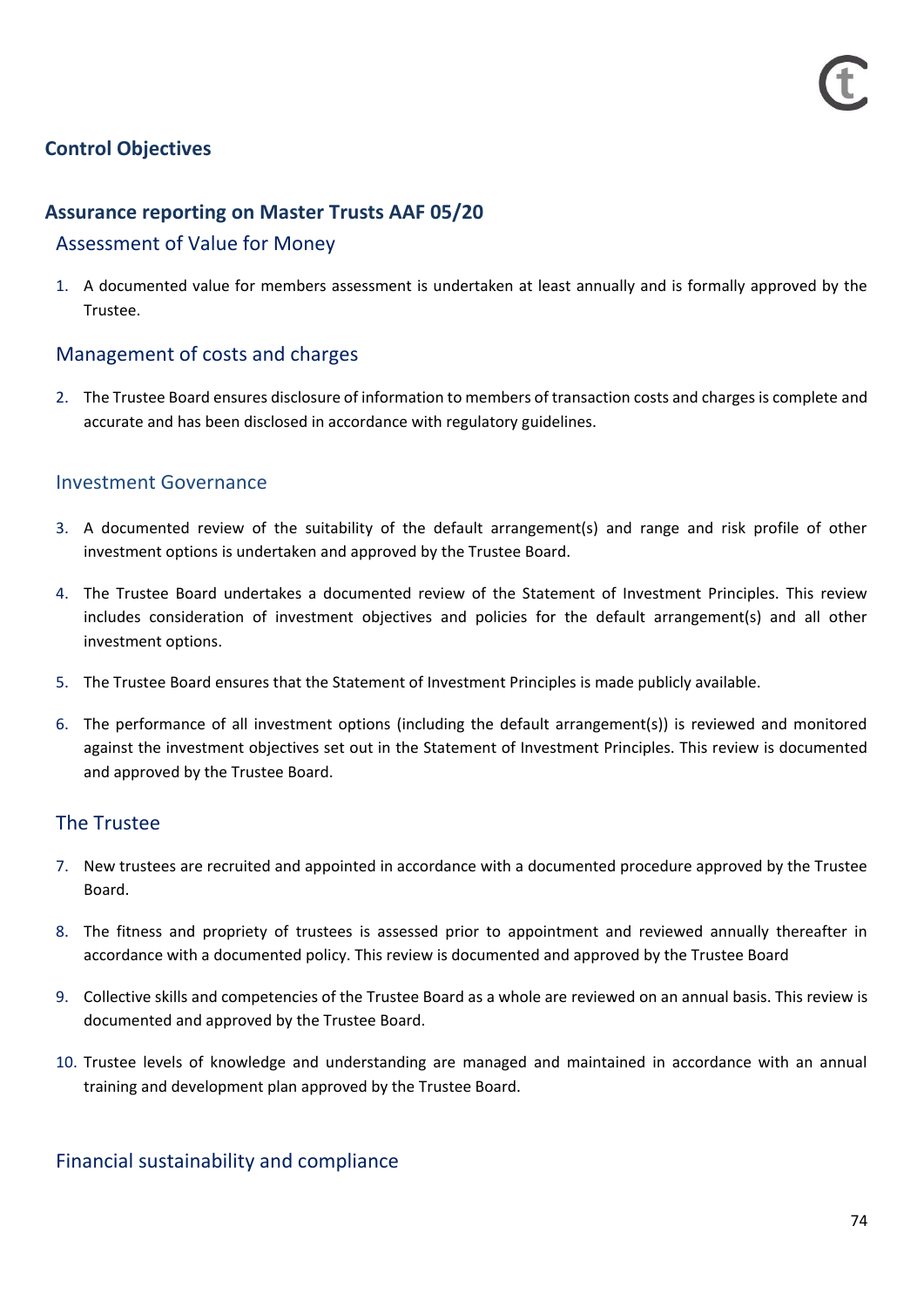- 11. A documented review of financial sustainability (including access to resources to cover running costs and financial reserves in the event of a triggering event) is undertaken by the Trustee Board within required timescales.
- 12. A documented review of the Business Plan is undertaken by the Trustee Board within required timescales
- 13. A documented Continuity Strategy is maintained and reviewed by the Trustee Board.
- 14. A documented procedure is maintained and approved by the Trustee Board for reporting Significant Events and Triggering Events to the Regulator within required timescales.

### Scheme Management skills

- 15. An annual business schedule/plan is maintained and reviewed by the Trustee Board.
- 16. Conflicts of interest are subject to ongoing monitoring and are identified, recorded in a conflicts register and managed in accordance with a defined policy which is regularly reviewed by the Trustee Board
- 17. Documented due diligence is undertaken by the Trustee Board prior to the appointment of all service providers, including fitness and propriety. Selection criteria is maintained by the Trustee Board to support service provider selection and decision making.
- 18. Roles and responsibilities of all advisers and service providers are documented and the performance and quality of their service is subject to documented reviews by the Trustee Board against documented performance criteria.
- 19. The Trustee Board maintains a risk management framework to identify, evaluate, manage and monitor scheme risks.

### Trustee Board oversight of IT systems and administration processes

- 20. The Trustee Board monitors and reviews IT systems.
- 21. The capacity to take on new business is assessed, approved and regularly monitored by the Trustee Board.
- 22. Signed administration agreements are in place with service providers and include provisions for the rectification of maladministration. The agreements are approved by the Trustee Board.
- 23. The Trustee Board has arrangements in place for ensuring that core financial transactions (including decumulation related transactions) are processed promptly
- 24. The Trustee Board has arrangements in place for ensuring that core financial transactions (including decumulation related transactions) are processed accurately and that payments are authorised and suitably controlled.
- 25. The Trustee Board ensures that member retirement options selected are processed and managed in accordance with documented procedures.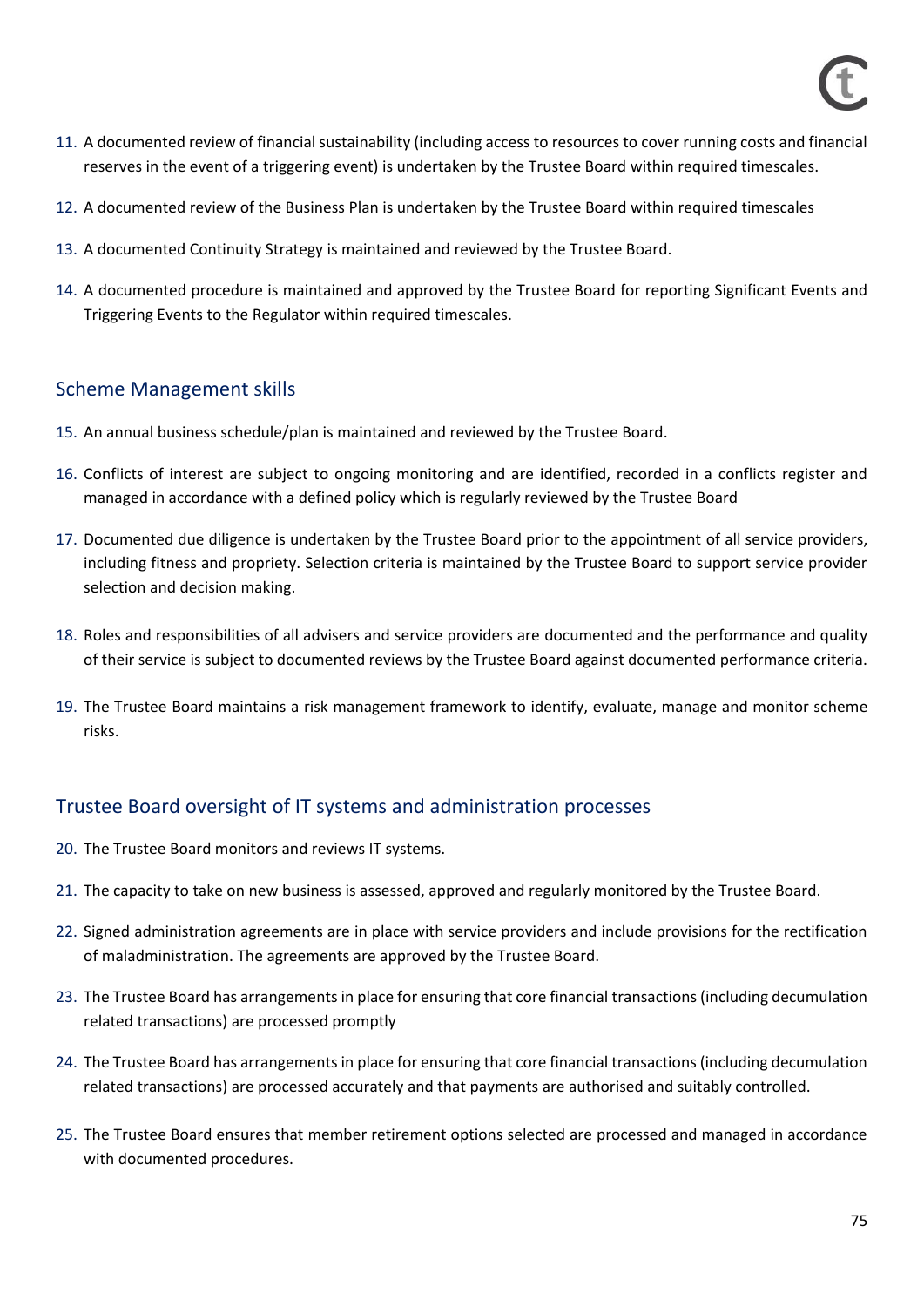- 26. The Trustee Board ensures that transaction errors are identified and rectified in accordance with a documented procedure
- 27. The Trustee Board ensures that late and inaccurate contributions are pursued and resolved in accordance with documented procedures. Late contributions are reported to the trustees
- 28. The Trustee Board ensures that contributions are invested and allocated in accordance with member instructions or the requirements of the default arrangement.

### Data quality

29. The Trustee Board ensures member data is complete and accurate and is subject to regular data evaluation.

### Communication and Reporting

- 30. The Trustee Board maintains a documented member communications plan which is regularly reviewed.
- 31. Arrangements are in place for ensuring that the quality and accuracy of member communications are assessed by the Trustee Board
- 32. The Trustee Board has established a process for reporting member feedback (including issues raised by members) and complaints to the trustees, including resolution procedures. Member feedback and issues are logged and reviewed by the Trustee Board.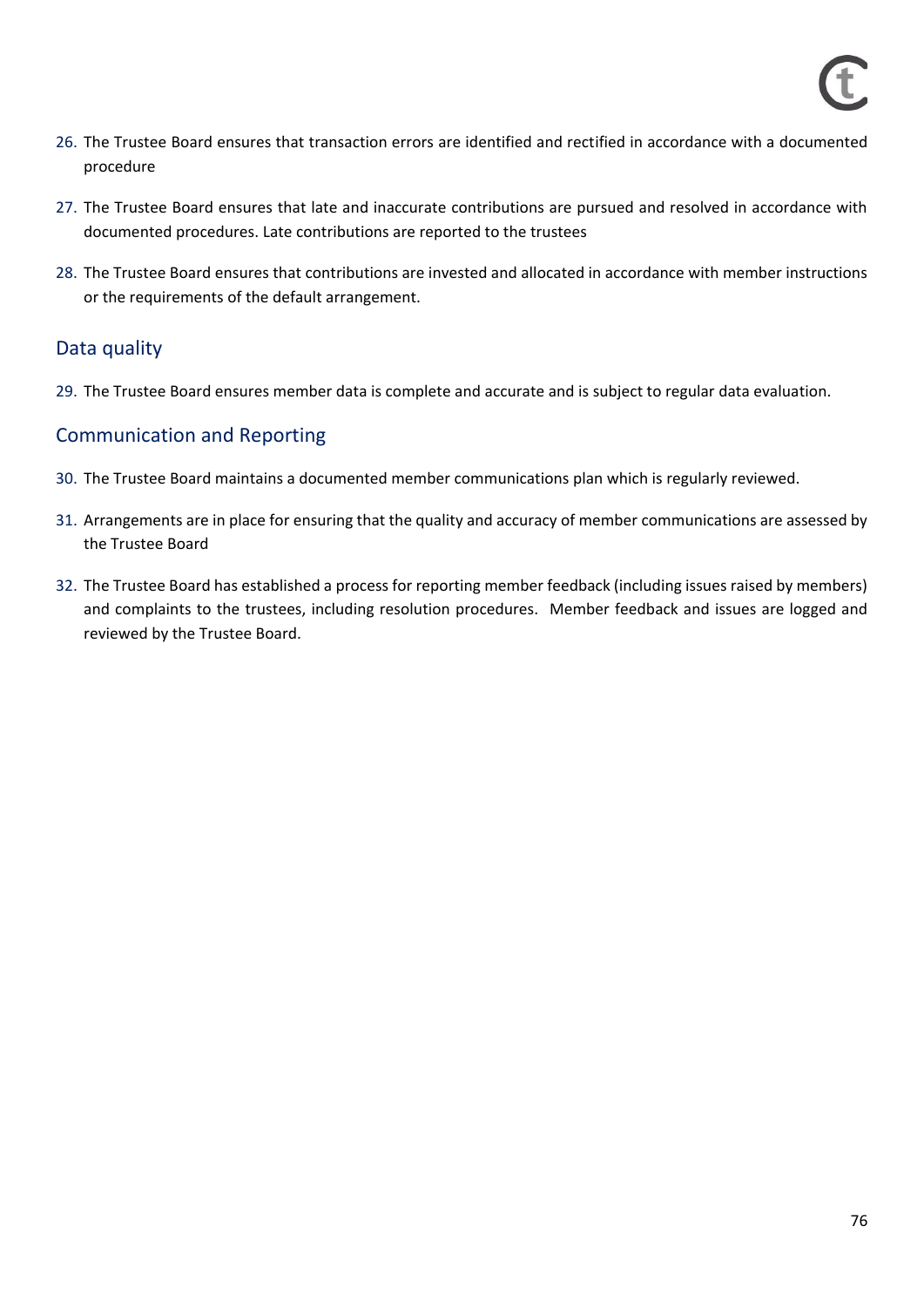# **Control objectives**

# **Assurance report on Master Trusts AAF 01/20**

# **Pensions Administration**

### 1. Accepting Clients

- 1.1 New client agreements and amendments are authorised prior to initiating pension administration activity
- 1.2 Pension scheme member details and accounts are completely and accurately set up onto relevant systems in accordance with the scheme rules and individual elections
- 1.3 Opening balances for client take-ons are completely and accurately recorded and communicated to clients in line with client instructions

### 2. Authorisation and processing transactions

- 2.1 Contributions and transfers-in received, and where applicable allocation of members' funds to investment options are processed completely, accurately and within agreed timescales
- 2.2 Switches of members' funds between investment options and other rebalancing transactions are processed completely, accurately and within agreed timescales
- 2.3 Benefits payable and transfer values are calculated in accordance with scheme rules and relevant legislation and are paid within agreed timescales

### 3. Maintaining financial and other records

- 3.1 Member records consist of up-to-date and accurate information
- 3.2 Requests to change member records are validated for authenticity
- 3.3 Contributions and benefit payments are completely and accurately recorded in the proper period
- 3.4 Investment transactions, balances and related income are completely and accurately recorded in the proper period

### 4. Safeguarding assets

- 4.1 Member records are securely held and access is restricted to authorised individuals
- 4.2 Cash in scheme bank accounts is safeguarded and payments are suitably authorised

### 5. Managing and monitoring compliance and outsourcing

- 5.1 Receipts of contributions are monitored against required timescales
- 5.2 Pensions administration activities are governed by service level agreements that are authorised and subject to regular review. Service performance is regularly monitored and assessed against the standards set out in service level agreements
- 5.5 Transaction errors are identified, reported to clients and resolved in accordance with established policies